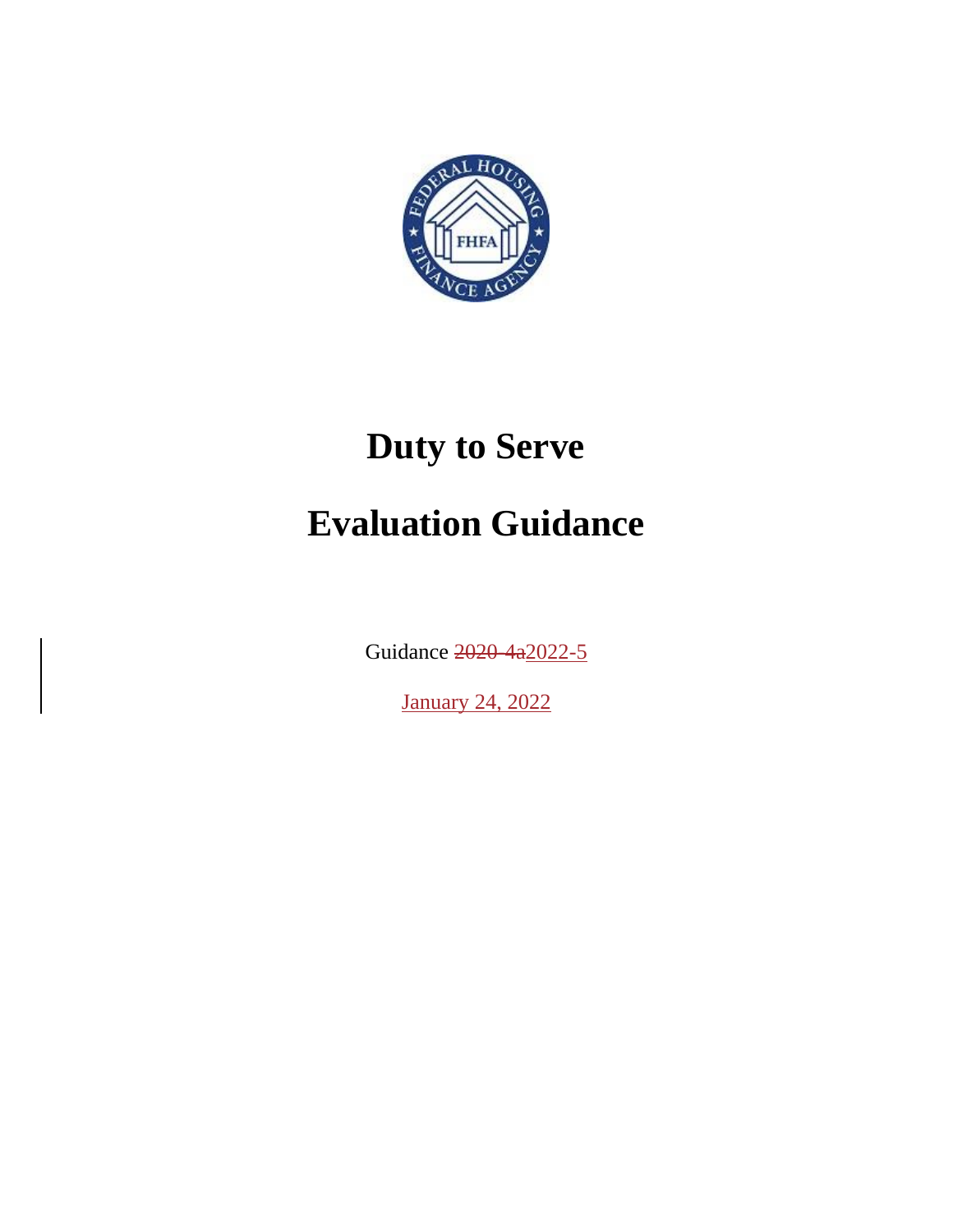#### **Temporary Changes for Plan Years 2020 and 2021**

*FHFA is issuing this amended version of the Evaluation Guidance to implement certain temporary adjustments to normal DTS program operations, provide additional flexibilities to address the coronavirus pandemic, and recognize current market uncertainty. This section contains temporary changes that apply in Plan years 2020 and 2021 only. The temporary changes supersede any conflicting provisions in the rest of this amended Evaluation Guidance, which has not otherwise been revised.*

In response to the market disruption and uncertainty caused by the continued spread of the coronavirus, FHFA has postponed Enterprise submission of the next proposed three-year Duty to Serve (DTS) Underserved Markets Plans (Plans), which would have covered January 2021 to December 2023. FHFA expects the next proposed three-year Plans will cover the period from January 2022 to December 2024. For Plan year 2021, the Enterprises will submit to FHFA proposed DTS activities and objectives for one year only (2021), as a one-year extension of their 2018-2020 Plans.

**Plan Term** – To take into account the extension of the current three-year 2018-2020 Plans to 2021, all references to a three-year Plan, three-year Plan term, three-year Plan period, or threeyear Plan cycle are amended to instead address a Plan, Plan term, Plan period, or Plan cycle without reference to a specific duration.

**Non-Objection Standards** – The standards for FHFA's Non-Objection determination for Plan year 2021 are amended as follows:

- The average of the concept scores of all of the objectives in the market over the four-year period of the Plan (unweighted by evaluation area) is at least 30.
- If the average of the concept scores of all of the objectives in the market for year 4 of the Plan is less than 30, then that market section of the Plan must be modified through the Annual Plan modification process to ensure that it will have a meaningful impact on the needs of the market.
- The minimum number of activities in 2021 that include at least one loan purchase objective with a concept score of at least 30 is: Manufactured Housing – 2; Rural Housing – 2; Affordable Housing Preservation – 5.
- The Enterprise has demonstrated that it made good faith efforts to evaluate the public input received on its proposed Plan year 4 activities and objectives and to incorporate it where appropriate and to incorporate the formal comments that FHFA provided to the Enterprise on its proposed Plan year 4 activities and objectives.

**Number of Innovation Modifications –** The limit on the number of innovation modifications an Enterprise may include in each underserved market of its Plan is removed for Plan year 2020.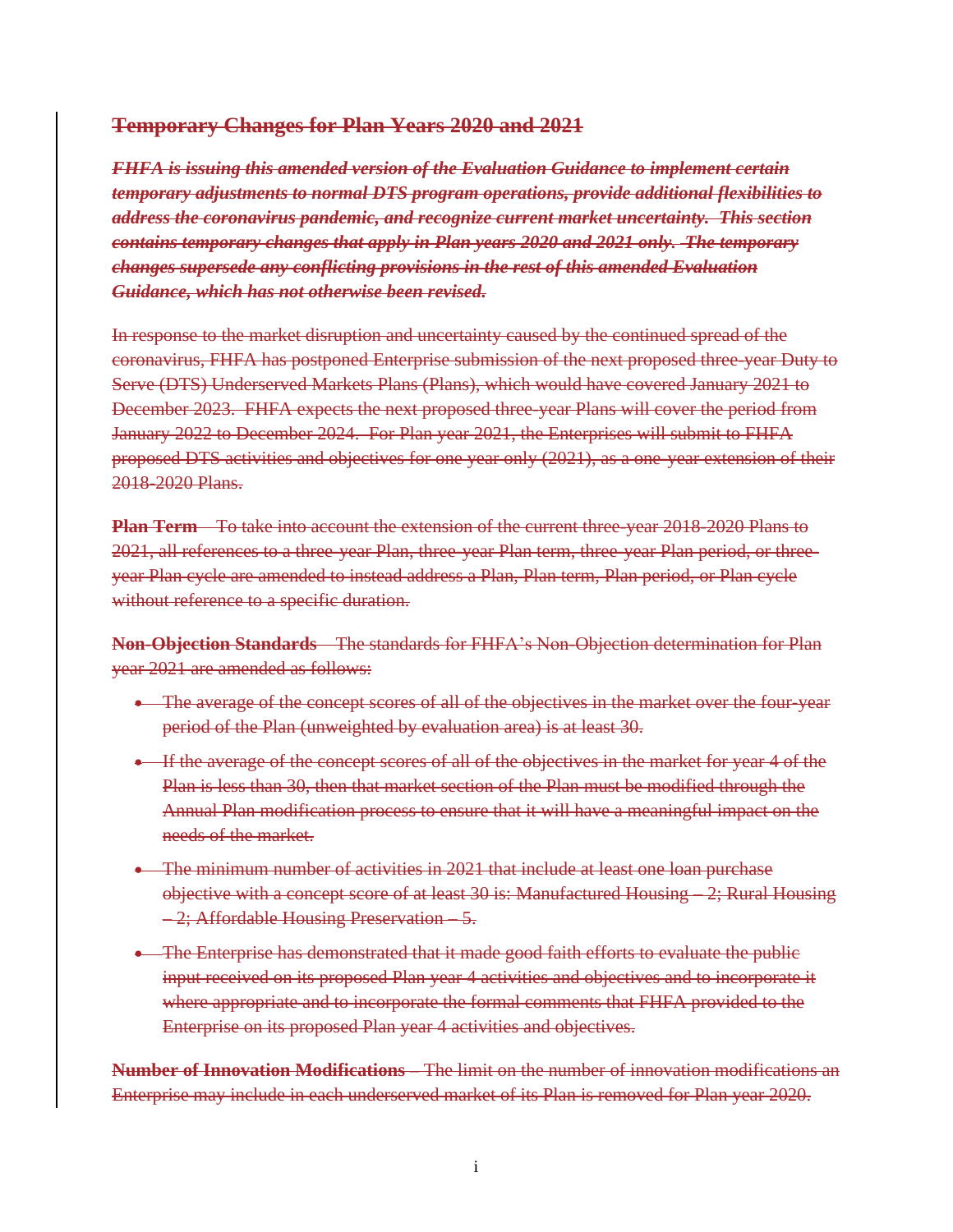## **Table of Contents**

 $\overline{\phantom{a}}$ 

| Chapter 1. Developing Underserved Markets Plans and FHFA Non-Objection Standard   |                |
|-----------------------------------------------------------------------------------|----------------|
|                                                                                   | 4              |
|                                                                                   | $\overline{4}$ |
|                                                                                   | 6              |
|                                                                                   | 18             |
|                                                                                   | 19             |
|                                                                                   | 25             |
| Chapter 2. Evaluation Process for Rating Enterprise Performance                   |                |
|                                                                                   | 28             |
|                                                                                   | 30             |
|                                                                                   | 33             |
|                                                                                   | 36             |
|                                                                                   | 37             |
|                                                                                   | 38             |
| Appendix B: Assigning Concept Scores and Step Two Impact Scores to Each Objective | 39             |
|                                                                                   | 42             |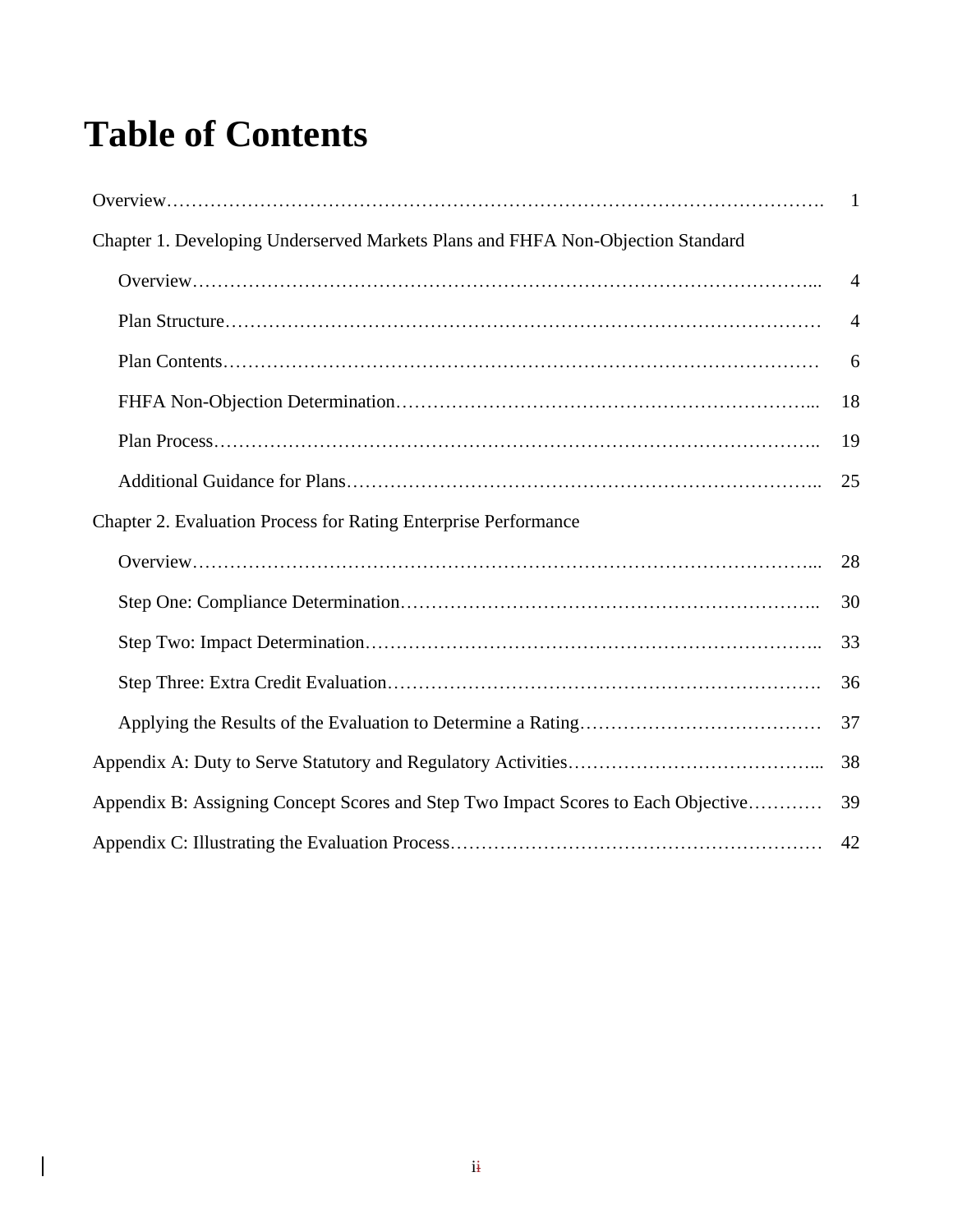## <span id="page-3-0"></span>**Overview**

The Housing and Economic Recovery Act of 2008 (HERA) established a duty for Fannie Mae and Freddie Mac (the Enterprises) to serve three specified underserved markets — manufactured housing, affordable housing preservation, and rural housing — by increasing the liquidity of mortgage investments and improving the distribution of investment capital available for mortgage financing for very low-, low-, and moderate-income families in those markets.

Under the Duty to Serve regulation that implements this statutory requirement,  $l$  each Enterprise must prepare an Underserved Markets Plan (Plan) describing the specific activities and objectives it will undertake to fulfill its Duty to Serve obligations in each underserved market over a three-year period. This Evaluation Guidance (Guidance) describes the procedures the Enterprises will follow in preparing these Plans, the standard for FHFA issuance of a Non-Objection to the Plans, and the process by which FHFA will evaluate the Plans annually to produce a rating for each Enterprise's compliance and impact on each underserved market. This updated Guidance (version 2020-42022-5) replaces the Evaluation Guidance released in December 2019July 2020 (version 2019-32020-4a).

#### **Summary of changes in this revision to the Guidance**

This revised version of the Guidance  $(2020-42022-5)$  is effective beginning with the  $2021-$ 2023 2022-2024 Plan cycle and incorporates several changes to the Duty to Serve program:

- 1. **Revised ratings framework** The revisions establish four ratings to describe Enterprise performance: Does Not Comply, Complies / Needs Improvement, Complies / Acceptable Results, and Complies / Excellent Results. These ratings replace the fivetiered ratings framework. In addition, the size of the extra credit upward adjustment is reduced to 5 percent, and the threshold for receiving extra credit for an eligible activity is increased to a cumulative impact score of 80.
- 2. **Higher expectations for impactful Plans** The revisions require a minimum concept score of 30 for each objective, rather than the previous requirement that the concept scores of all objectives average a 30, in order for a proposed Plan to receive a Non-Objection from FHFA. The revisions also increase the required minimum number of activities that include at least one loan purchase objective in the Affordable Housing Preservation and Rural Housing markets, in order for a proposed Plan to receive a Non-Objection. In addition, the revisions clarify FHFA's expectations for each objective to be structured as a commitment to a specific target, with any implementation steps describing how the Enterprise plans to accomplish that target.

<sup>&</sup>lt;sup>1</sup> 12 CFR Part 1282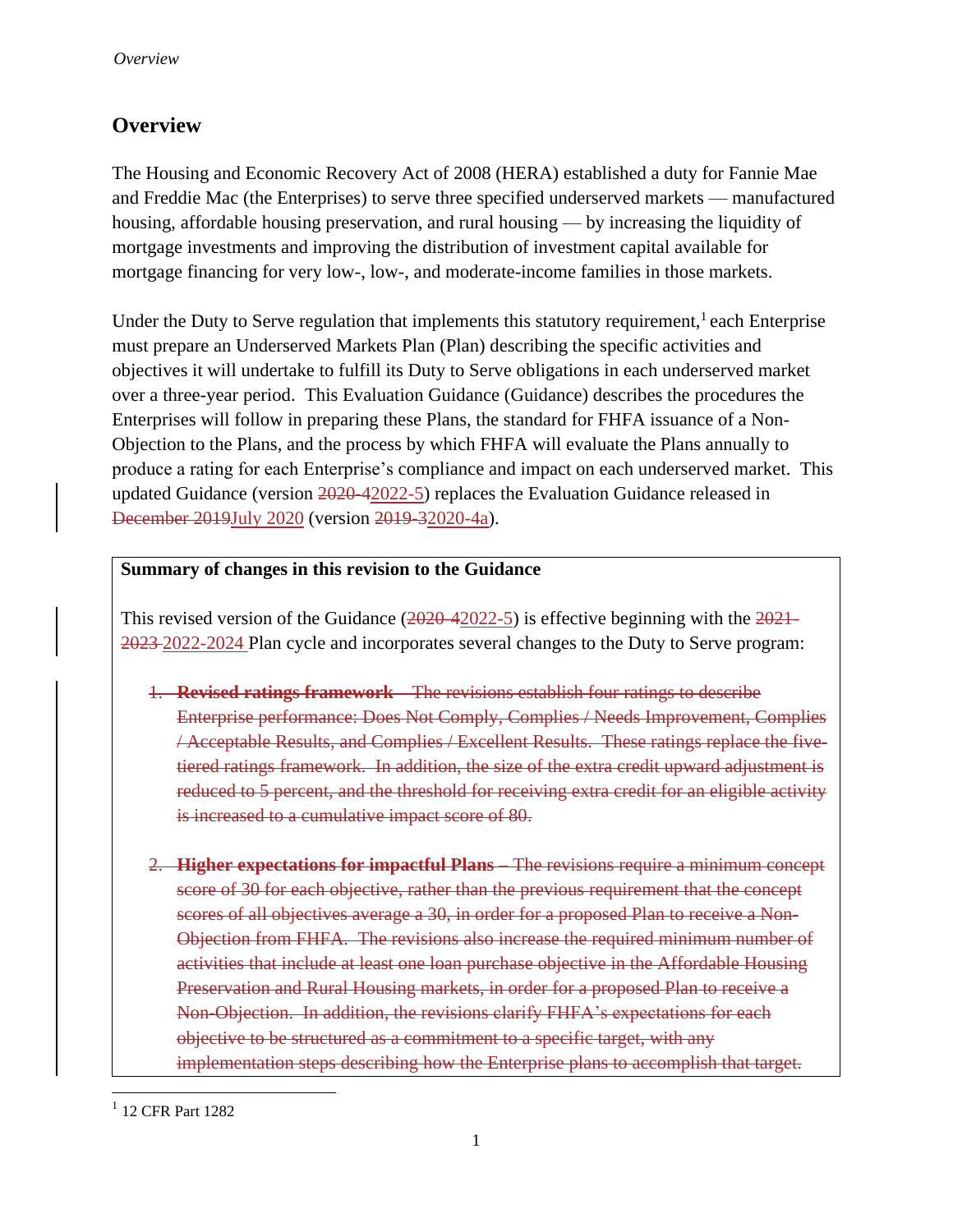- 1. **Temporary changes for Plan Years 2020-2021** The revisions remove temporary adjustments to normal Duty to Serve program operations that FHFA implemented for Plan Years 2020 and 2021.
- 2. **Strategic Priorities Statement**  The revisions reinstate the provision in Evaluation Guidance 2019-3 stating that the Enterprises should include a Strategic Priorities Statement for each underserved market in their Plans. In a change from previous versions of the Evaluation Guidance, the revisions provide that FHFA will consider the Strategic Priorities Statement when evaluating the potential and actual impact of actions under each objective on the needs of the underserved market.
- 3. **Consideration of infeasible objectives –** The revisions provide that FHFA will consider the underlying actions taken by an Enterprise for Plan objectives that FHFA agrees are infeasible when determining an Enterprise's performance score under Steps Two and Three of the annual evaluation. The revisions also provide that the Enterprises should submit infeasibility requests as part of their Duty to Serve annual reports to FHFA, rather than in advance of the annual report submission.
- 3. 4. **Increased tThreshold for determining compliance** The revisions increase change the threshold for compliance under Step One of the annual evaluation from a score of 78 to a score of 86.5. The revisions also reduce and simplify the calculation for partial credit applied to objectives that were not fully accomplished. In addition, the revisions allow the Enterprises to earn partial credit for objectives without a baseline that were not fully accomplished.

The updated Guidance also includes technical changes to reflect current practices that have streamlined processes and improved program administration.

**FHFA's Evaluation Guidance Objectives:** This Guidance provides FHFA's expectations on the Enterprises' Plan development. FHFA expects the Enterprises to develop meaningful Plans that result in increases in liquidity in the three underserved markets, and to carry out innovative strategies that are impactful, consistent with safety and soundness. This Guidance also provides additional details on FHFA's evaluation framework and communication of the Enterprises' performance. FHFA will continue to make changes to this Guidance during the three-year Plan cycle to improve the process as needed.

**Evaluation Guidance Components:** There are two major sequential steps involved in implementing the Duty to Serve regulation: (1) implementation and reporting by the Enterprises of the activities and objectives described in their Plans; and (2) FHFA annual evaluation of the Enterprises' performance under their Plans. An overview of each step is provided below: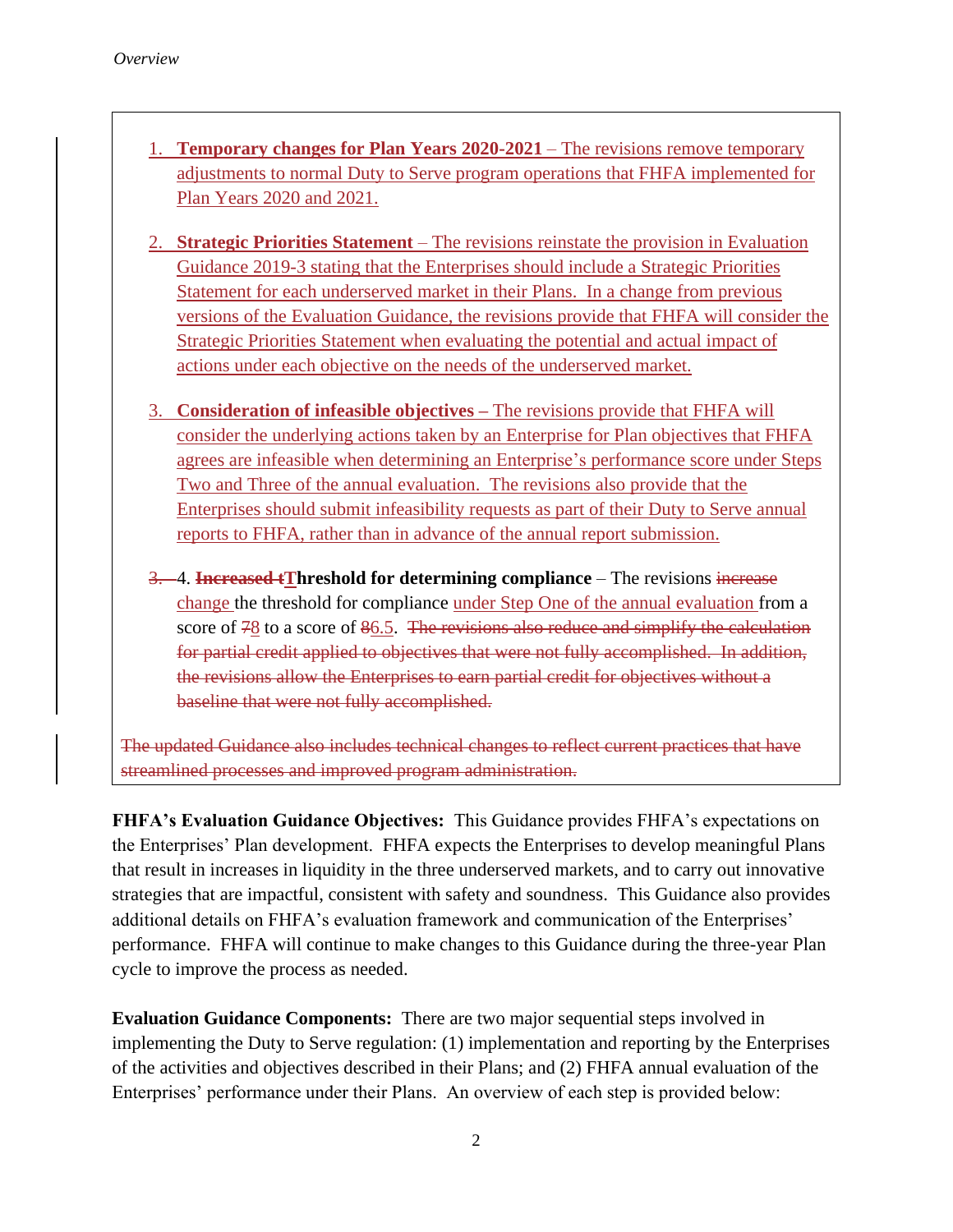1. **Implementation of the Plans and Reporting Requirements.** Once a Plan is in effect after receiving FHFA's Non-Objection, each Enterprise implements the activities and objectives described in its Plan to meet the needs of that underserved market. Each Enterprise must submit a quarterly report to FHFA within 60 days of the end of the first, second, and third quarters of the calendar year describing its progress in implementing the activities and objectives in its Plan. Each quarterly report must include detailed year-to-date information on the Enterprise's progress as required by FHFA, supported by appropriate transaction level detail. Each Enterprise must submit an annual report to FHFA within 75 days of the end of the calendar year providing, at a minimum, information on all activities and objectives undertaken during the year, including the context necessary for FHFA to evaluate the Enterprise's achievements. Quarterly and annual reporting protocols provided by FHFA to the Enterprises contain additional instructions on the process for submitting the Enterprises' reports to FHFA.

FHFA will make certain information from the quarterly and annual reports available to the public, omitting any confidential and proprietary information and data, at a reasonable time after the end of a Plan year.<sup>2</sup> Additional information regarding these public releases of information from the Enterprises' Duty to Serve reports is described in 12 CFR § 1282.66(d).

2. **Annual Evaluation of Enterprises' Performance.** Upon receipt of each year's annual report from an Enterprise, FHFA will conduct an evaluation of the Enterprise's performance under its Plan pursuant to the requirements of the Duty to Serve regulation and the guidelines specified in Chapter 2 of this Guidance.

Based on this evaluation, FHFA will provide feedback to each Enterprise on its performance and issue one of the following ratings for each underserved market: Complies / Excellent Results, Complies / Acceptable Results, Complies / Needs Improvement, Does Not Comply. The first three ratings demonstrate compliance with Duty to Serve requirements, listed in order from highest to lowest rating.

<sup>&</sup>lt;sup>2</sup> The only exception to this policy is that in the third year of a Plan, FHFA will make certain information from that year's second quarter report available to the public, omitting any confidential and proprietary information and data, at a reasonable time after receiving it within the calendar year. This will provide the public with information on the third Plan year as the Enterprises propose and revise their Plans for the next Plan cycle.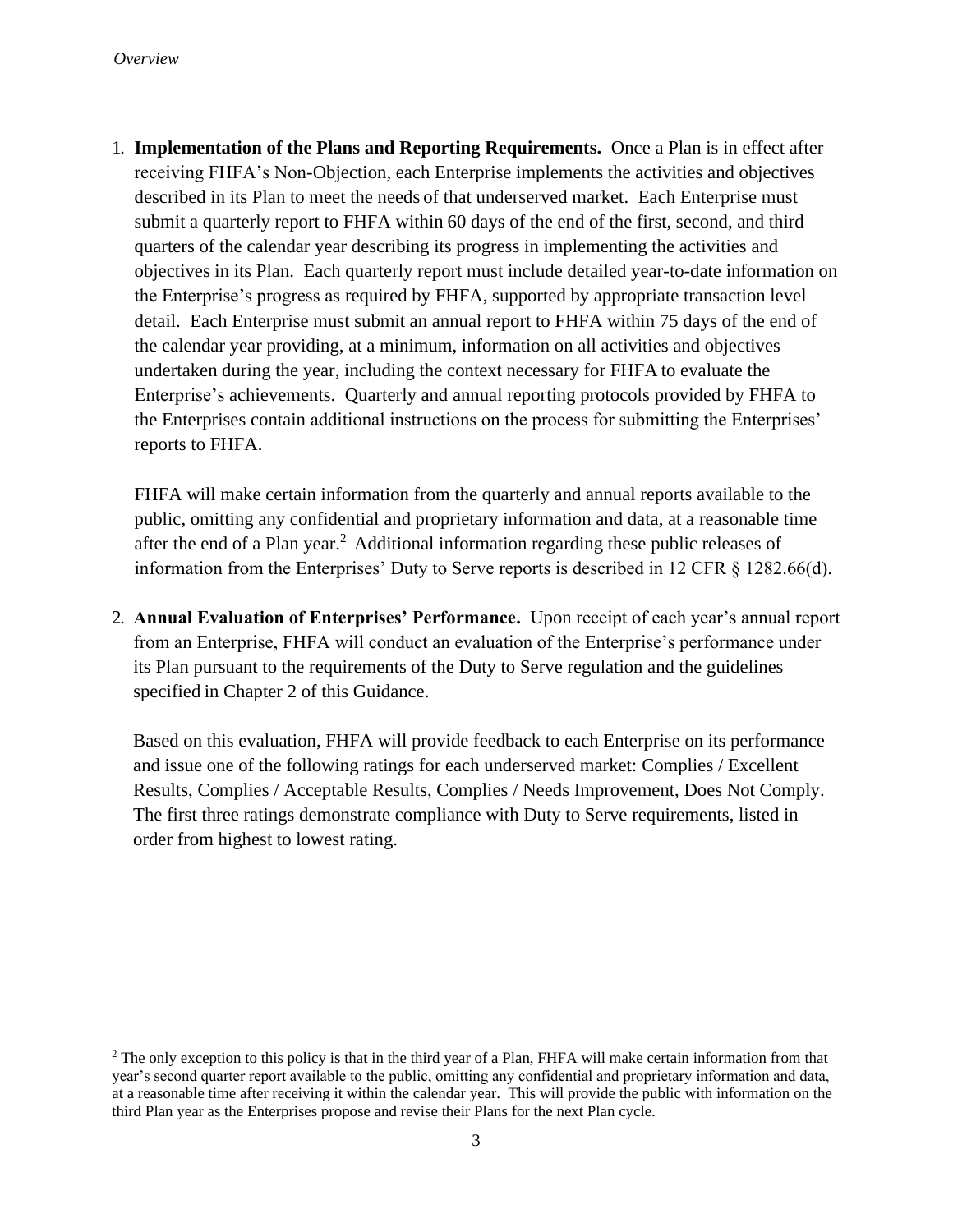

The balance of this Guidance covers the following topics:

- Chapter 1 provides guidance on the process for developing the three-year Plan and FHFA's standard for issuing a Non-Objection to each underserved market in the proposed Plan.
- Chapter 2 describes the process by which FHFA will evaluate the Enterprises' achievements under their Plans each year.

• • •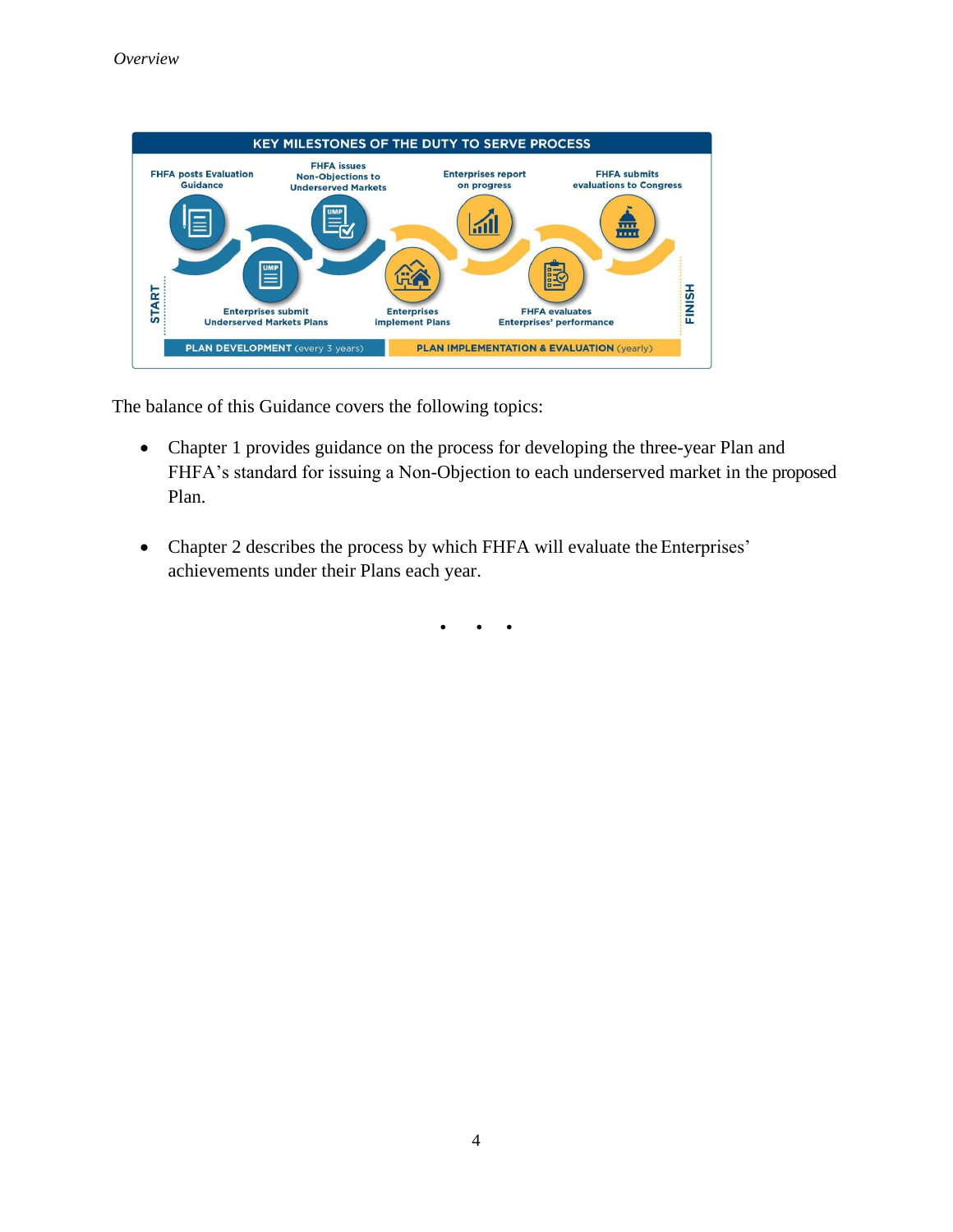## **Chapter 1. Developing Underserved Markets Plans and FHFA Non-Objection Standard**

## <span id="page-7-0"></span>**Overview**

This Chapter describes the requirements applicable to the Enterprises' Plans, as well as guidance on how to develop effective Plans and FHFA's standard for issuing a Non-Objection to the proposed Plans. It covers the following topics:

- **Plan Structure** This section describes how the Enterprises' Plans should be structured. Each Plan should be divided into separate sections for each of the three underserved markets. Each of these sections should, in turn, include subsections covering a Strategic Priorities Statement, Statutory and Regulatory Activities Considered but Not Included, and Activities and Objectives. The Plans should also include a certification from a senior executive officer of the Enterprise responsible for submitting the Plan to FHFA.
- **Plan Contents** This section provides more details on each of the subsections, including the requirements applicable to objectives, which must be strategic, measurable, realistic, time-bound, and tied to an analysis of market opportunities (referred to as "SMART" criteria). This section also describes which activities qualify as contributing to residential economic diversity for purposes of awarding extra Duty to Serve credit in the evaluation process.
- **FHFA Non-Objection Determination** This section provides detail on the standard that FHFA will use to issue a Non-Objection for each underserved market.
- **Plan Process** This section describes the opportunity for the Enterprises or FHFA to revise the Enterprises' Plans. This section also describes how the Enterprises may protect confidential and proprietary information and data included in their Plans
- **Additional Guidance for Plans** This section describes best practices for preparing effective Plans. This section also describes how additional research and development could be useful for meeting underserved market needs, which could be included in an Enterprise's Plan.

## <span id="page-7-1"></span>**I. Plan Structure**

Each Enterprise is required to prepare a Plan that describes its proposed actions over a three-year period to meet the needs of the three underserved markets: manufactured housing, affordable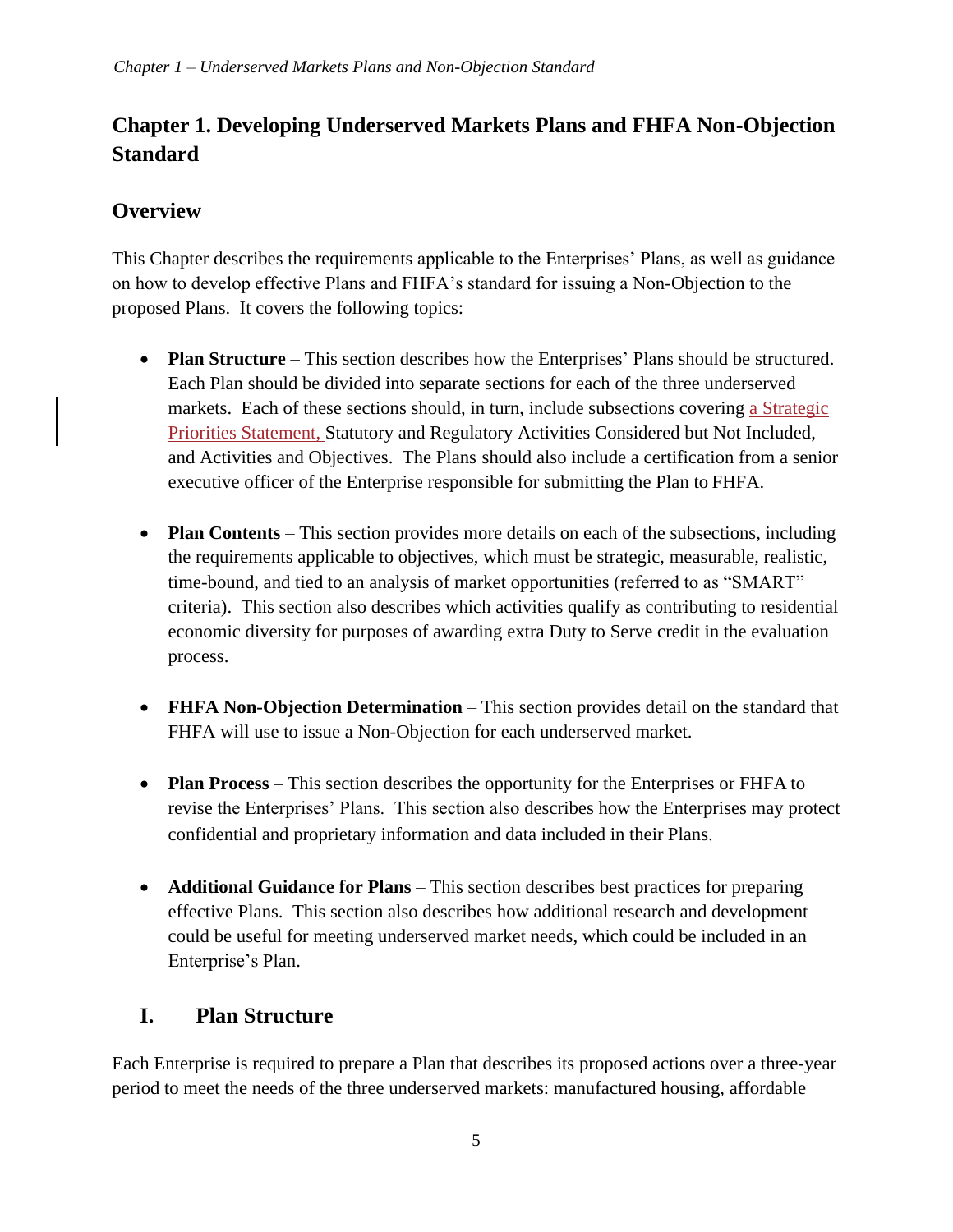housing preservation, and rural housing. Each Enterprise's Plan should be divided into three underserved market sections, and each of these three sections should cover the three-year Plan period. FHFA will evaluate an Enterprise's actions annually under the activities and objectives for the applicable underserved market.

The following subsections should be included under each underserved market:

- 1. **Strategic Priorities Statement**  A mission statement for each underserved market that provides a brief summary of the Enterprise's strategy and rationale for how the activities and objectives in its Plan will serve the underserved market.
- 1.2.**Statutory and Regulatory Activities Considered but Not Included** *–* A discussion of the Statutory and Regulatory Activities the Enterprise considered but will not undertake during the Plan cycle for the underserved market.
- 2.3.**Activities and Objectives**  A description of the activities and objectives the Enterprise will undertake during the Plan cycle to meet the needs of the underserved market.

These subsections are described in more detail below under Plan Contents*.* 

In addition, in the final version of its Plan, each Enterprise should include a certification from a senior executive officer responsible for submitting the Plan to FHFA stating that, to the best of his/her knowledge and belief, the Enterprise's historical information used to set baselines and targets in the Plan is true, correct, and complete.

To increase the usefulness of the Plans to readers, FHFA strongly encourages the Enterprises to include the following components in their Plans:

- A table listing each objective in the underserved market by activity, year, and evaluation area;
- A table listing loan purchase objectives and targets in the underserved market by activity, year, and market; and
- A table of contents.

An Enterprise may also include in its Plan a strategic priorities statement that provides a brief summary of the Enterprise's strategy and rationale for how the activities and objectives in its Plan will serve the underserved market. A Plan may also contain other overview sections that provide general context about an underserved market or an Enterprise's efforts to date to address needs in that market. The strategic priorities statement and overview sections will not contribute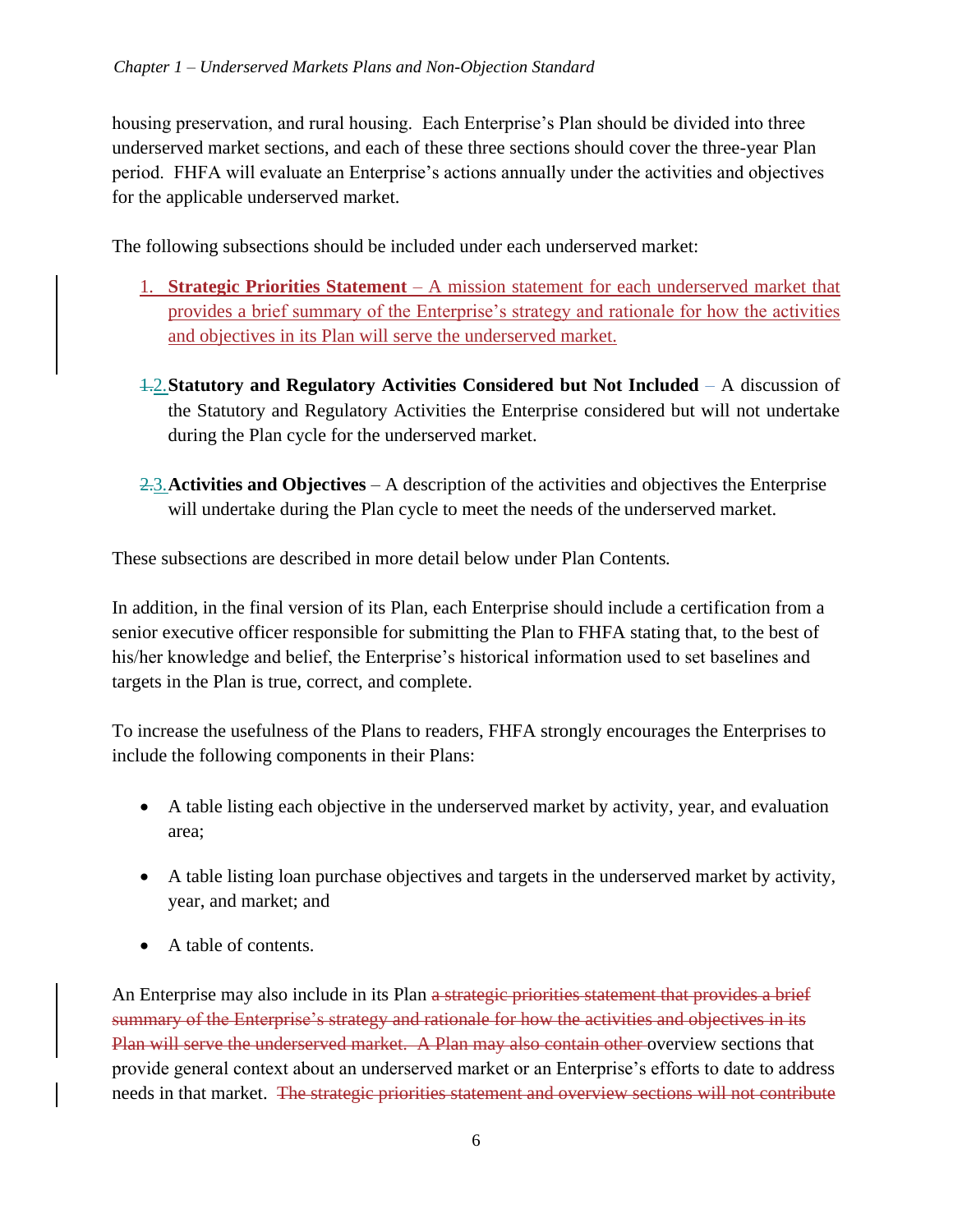to FHFA's assessment of the likely impact of individual objectives. FHFA will not evaluate these additional components for purposes of making Non-Objection determinations or assigning ratings.

## <span id="page-9-0"></span>**II. Plan Contents**

## 1. **Strategic Priorities Statement**

Each underserved market section in a Plan should begin with a Strategic Priorities Statement that articulates the Enterprise's approach for addressing the needs of the underserved market through the activities and objectives included in the Plan. The Statement should provide a rationale for all major decisions by the Enterprise on how it intends to impact the underserved market. The Statement should include a description of how any public input informed any of the Enterprise's decisions for the underserved market. FHFA will consider the Strategic Priorities Statement when evaluating the potential and actual impact of actions under each objective on the needs of the underserved market, as described in Section 3.D of this Chapter and Chapter 2, Section II.

## 1.2. **Statutory and Regulatory Activities Considered but Not Included**

While no single Statutory Activity or Regulatory Activity is mandatory, an Enterprise is required to consider a minimum number of Statutory or Regulatory Activities for each underserved market, as designated by FHFA in this Guidance.<sup>3</sup> To "consider" an activity, an Enterprise must choose either to include the activity and related objectives in its Plan, or explain in its Plan the reasons it has chosen not to undertake the activity. The minimum number of Statutory or Regulatory Activities for each underserved market is set forth below:

- **Manufactured housing:** The Enterprises must consider and address in their Plans all four of the Regulatory Activities identified for this market.
- **Affordable housing preservation:** The Enterprises must consider and address in their Plans at least seven of the Statutory and Regulatory Activities identified for this market.<sup>4</sup> FHFA selected this number to reduce the potential burden associated with considering all 16 of the Statutory and Regulatory Activities for the affordable housing preservation market.
- **Rural housing:** The Enterprises must consider and address in their Plans all four of the

 $3$  For reference, a table of activities that have been identified as Statutory Activities or Regulatory Activities is provided in Appendix A.

<sup>&</sup>lt;sup>4</sup> The following two statutorily enumerated activities will not count toward the minimum number of activities that the Enterprises must consider in their Plans under the affordable housing preservation market: the HUD Section 811 program and McKinney-Vento Homeless Assistance programs. Because these programs are not structured to make use of Enterprise support, FHFA does not expect the Enterprises to address these two programs in their Plans.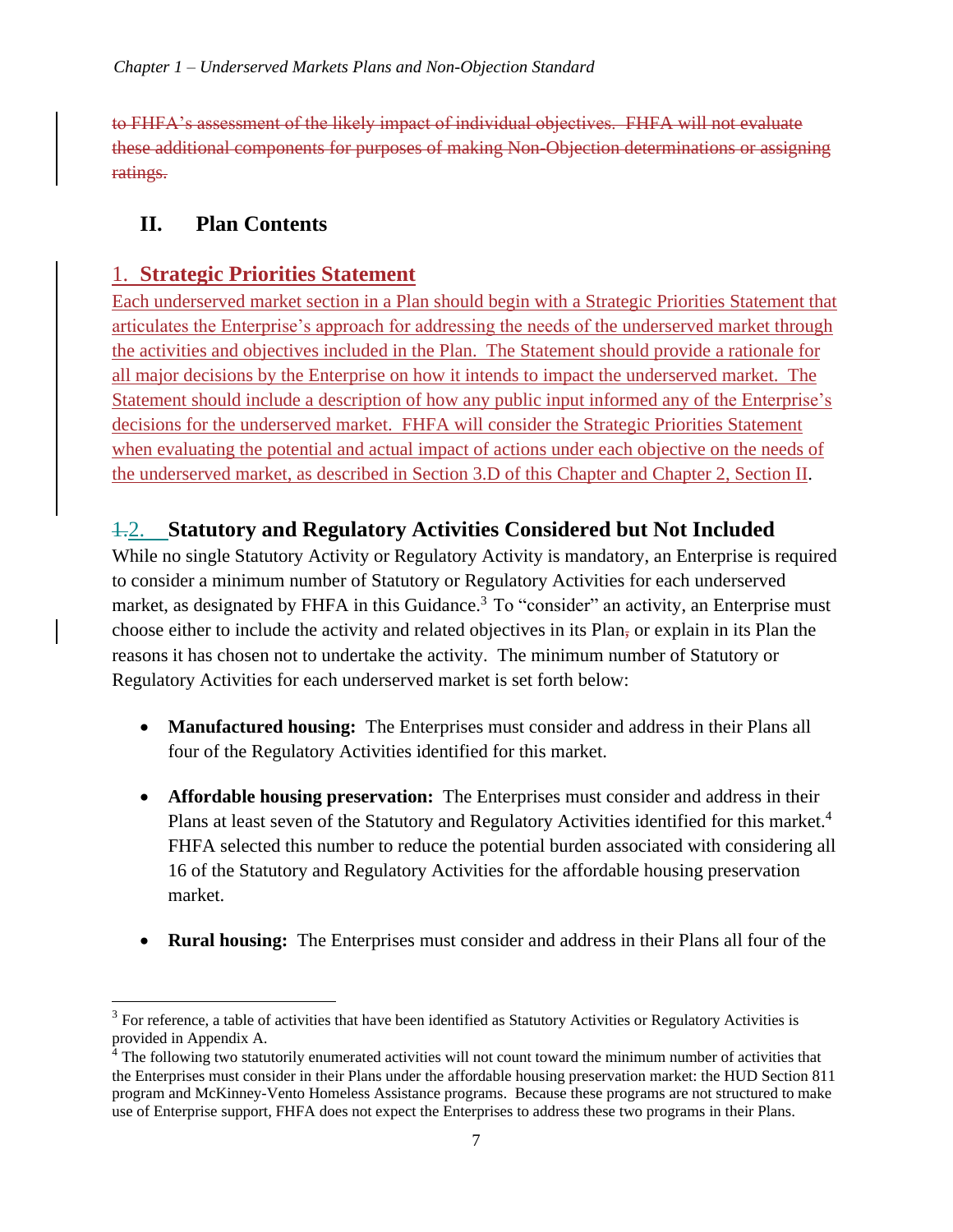Regulatory Activities identified for this market.

For example, if an Enterprise includes seven Regulatory Activities under the affordable housing preservation market in its Plan, the Enterprise has satisfied the minimum number to consider for that market in its Plan. By contrast, if an Enterprise includes four Regulatory Activities, two Statutory Activities, and one Additional Activity under the affordable housing preservation market in its Plan, the Enterprise would need to describe why it is not pursuing at least one of the remaining Regulatory or Statutory Activities.

Explanations of why the Enterprises chose not to undertake certain activities will provide FHFA and the public insight about the market conditions, resource availability, or other factors that influenced the Enterprises' decisions on those activities. These explanations, along with input from the public on the proposed Plans, will contribute to a greater understanding of those activities and their potential impacts and limitations, and may inform FHFA's Plan reviews in the future.

## 2.3. **Activities and Objectives**

Activities are broad categories of housing lending that are eligible for Duty to Serve credit. Objectives are the actions underlying each activity that an Enterprise will carry out to accomplish the activity. Each objective is classified according to one of the following "evaluation areas": loan purchase, investment, loan product, or outreach objective, based on the nature of the actions the Enterprise commits to undertake.

For each underserved market in a Plan, an Enterprise must fully describe the activities it will undertake and their related objectives. An Enterprise has broad discretion to select which Statutory and Regulatory Activities it wishes to undertake and whether to include Additional Activities for a given underserved market. A Plan must include activities in each underserved market that serve all three Duty to Serve income categories<sup>5</sup> in each year of the Plan. Any one activity may serve more than one of the income categories.

#### A. **Activities**

All activities that an Enterprise plans to undertake for Duty to Serve purposes must be described in its Plan, labeled by name and type (*i.e.*, Statutory Activity, Regulatory Activity, or Additional Activity), and have at least one accompanying objective. The Plan must include a description of how the Enterprise will implement its planned activities and achieve the related objectives.

For any Additional Activity included in a Plan, an Enterprise must explain in the Plan how the

<sup>5</sup> The three Duty to Serve income categories are: very low-income, low-income, and moderate-income. Very lowincome means families with incomes not in excess of 50 percent of area median income. Low-income means families with incomes not in excess of 80 percent of area median income. Moderate-income means families with incomes not in excess of 100 percent of area median income.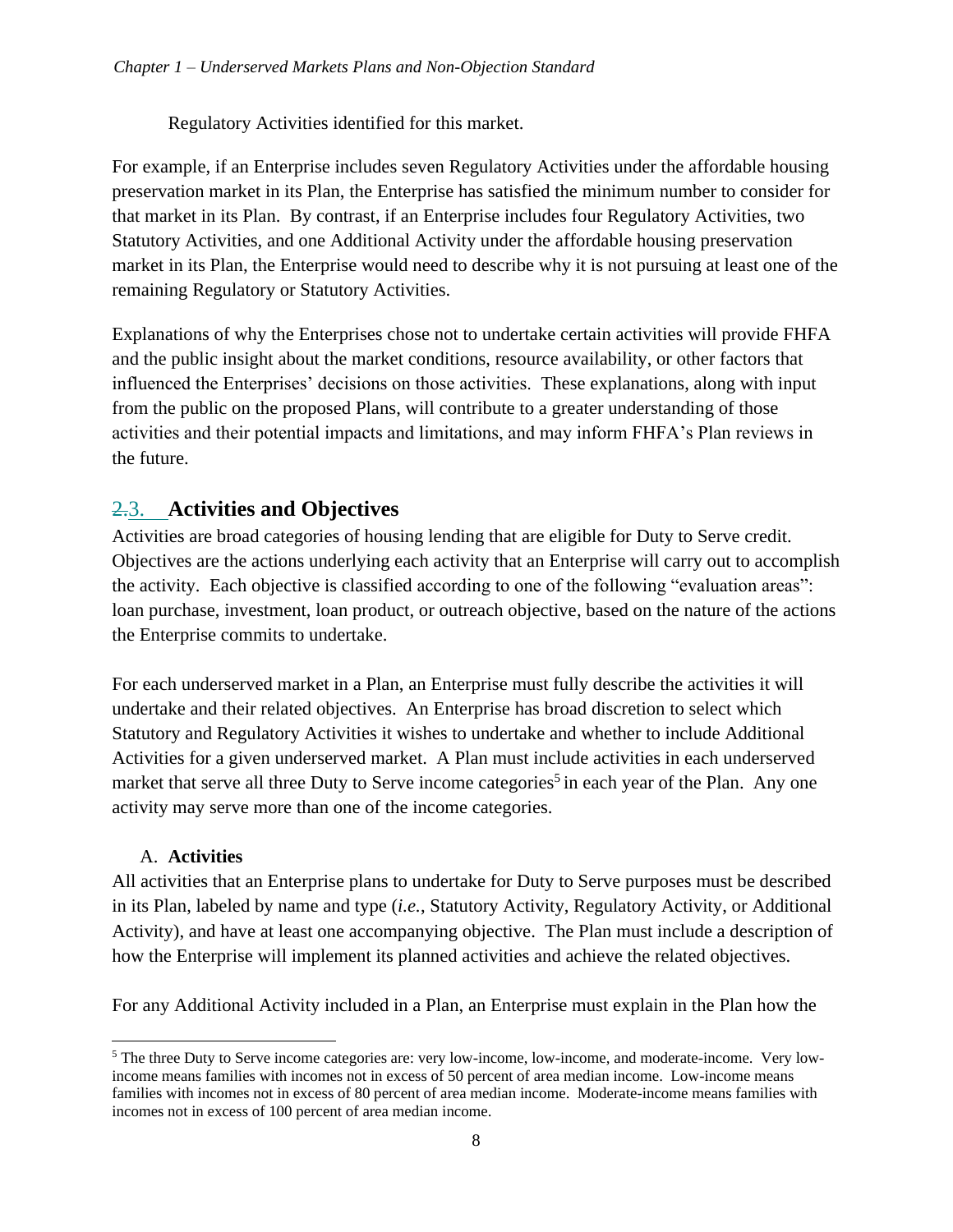Additional Activity will be targeted to meet the needs of a segment of the underserved market. In addition, an Enterprise must describe how the Additional Activity ensures that there are adequate levels of consumer protections or benefits to tenants or homeowners that are consistent with the requirements of the Statutory and Regulatory Activities in the Duty to Serve regulation.<sup>6</sup>

The Duty to Serve regulation provides that FHFA may, at its discretion, designate one Statutory Activity or Regulatory Activity in each underserved market that FHFA will significantly consider in determining whether to provide a Non-Objection to that underserved market in a proposed Plan. This provision allows FHFA to encourage the Enterprises to consider certain activities that could require more time and effort than other activities to make an impact on the underserved market. FHFA has not made such a designation in this Guidance.

#### B. **Objectives**

Objectives are the actions underlying each activity that an Enterprise will carry out to accomplish the activity. Objectives are central to the evaluation and rating process described in Chapter 2. Each objective in a Plan generally consists of two parts:

- **Target.** The most important component of an objective is a clear commitment to a specific target, which can take the form of a core action, achievement, or deliverable. An Enterprise should identify a target for each year of an objective and clearly label the target in its Plan. Criteria for measurable targets, including identification of a baseline, are described below.
- **Implementation steps.** Each objective may also include a description of how the Enterprise plans to accomplish the target under that objective. Any incremental steps included in this description should inform, advance, or otherwise contribute to accomplishing the target. An exhaustive list of individual action items is not required (as long as the objective meets the SMART criteria). However, an Enterprise's description of implementation steps that goes beyond the minimum level of detail needed to meet the SMART criteria would help FHFA better understand how the Enterprise plans to achieve its target, as well as help FHFA make a well-informed assessment of the likely impact of the Enterprise's planned actions on liquidity in the underserved market.

As described in Table 1 below, implementation steps are not required to be completed in order to receive a compliance determination, and an Enterprise does not need to revise its Plan to reflect changes to implementation steps. For loan purchase objectives and investment objectives, FHFA understands that it may not be appropriate for an Enterprise

<sup>&</sup>lt;sup>6</sup> The preamble to the final Duty to Serve rule states that: "Additional Activities that are very similar to a Statutory or Regulatory Activity will be subject to higher levels of scrutiny, recognizing that the protections embedded in those activities have been either statutorily enumerated by Congress, or subject to the public comment process in the proposed Duty to Serve rule." 81 Fed. Reg. 96242, 96245 (Dec. 29, 2016).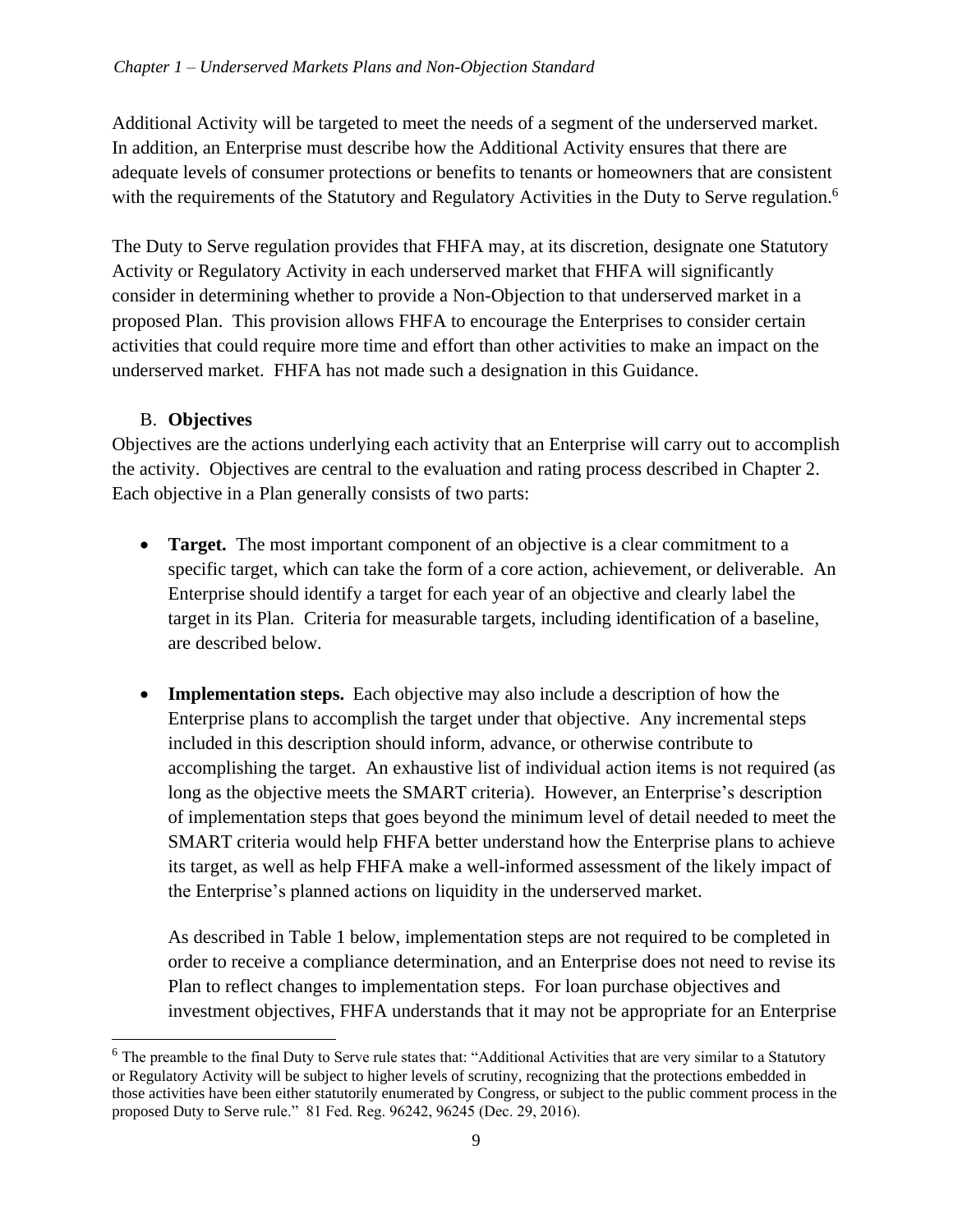to identify any implementation steps.

For example, an Enterprise may specify, as a target for a loan product objective, that it will publish at least three Seller/Servicer Guide changes by the end of the year. Implementation steps under this target may include reviewing existing products and policies to identify opportunities for improvement, convening five stakeholder roundtables to better understand challenges in the market that could be addressed through a Guide change, and conducting outreach to determine lender interest. If an Enterprise chose to convene three stakeholder roundtables and one webinar instead of five stakeholder roundtables, it would not need to submit a Plan modification describing these changes. However, the Enterprise would need to describe the actual steps it took in its second quarter and annual reports to FHFA.

Table 1 summarizes how the target and the implementation steps are used during the Plan development and evaluation processes. The role of the target and the role of the implementation steps are discussed in more detail in the Plan Process section of this Chapter and throughout Chapter 2.

| Event                                    | <b>Role of the Target</b>                                                                                                                 | <b>Role of the Implementation Steps</b>                                                                                                                                                                |
|------------------------------------------|-------------------------------------------------------------------------------------------------------------------------------------------|--------------------------------------------------------------------------------------------------------------------------------------------------------------------------------------------------------|
| <b>Concept Score</b>                     | Factor used by FHFA to assess the                                                                                                         | Factor used by FHFA to assess the                                                                                                                                                                      |
| Determination                            | likely impact of an objective                                                                                                             | likely impact of an objective                                                                                                                                                                          |
| Revisions to an<br>Enterprise's Plan     | Proposed changes to targets are<br>treated as modifications and<br>subject to the modification process<br>described later in this Chapter | Proposed changes to<br>implementation steps are not<br>treated as modifications, but any<br>deviations from actions in the Plan<br>should be fully described in the<br>Enterprise's second quarter and |
|                                          |                                                                                                                                           | annual reports to FHFA                                                                                                                                                                                 |
| Step One:<br>Compliance<br>Determination | The extent to which a target has<br>been achieved is the only factor<br>FHFA considers                                                    | FHFA does not consider<br>completion of implementation<br>steps                                                                                                                                        |
| Step Two: Impact<br>Determination        | Factor used by FHFA to assess the<br>impact of an objective                                                                               | Factor used by FHFA to assess the<br>impact of an objective                                                                                                                                            |

Table 1. Role of Target and Implementation Steps in Plan Development and Evaluation

FHFA acknowledges that it may be difficult for an Enterprise to determine when to combine multiple targets under a single objective to achieve the greatest impact, or to gauge the appropriate level of detail to provide in its description of implementation steps. FHFA will continue to engage in constructive dialogue with the Enterprises during the Plan drafting process and provide feedback when reviewing the draft Plans, in order to support development of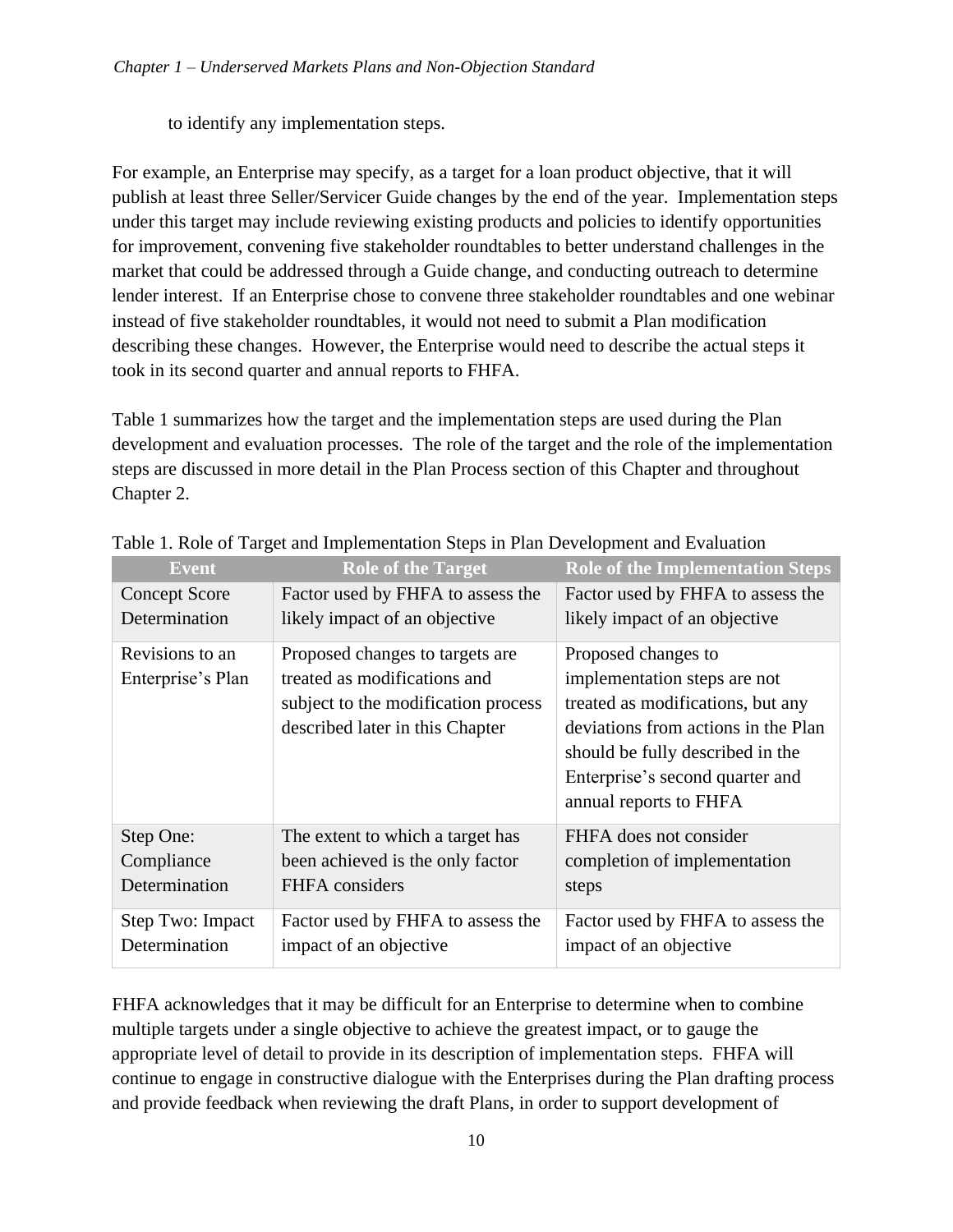meaningful and well-structured loan product and outreach objectives.

An Enterprise may, in its discretion, choose to include in its Plan any additional information and analysis that explain how it set the target for an objective, as well as the extent to which the objective will have an impact in addressing needs of the specific underserved market in light of the challenges, time commitment, and resources involved. To avoid duplicating the same information in multiple sections of its Plan, this description may be included as an overarching summary for an objective or an activity, rather than as part of the discussion of actions to be undertaken in a specific year.

#### **1. "SMART" Criteria**

Objectives must be strategic, measurable, realistic, time-bound, and tied to an analysis of market opportunities. For each objective, an Enterprise should elaborate in its Plan on how the objective will meet each of these "SMART" criteria, as described below.

• **Strategic.** Each objective in a Plan must directly or indirectly maintain or increase liquidity to the underserved market. The Plan should explain how the objective directly or indirectly meets the needs of the underserved market, and to what extent achievement of the objective is likely to have an impact on meeting the needs of the underserved market.

#### **Setting Objectives**

FHFA will consider each objective and the contextual information the Enterprise submits about that objective in making its Non-Objection decision for the Plan and in evaluating the Enterprise's performance of the objective under Step Two of the evaluation process.

• **Measurable.** Each objective in a Plan must provide a measurable target for the objective that enables FHFA to determine whether the Enterprise has achieved the objective.

Loan purchase and investment objectives. For each loan purchase and investment objective, an Enterprise must provide in its Plan both a measurable target for the objective and a baseline representing measurable past performance by the Enterprise.

o Baselines. The baseline is a measure of past performance by an Enterprise that will facilitate FHFA's evaluation of the objective by providing context for the target. An Enterprise must identify a baseline for each loan purchase and investment objective in its Plan, where available, and justify the methodology used to select it. As part of its justification, the Enterprise should describe in detail the assumptions underlying its methodology, including how it defines and will identify the loans or investments that are included in the baseline and that will count toward the target. If FHFA disagrees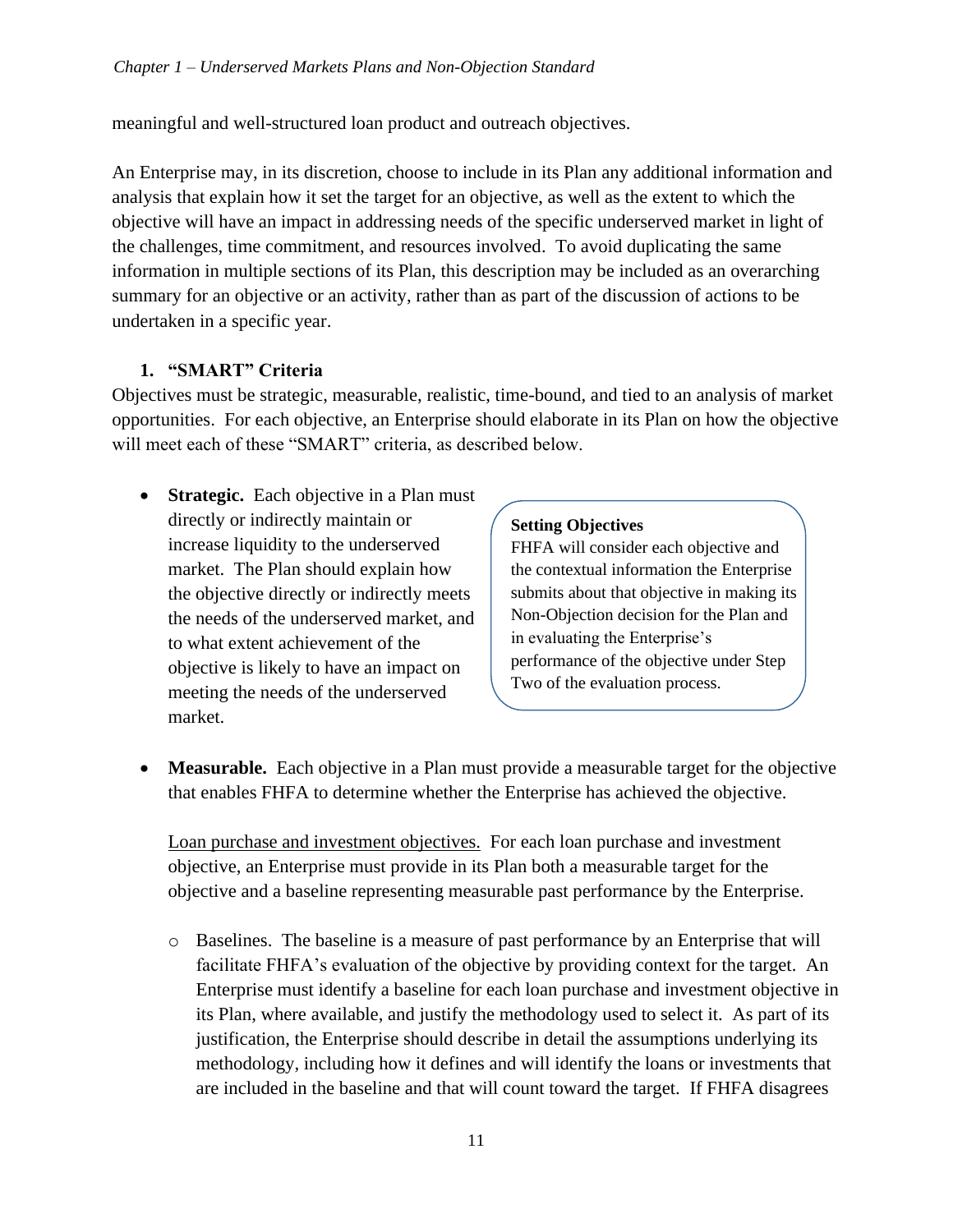with an Enterprise's baseline, it will disregard the baseline in its final evaluation of the Enterprise's performance.

- Among other potentially acceptable methodologies for setting baselines for loan purchase and investment objectives, an Enterprise may use an average of its performance data from the three most recent years. This approach helps adjust for fluctuations in annual activity. If using a three-year average, an Enterprise should provide the individual data points for all three years.
- To be acceptable, a baseline methodology must be based on a close analysis of the underlying causes for observed trends in historical data. For example, if an Enterprise sets a baseline at its level of performance in the most recent year (or a straight- line projection from that trend line), the Enterprise would need to explain in its Plan the reasons that the level selected will continue into the future and is not subject to annual fluctuations.
- For any objective, the methodology that an Enterprise uses to identify eligible loan purchases and investments in its reports to FHFA must be identical to the methodology the Enterprise used to identify past eligible loan purchases and investments that established the baseline and target. If an Enterprise intends to use a different methodology in a report to FHFA, the baseline and target must be updated through a Plan modification.

FHFA recognizes that when an Enterprise proposes to enter a new sub-market, it may not have the data to determine a baseline for an objective in its proposed Plan submitted for Non-Objection. An Enterprise may proceed without a baseline for the first year of the objective. However, the Enterprise should include in its Plan a brief explanation of why it is unable to establish a baseline for the objective and how it intends to establish a baseline in subsequent years. The Enterprise also must make technical edits to its Plan to add a baseline for subsequent years.

o Targets. Targets for loan purchase and investment objectives establish a commitment to purchase a specified volume of loans or make a specified number of equity investments in each Plan year. Within a market and property type (multifamily or single-family), targets for loan purchase and investment objectives should be expressed with a consistent unit of measurement (*e.g*., dollar amount, number of loans, number of units, etc.) to facilitate comparison across activities. For multifamily objectives, targets should include the number of units covered by loan purchases or investments the Enterprise plans to pursue. To evaluate objectives that express targets as units, transactions, loans, and/or properties with multiple ways to satisfy the target, FHFA will evaluate all possibilities for satisfying the target when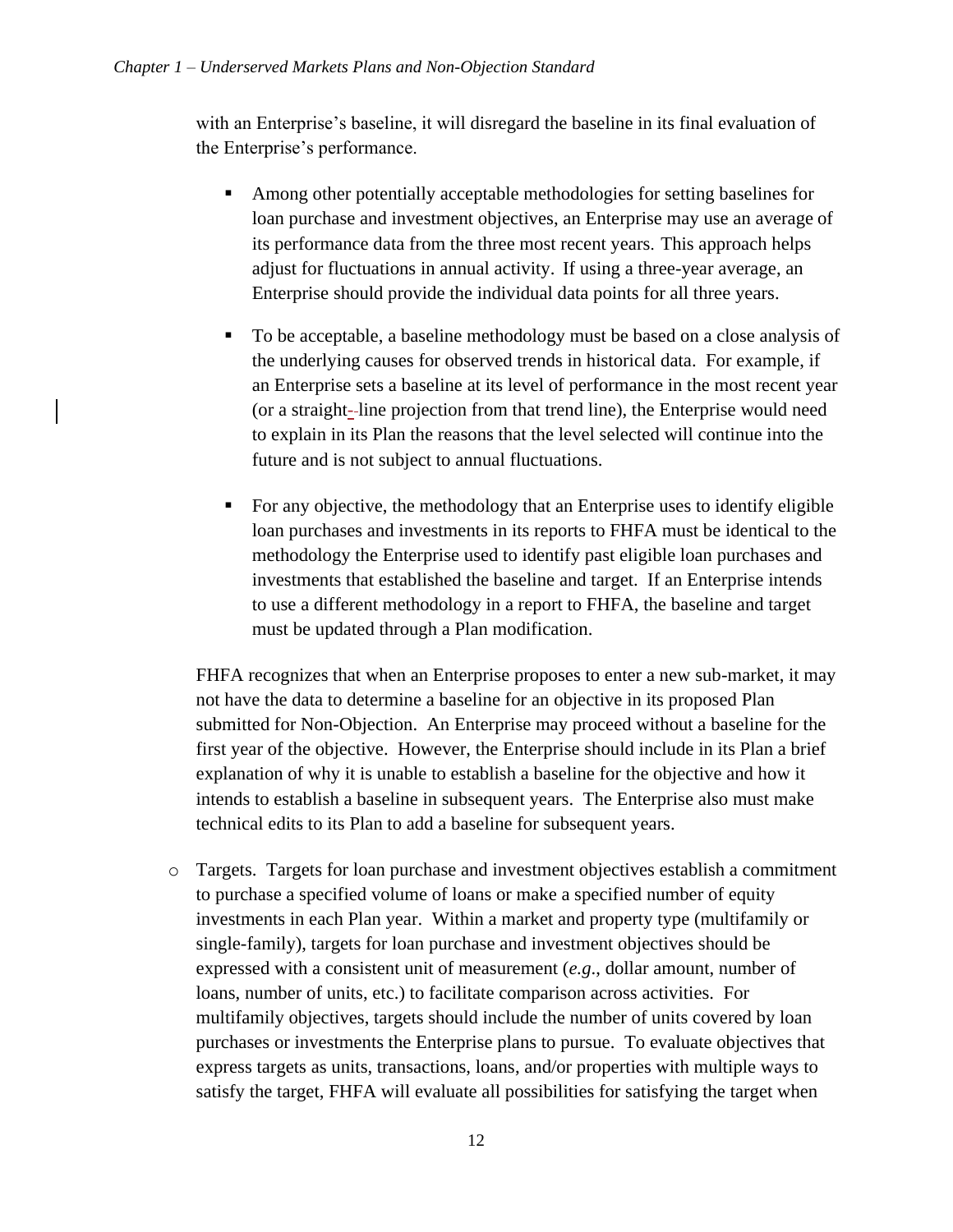assigning concept scores and will recognize that one measure might make the target significantly easier to accomplish.

In general, FHFA expects that targets in each Plan year will represent an increase in actions relative to the baseline, or an increase in actions from year to year for objectives included in multiple years. FHFA recognizes that Enterprise targets and their changes in future years will depend, at least in part, on an Enterprise's previous activity level in a specific loan purchase or investment area. For years in which a target would result in loan purchases or investments that are essentially unchanged from or lower than the previous year, the Enterprise should justify in its Plan why the loan purchases or investments will not increase from year to year. FHFA recognizes that market factors, such as rising interest rates, decreased supply, and regulatory actions, can impact the level at which an Enterprise's target is set.

- Range. If an Enterprise chooses to provide a numerical range, rather than an actual numeric target, for a target in its Plan in order to protect confidential and proprietary information or data, FHFA will presume that the Enterprise has set the target at the lowest end of the range for purposes of evaluating the objective. Alternatively, an Enterprise may provide to FHFA on a confidential and proprietary basis the actual numeric target for that objective. Upon releasing its evaluation results of an objective the following year, FHFA may make public any actual numeric target that was provided on a confidential and proprietary basis.
- Anticipation of Certain Future Events. In setting targets, an Enterprise should not speculate about the possible effects of certain future events, such as legislative or regulatory changes, or economic shocks. An Enterprise should not set a lower baseline or a lower target in its Plan due to the possibility that such future events may occur. During the evaluation phase, FHFA will consider any effects attributable to specific events that occurred as potentially acceptable reasons for an Enterprise not meeting a target if the events made the target infeasible. FHFA will also consider the effects of any such events in evaluating the impact of an Enterprise's achievements in Step Two of the evaluation. Additionally, an Enterprise has the option of requesting a modification to its Plan, at any point, if special circumstances beyond an Enterprise's control materially affect its ability to achieve Plan objectives. In submitting the modification to FHFA for consideration, the Enterprise would need to provide a sufficient justification for the modification.

Outreach and loan product objectives. For each outreach and loan product objective, an Enterprise must provide in its Plan both a measurable target for the objective and a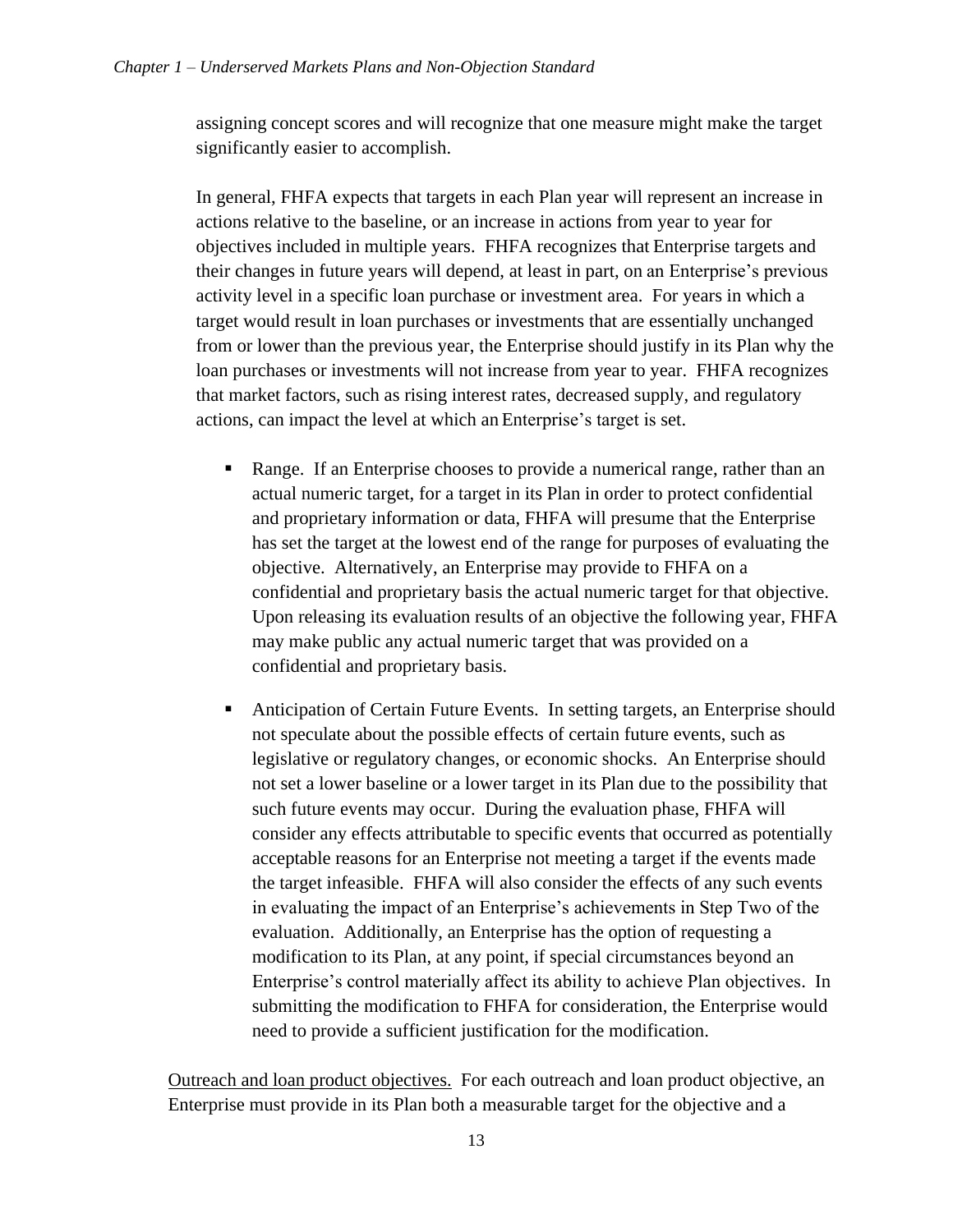baseline representing measurable past performance by the Enterprise. The Plan must also include the expected level of effort to complete the objective.

- o Baselines. A baseline is required for each outreach and loan product objective, where available. The baselines for outreach and loan product objectives will necessarily be less precise than the baselines for loan purchase and investment objectives due to the differing nature of outreach and loan product development. The Plan must describe the justification for the baseline selected based on past similar outreach or loan product actions by the Enterprise.
	- For each outreach objective, the baseline should describe the actions of the Enterprise in the past three years that would support the targets associated with the objective. This information will enable FHFA to understand the extent to which the outreach objective's targets are an improvement over, or are expected to have a greater impact than, prior years.
	- For each loan product objective, the baseline should describe the Enterprise's current loan product rules or policies that the objective is intended to change or enhance. This information will enable FHFA to understand the extent to which the loan product objective's targets are an improvement over, or are expected to have a greater impact than, prior policies.

As is the case for loan purchase and investment objectives, an Enterprise may proceed without a baseline in its Plan for the first year of outreach and loan product objectives in new sub-markets. However, the Plan should include a brief explanation of why the Enterprise is unable to establish a baseline and how it intends to do so in subsequent years. Additionally, the Enterprise must make technical edits to its Plan to add baselines for subsequent years as they are developed.

- o Targets. Targets for loan product and outreach objectives will be more varied than targets for loan purchase and investment objectives.
	- For loan product objectives, a target could be a commitment to publish a guide change or variance, develop and implement a pilot program, analyze potential loan product changes, publish a research report or white paper, or take some other measurable loan product action, achievement, or deliverable as identified by the Enterprise.
	- For outreach objectives, a target could be a commitment to implement a business-to-business outreach campaign to increase knowledge of an existing loan product, prepare a lessons-learned report after an outreach campaign or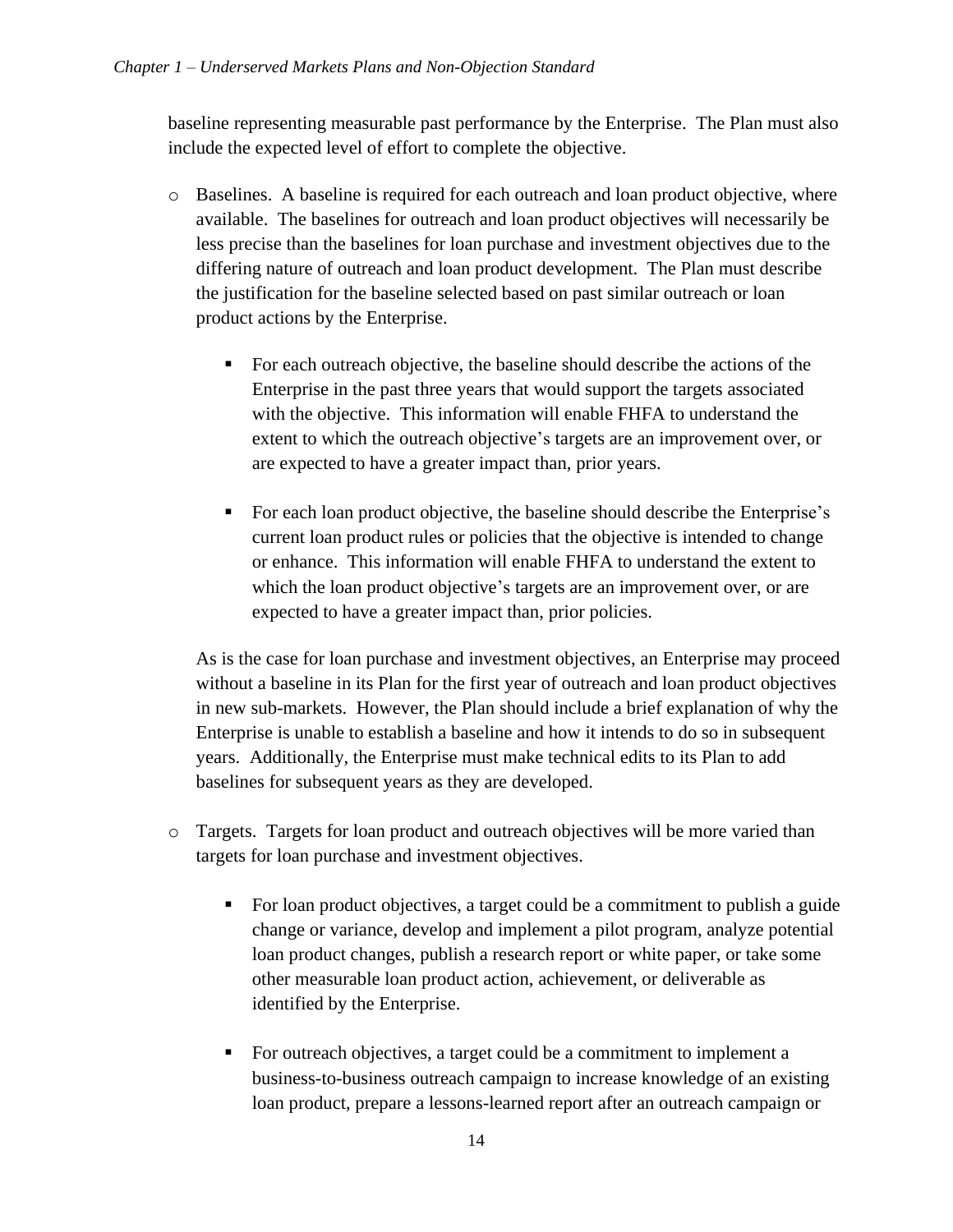pilot program, prepare and publish a dataset, design or implement a homebuyer education or financial counseling curriculum in partnership or conjunction with a third party, or take some other measurable outreach action, achievement, or deliverable as identified by the Enterprise.

An Enterprise should fully describe the targets in its Plan so that they are as measurable as possible. For example, if an Enterprise proposes to execute a pilot program, it should describe the expected size of the pilot, the work product(s) expected, the types of lenders intended to be engaged, the location of the pilot (if known), the populations expected to be served and their incomes, the timeline (milestones occurring within the Plan year), and how the Enterprise will determine if the pilot is successful.

- **Realistic.** Each objective in a Plan must be calibrated so that the Enterprise has a reasonable chance of meeting the objective with appropriate effort within the designated time period in the Plan. The Plan should include the basis for the Enterprise's determination and any supporting analysis undertaken by the Enterprise prior to setting the objective.
- **Time-bound.** The Plan must identify the specific evaluation year or years in which the objective will be completed. An objective may cover actions within a single year (*e.g*., purchasing [X] loans in Year 1 of the Plan), or actions over multiple years (*e.g*., conducting outreach on an existing loan product in Year 1 and making a change to the loan product in Year 2 of the Plan). For multi-year objectives, an Enterprise must clearly identify the objectives and targets for each year, along with the specific evaluation areas for each year.
- **Tied to Analysis of Market Opportunities.** Each objective in a Plan must be based on assessments and analyses of market opportunities in the applicable underserved market, taking into account safety and soundness considerations. The Plan should explain how the objective meets one or more of the market opportunities the Enterprise analyzed and identified in that underserved market. The Plan should also demonstrate how safety and soundness was taken into consideration in developing the objective.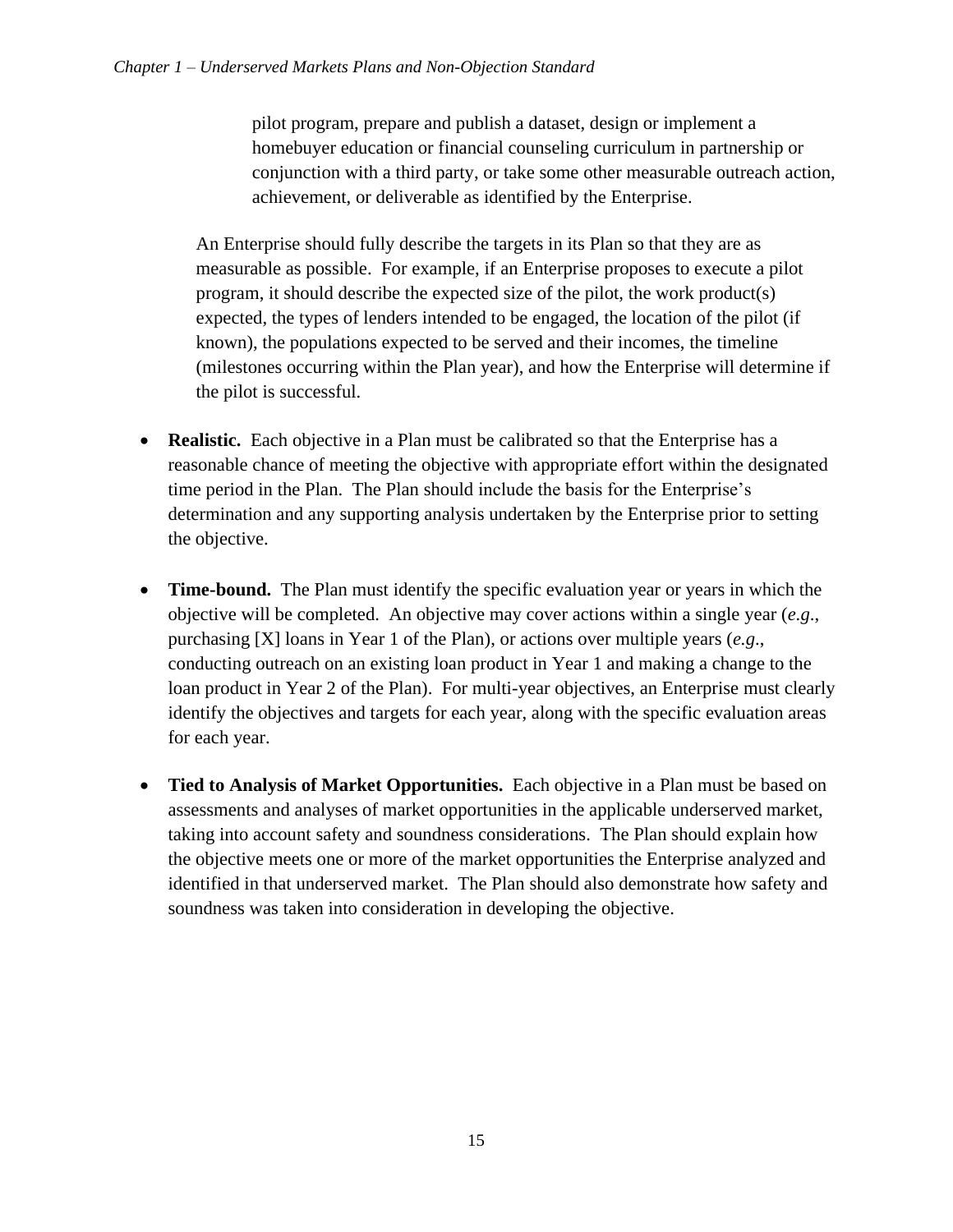#### **2. Designating One Evaluation Area for Each Objective**

The Duty to Serve statute and regulation require FHFA to evaluate separately whether each Enterprise has complied with its Duty to Serve obligations for each underserved market, taking into consideration four evaluation areas: outreach, loan products, loan purchases, and investments and grants. For each objective included in an Enterprise's Plan, the Enterprise must designate one evaluation area under which the objective will be evaluated. This requirement is intended to ensure that objectives are sufficiently focused and is not intended to constrain the Enterprise's actions. An Enterprise may designate an evaluation area for an objective in one year and a different evaluation area for the same objective in a subsequent year within a Plan cycle.

The designated evaluation area provides an important framework for FHFA's assessment of each objective. The Enterprises are encouraged to review the description of each evaluation area in the Duty to Serve final rule's preamble to inform their designation of evaluation areas before submitting their proposed Plans to FHFA for Non-Objection. In the event FHFA disagrees with the evaluation area designated by an Enterprise, FHFA will re-designate the objective as appropriate. FHFA will share the final designation of each objective's evaluation area with the Enterprise following FHFA's Non-Objections to the Plan, noting where it changed the evaluation area designated by the Enterprise, if applicable.

#### **3. Identifying More Than One Underserved Market for An Objective**

An objective may receive Duty to Serve credit in more than one underserved market in a Plan. For example, an Enterprise may receive credit under both the affordable housing preservation market and the rural housing market for purchasing loans on small multifamily rental housing in rural areas where the objective meets the Duty to Serve regulatory requirements for both underserved markets. If an Enterprise would like an objective to receive credit in more than one underserved market, it should identify the objective in each of the applicable underserved market sections in its Plan, adhering to the "SMART" criteria format.

The description in the Plan of any objective that is identified for credit in multiple underserved markets, including any loan purchases that meet the requirements for two separate markets, should address the impact that the objective will have on each market, so that FHFA can determine a separate concept score for that objective in each market. Cross-referenced activities or objectives that do not provide an explanation of how the Enterprise's actions will target the specific needs of an underserved market will not receive a concept score for that market or be considered in FHFA's final evaluation. An objective included in multiple underserved markets will be evaluated separately on its impact on meeting needs within each of the underserved markets.

**4. Identifying More Than One Objective for a Loan Purchase or Investment** FHFA recognizes that in some instances a single loan purchase or investment may qualify under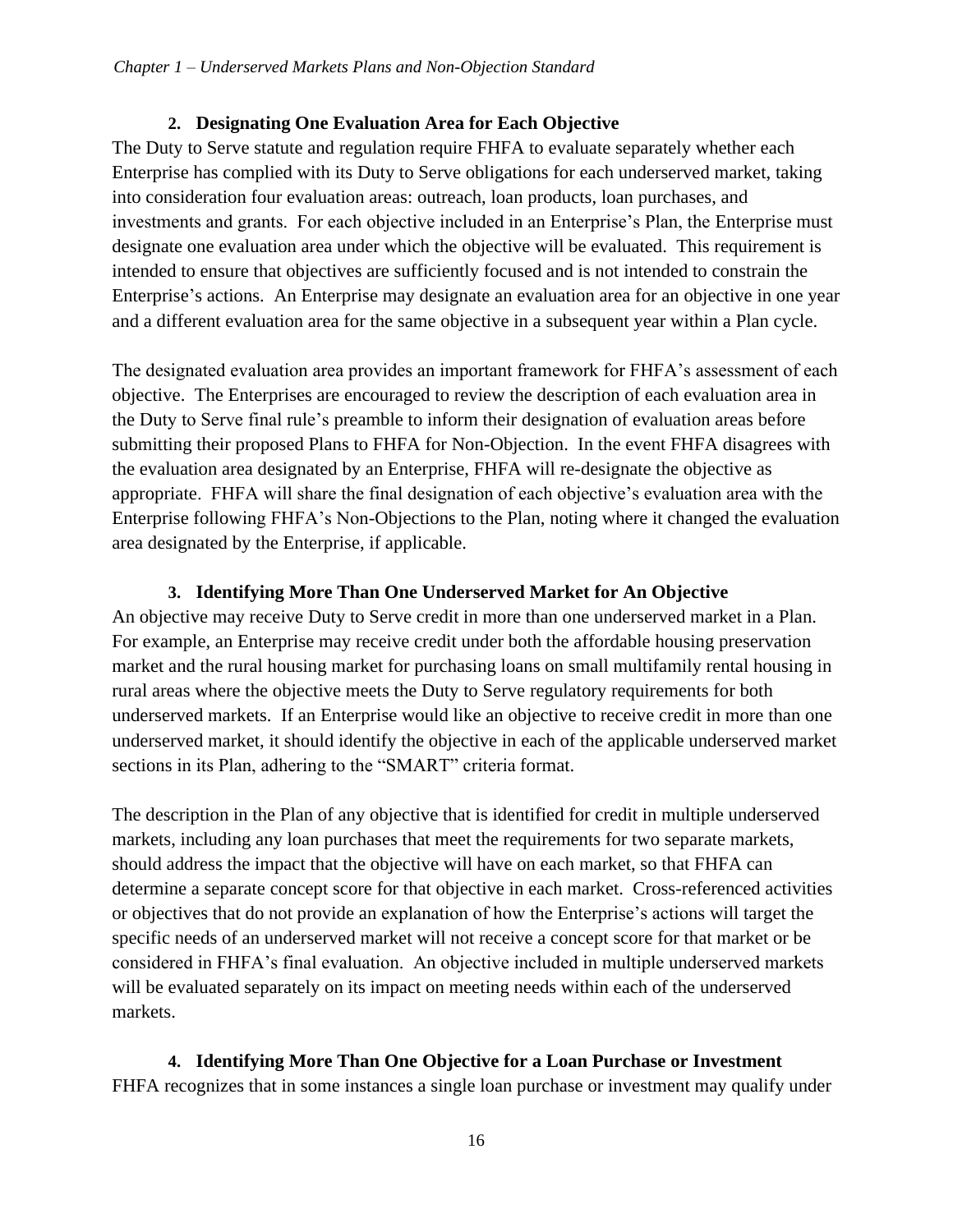multiple objectives within an underserved market. An Enterprise should clearly indicate in its Plan any instances where the baseline and target for a loan purchase or investment objective include loans or investments that will also be counted in the baseline and target for another objective in that market. In reporting to FHFA, the Enterprises should identify each instance where a single loan purchase or investment qualifies under multiple objectives within an underserved market.

#### C. **Extra Credit-Eligible Activities**

An Enterprise may receive Duty to Serve extra credit for activities that are particularly challenging to accomplish in an underserved market or that serve a segment of an underserved market that is relatively less well-served. Residential economic diversity is an eligible extra credit activity under the affordable housing preservation market and is discussed further in this section below. Other activities that FHFA has designated as eligible for extra credit for each underserved market are identified in Chapter 2 of this Guidance. FHFA may, in its discretion, change the activities eligible for extra credit in subsequent revised Guidance.

#### **1. Residential Economic Diversity Activities**

Enterprise activities that promote residential economic diversity are eligible for extra credit under the affordable housing preservation market. A "residential economic diversity activity" for Duty to Serve purposes means an eligible Enterprise activity, other than an energy or water efficiency improvement activity or other activity that FHFA determines to be ineligible, that supports financing of mortgages on: (1) affordable housing in a high opportunity area; or (2) mixed-income housing in an area of concentrated poverty. For a residential economic diversity activity to be eligible to receive extra credit, it must be identified in a Plan as either an Additional Activity and meet the Duty to Serve regulation requirements for an Additional Activity, or as an objective that is specifically identified under a Statutory or Regulatory Activity.<sup>7</sup>

The Duty to Serve regulation states that certain components of the definitions of "high opportunity area" and "mixed-income housing" would be further specified in the Guidance. These components are discussed below.

- a. **High Opportunity Area.** The Duty to Serve regulation defines a "high opportunity area" for Duty to Serve purposes generally as:
	- an area designated by the Department of Housing and Urban Development (HUD) as a "Difficult Development Area" (DDA) during any year covered by a Plan or in

 $<sup>7</sup>$  For residential economic diversity activities that are Additional Activities, an Enterprise must describe how the</sup> Additional Activity ensures that there are adequate levels of consumer protections or benefits to the tenants or homeowners that are consistent with the requirements of other Statutory and Regulatory Activities in the Duty to Serve regulation. 81 Fed. Reg. at 96245.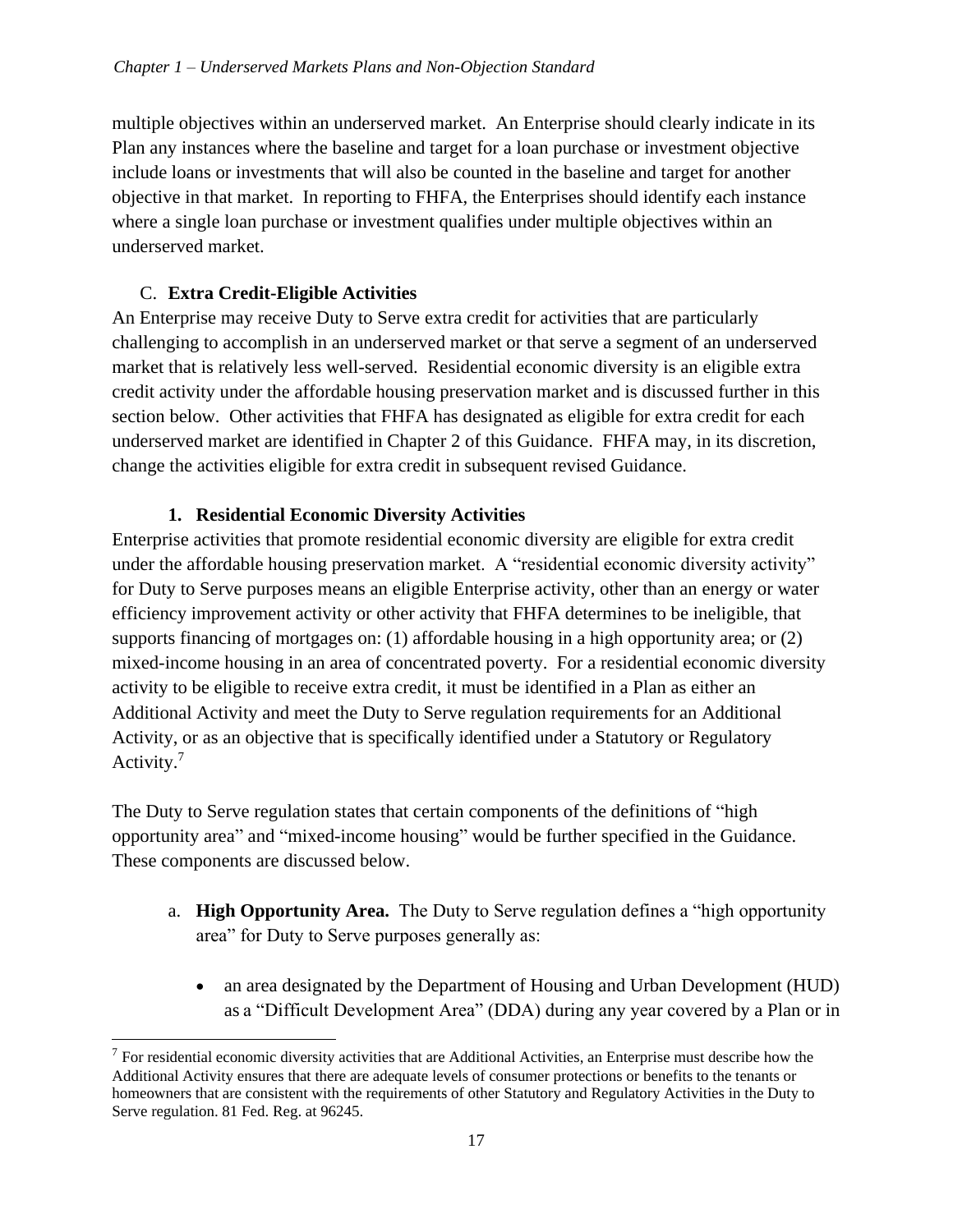the year prior to a Plan's effective date, whose poverty rate is lower than the rate specified by FHFA in the Guidance; or

• an area designated by a state or local Qualified Allocation Plan (QAP) as a high opportunity area and which meets a definition FHFA has identified as eligible for Duty to Serve credit in the Guidance.

Difficult Development Areas: FHFA has elected to set poverty rate thresholds for DDAs to qualify as high opportunity areas. For each Plan cycle, FHFA will identify the poverty rate of each census tract within a HUD-designated DDA and only include as high opportunity areas those tracts with poverty rates below 10 percent (for metropolitan DDAs) and below 15 percent (for non-metropolitan DDAs). FHFA selected these thresholds to balance the objective of excluding high-poverty DDAs from its definition of high opportunity area with ensuring that the definition covers a reasonable segment of the population. FHFA considered applying the same poverty rate threshold for metropolitan and non-metropolitan DDAs but elected to apply different thresholds because the poverty rate of non-metropolitan DDAs tends to be higher than that of metropolitan DDAs.

Definitions from Qualified Allocation Plans: To meet the second component of the definition of high opportunity area, FHFA has elected to use state or local definitions of high opportunity areas (or similar terms) contained in Low-Income Housing Tax Credit QAPs or QAP-related materials that meet the following criteria:

- 1. The definitions are intended to describe areas that provide strong opportunities for the residents of housing funded through the QAP. Use of terminology such as "high opportunity areas," "very high opportunity areas," "areas of opportunity," "opportunity areas," or "economic integration areas" (singular or plural) can be helpful in signaling this intent; and
- 2. The QAP describes the location of the areas in sufficient detail to enable them to be mapped and/or includes a list(s) or map(s) of such high opportunity areas.

The states that use definitions of high opportunity areas in their QAPs that meet these criteria are identified in the High Opportunity Areas data file on FHFA's website. This data file also identifies the specific census tracts within these states that meet the Duty to Serve definition of "high opportunity area." In order to avoid awarding Duty to Serve extra credit for Enterprise activities in higher-poverty areas, FHFA has excluded those areas that have a poverty rate at or above 10 percent in metropolitan areas and at or above 15 percent in non-metropolitan areas.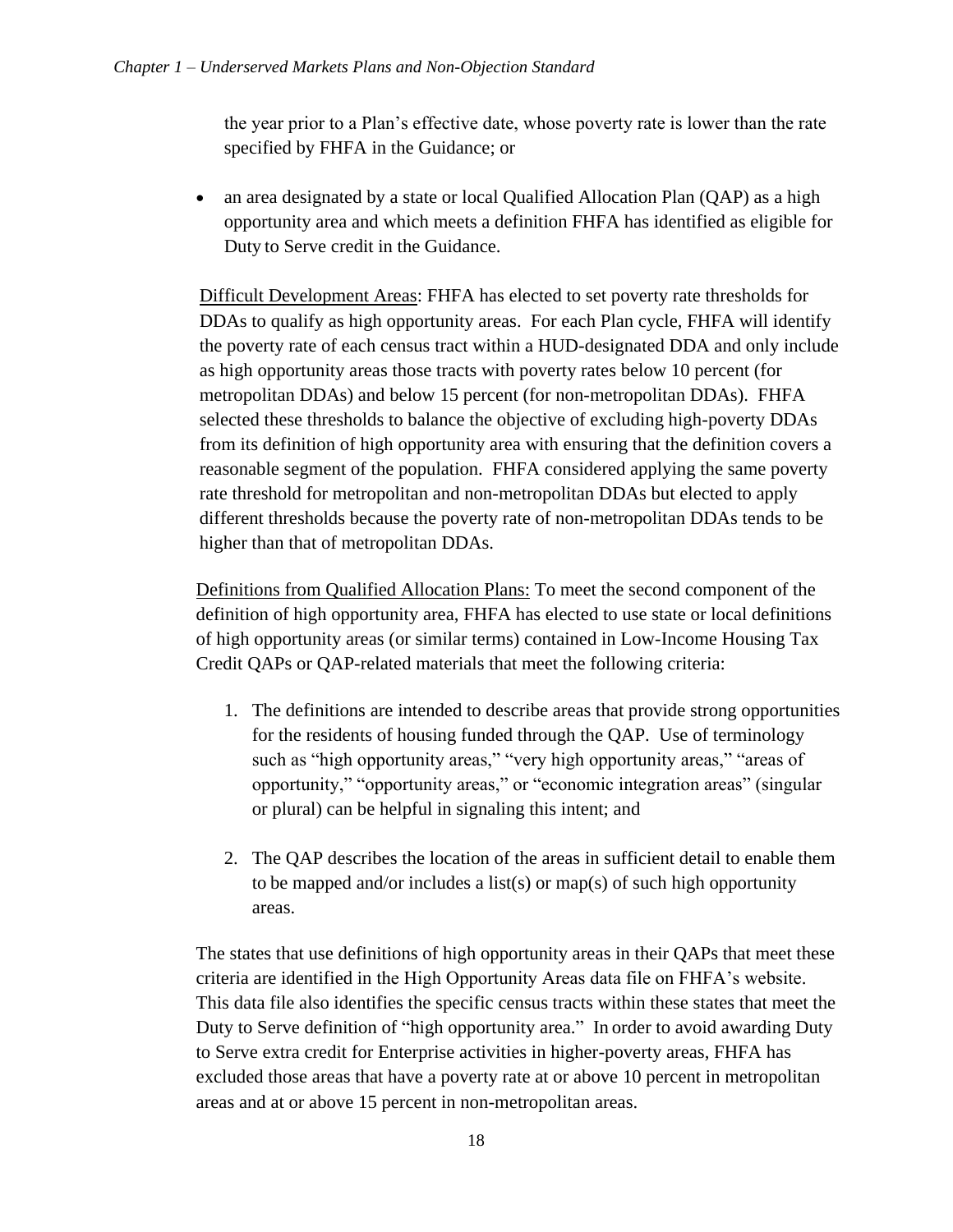b. **Mixed-Income Housing.** The Duty to Serve regulation provides that FHFA will specify in the Guidance the minimum percentage of units in a multifamily property or development that must be affordable to very low-income families, or to families at lower income levels, as well as the minimum percentage of units that must be unaffordable to low-income families, in order for the property or development to be considered "mixed-income housing." FHFA determined that minimum thresholds for both affordable and unaffordable units would ensure that the mixed-income housing the Enterprises are encouraged to support is affordable to households at a range of income levels.

The minimum thresholds for mixed-income housing, which were specified in the preamble of the Duty to Serve final rule, are the following:

- at least 20 percent of the units are unaffordable to families with incomes at 80 percent of area median income; and
- at least 20 percent of the units are affordable to families with incomes at or below 50 percent of area median income, or at least 40 percent of the units are affordable to families with incomes at or below 60 percent of area median income.

#### D. **Concept Score**

Before issuing a Non-Objection to an Enterprise's proposed Plan, FHFA will assign a concept score of 0, 10, 20, 30, 40, or 50 for each objective included in the proposed Plan based on the criteria in Appendix B. As part of this determination, FHFA will consider whether the objective fulfills one or more of the priorities in the Enterprise's Strategic Priorities Statement for that market. The concept score will measure the expected level of impact on underserved market needs that an objective would represent if fully achieved, based on the information available to FHFA at that time. The concept score will inform FHFA's ultimate evaluation of the actual impact of the Enterprise's achievement of the objective.

<span id="page-21-0"></span>While reviewing an Enterprise's proposed Plan, FHFA will provide feedback to the Enterprise on the draft objectives in the Plan, including the likely concept score each objective would receive, as currently written. FHFA will particularly note those draft objectives that it believes do not meet the criteria for receiving a concept score of 30. The Enterprises will have opportunities to revise their proposed Plans to respond to FHFA's feedback. FHFA will provide the concept score determination for each objective to the Enterprises at the time FHFA issues its Non-Objection for each of the underserved markets in their Plans.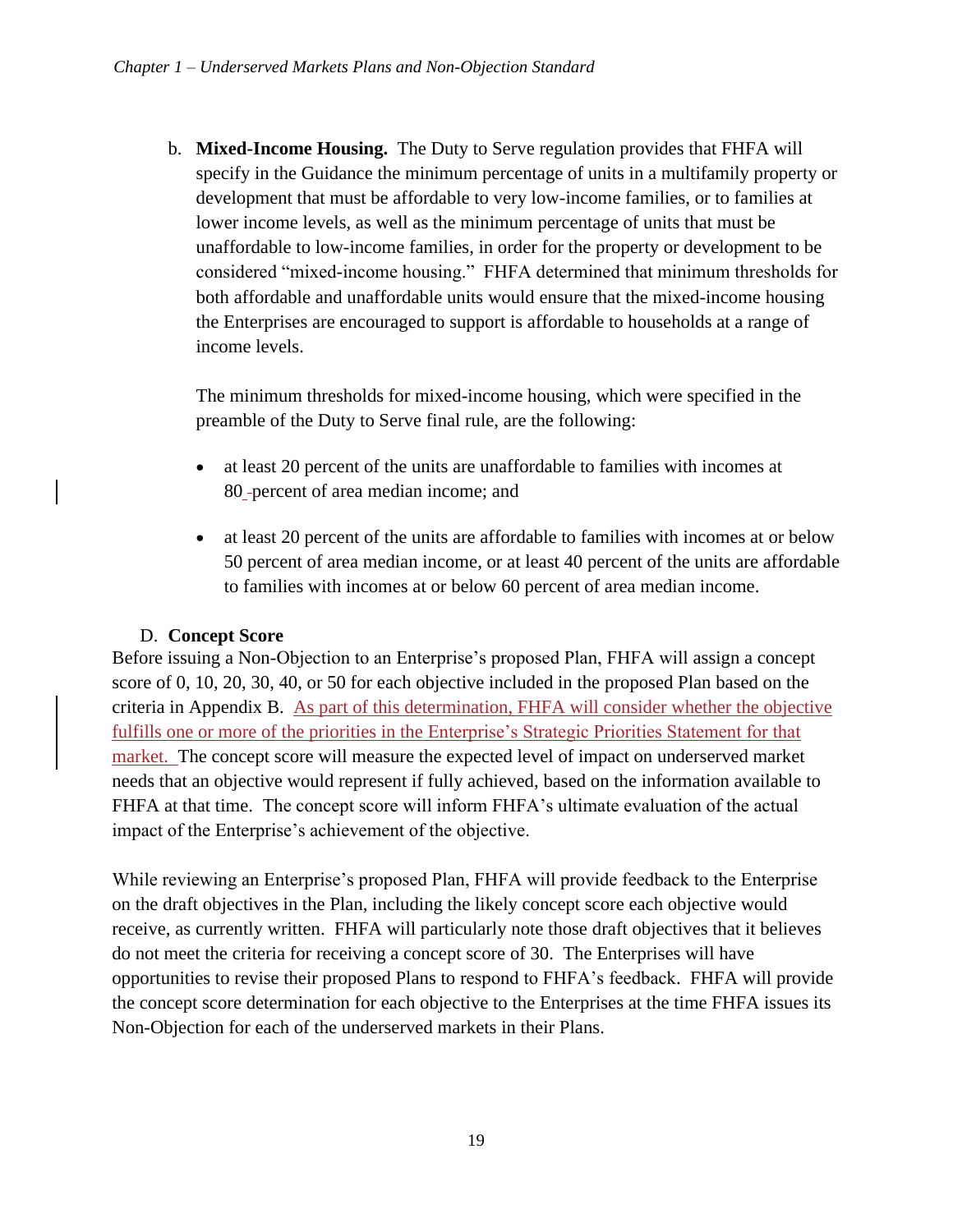## **III. FHFA Non-Objection Determination**

The Duty to Serve regulation provides for FHFA to issue three Non-Objections for a proposed Plan — one for each underserved market in the Plan — after FHFA is satisfied that all of its comments on the underserved market in the proposed Plan have been addressed. A Non-Objection serves as FHFA's determination that a proposed Plan adequately addresses the needs of the underserved market. Issuing a Non-Objection signals to the Enterprise and the public that the Enterprise can commence actions under its Plan to serve that market for purposes of receiving Duty to Serve credit.

For an underserved market in a Plan to receive a Non-Objection, all of the following requirements must be satisfied:

- 1. The concept score for each objective in the market over the three-year period of the Plan is 30 or higher.
- 2. Each Plan year contains a minimum number of activities that include at least one loan purchase objective, as set forth in Table 2:

| lable 2. Minimum Number of Activities with at Least One Loan Purchase Objective |        |               |               |  |  |
|---------------------------------------------------------------------------------|--------|---------------|---------------|--|--|
| Underserved Market'                                                             | Year 1 | <b>Year 2</b> | <b>Year 3</b> |  |  |
| Manufactured Housing                                                            |        |               |               |  |  |
| <b>Rural Housing</b>                                                            |        |               |               |  |  |
| <b>Affordable Housing Preservation</b>                                          |        |               |               |  |  |

Table 2. Minimum Number of Activities with at Least One Loan Purchase Objective

3. The Enterprise has demonstrated that it made good faith efforts to: (1) evaluate the public input received on its proposed Plan, (2) incorporate the input where appropriate, and (3) incorporate the formal comments that FHFA provided to the Enterprise on its proposed Plan.

## <span id="page-22-0"></span>**IV. Plan Process**

## 1. **Revisions to Plans<sup>8</sup>**

An Enterprise may request to revise its Plan at any time during the year. FHFA will categorize revisions to the Plans as technical edits, modifications, or innovation modifications, as described below and in Table 3 at the end of this section. FHFA may also require an Enterprise to modify its Plan during the three-year term. Instances in which FHFA might require a modification include significant changes in market or regulatory conditions, such as unexpected obstacles or opportunities, or safety and soundness concerns.

<sup>&</sup>lt;sup>8</sup> This section incorporates modification guidance provided by FHFA in a July 2018 memorandum to the Enterprises.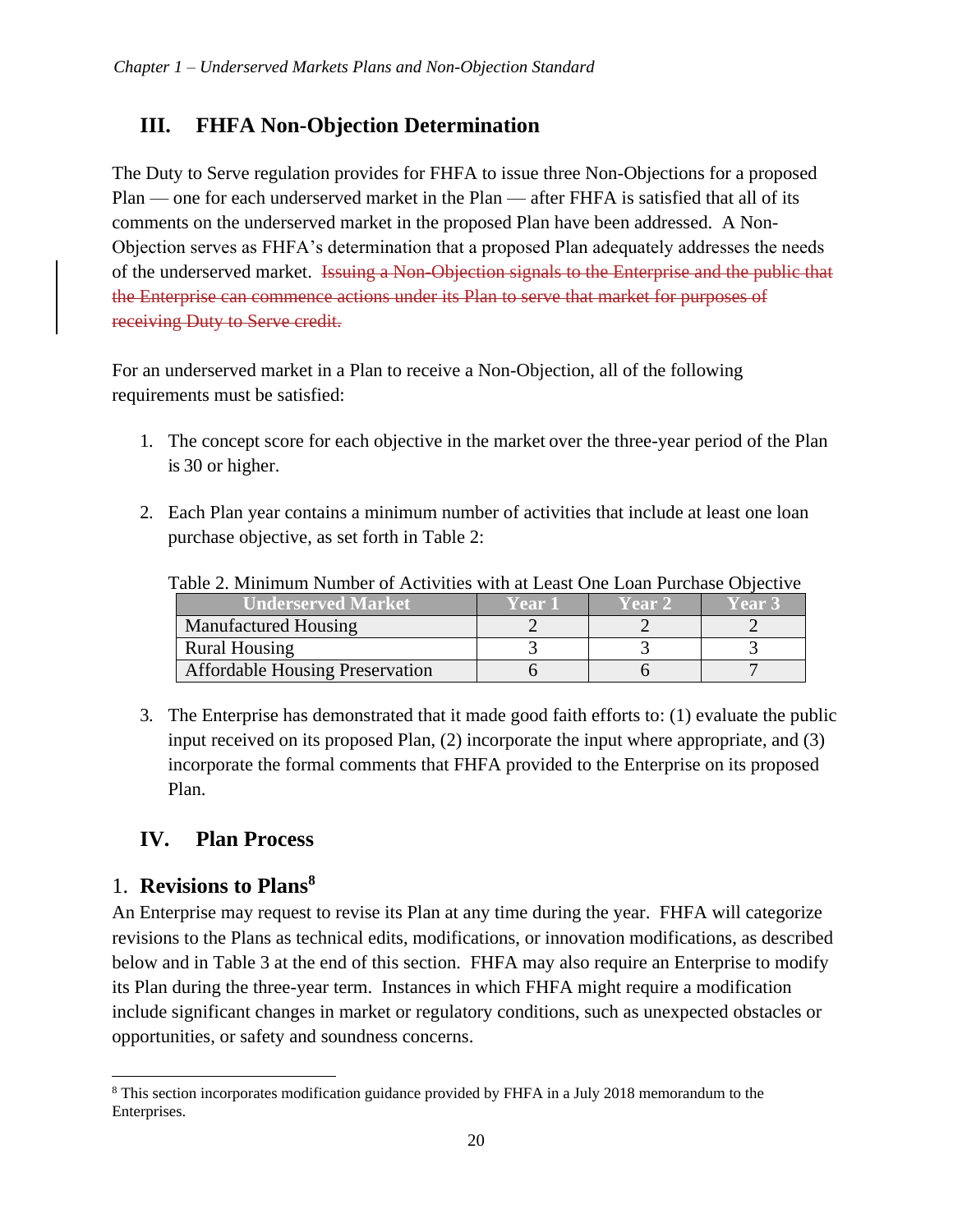#### A. **Technical Edits**

A technical edit is a change that does not substantially alter the Plan. Examples of the types of changes that will be considered technical edits include, but are not limited to:

- Adding baselines to objectives for future Plan years for which an Enterprise lacked the data to determine a baseline when it submitted its proposed Plan for Non-Objection;
- Changes to overview sections that do not contribute to FHFA's assessment of the likely impact of individual objectives;
- Changes to the organization, format, or layout of the Plan;
- Correcting grammatical or clerical errors; $9$  or
- Changes in implementation steps to achieve a target.

FHFA does not expect an Enterprise to revise its Plan to reflect changes in the implementation steps the Enterprise takes to achieve a target; however, any such changes that an Enterprise chooses to submit to FHFA will be considered technical edits.

Technical edits do not require justification, will not be subject to public input, and will not be subject to FHFA Non-Objection. If an Enterprise makes technical edits to its Plan, it should submit a redlined version of the revised Plan to FHFA. FHFA will review the technical edits to verify that the changes meet the qualifications to be considered technical edits. After FHFA reviews and publishes the revised Plan on its public website, the Enterprise may proceed to publish the revised Plan on its public website.

If an Enterprise makes a change to its Plan that FHFA deems to be a modification rather than a technical edit, the guidance for modifications in the following section applies. FHFA will notify the Enterprise accordingly and request submission of a justification for the change as it would for other modifications.

#### B. **Modifications**

All changes to a Plan that do not qualify as technical edits or innovation modifications (see below) will be considered modifications (*i.e.*, changes substantially altering a Plan). Examples of modifications include, but are not limited to:

- Delaying a current Plan year objective (*e.g.*, requesting in Year 1 to move a Year 1 objective to Year 2);
- Delaying a future Plan year objective (*e.g*., requesting in Year 1 to move a Year 2 objective to Year 3);
- Eliminating an objective;

<sup>&</sup>lt;sup>9</sup> As long as the clerical errors are not otherwise considered to be modifications.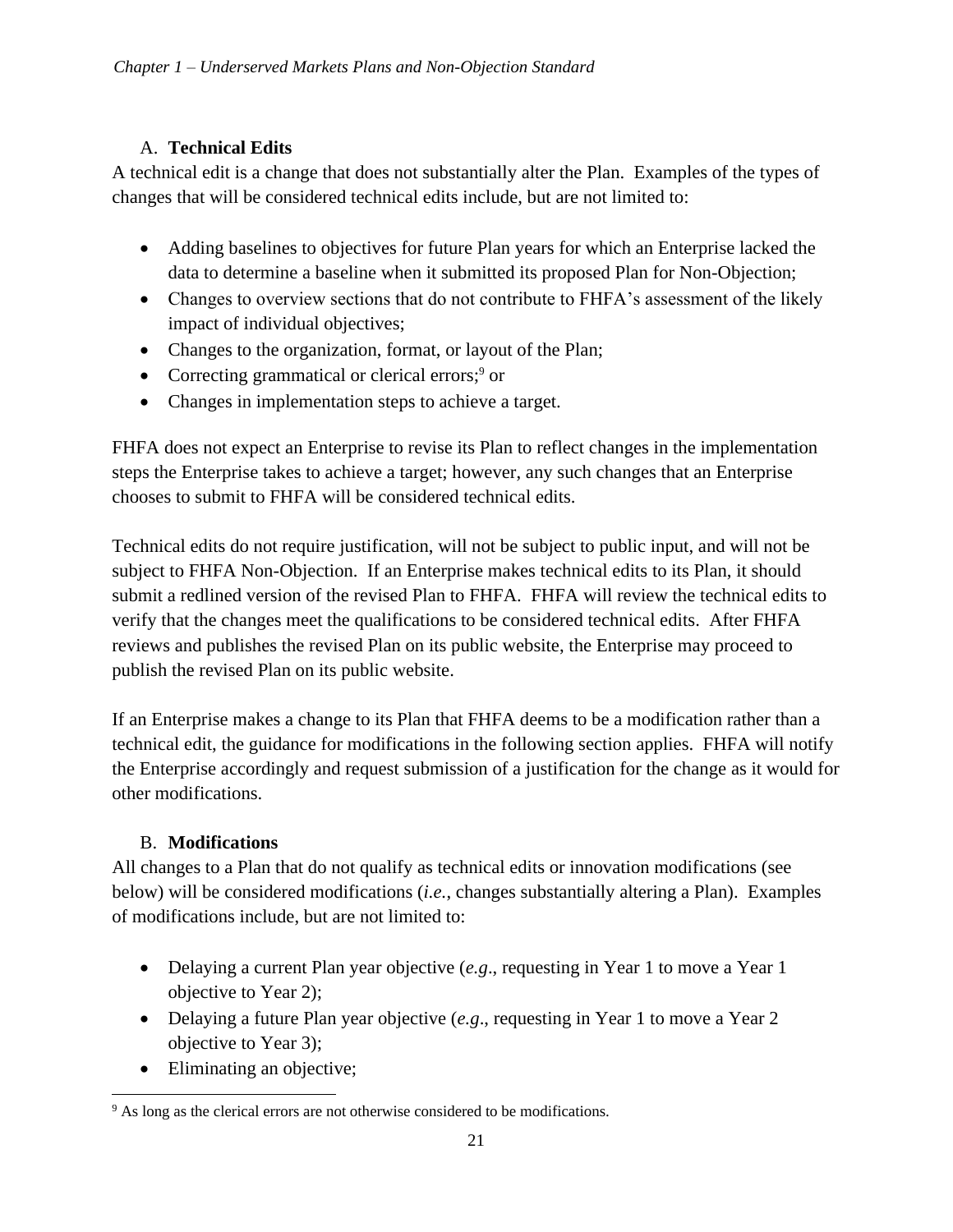- Adding a new objective to the current Plan year (if not an innovation modification);
- Adding a new objective to a future Plan year;
- Adding a new target under an existing objective;
- Changing or eliminating a target; or
- Changing a baseline.

#### **1. Current year modifications**

Requests for modifications that pertain to the current Plan year should not be submitted on a routine basis and should not be used to update the Plan to reflect actions already carried out under an objective. The requests should occur in only two scenarios:

- In response to special circumstances beyond an Enterprise's control that materially alter its ability to implement an objective through the actions in its Plan, such as a significant change in interest rates or other market conditions, an unanticipated negative return on capital, discovery that an activity in the Plan is not currently viable in the market, a regulatory decision by FHFA, or congressional action affecting the market.
- To strengthen an Enterprise's commitment to an underserved market, such as making a target more ambitious, broadening the scope of an activity, or adding a new baseline to an objective.

Examples of strengthening a target include, but are not limited to:

- o **Loan Purchase and Investment objectives:** Increasing the target for loan purchases or investments, increasing the share of purchase or investment volume targeted to very low- or low-income households, or focusing loan purchases or investments on hard to serve areas
- o **Loan Product objectives:** Changing a limited pilot program to a published guide change available to all lenders, bringing a product to market more quickly than previously anticipated, or changing the evaluation area from loan product to loan purchase
- o **Outreach objectives:** Broadening the scope of outreach efforts for business-tobusiness or consumer outreach engagements, or publishing research on underserved markets that was initially intended for internal Enterprise use only

Modification requests should include a comprehensive justification for why the modification is a necessary response to a special circumstance or how the modification strengthens an Enterprise's commitment to an underserved market.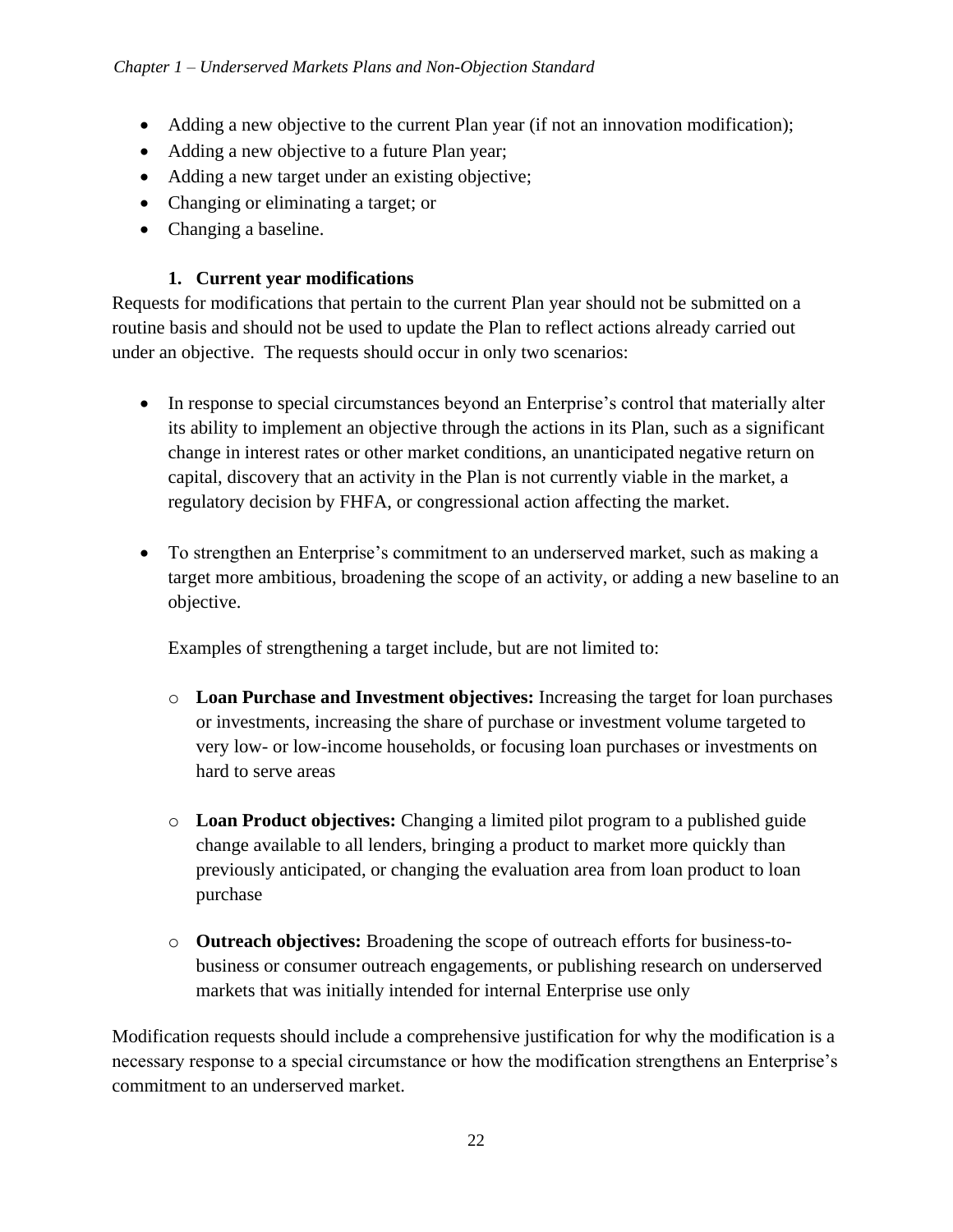#### **2. Future year modifications**

Requests for modifications that pertain to future Plan years may be submitted for any reason. For example, an Enterprise might request to adjust the numeric targets for certain objectives in its Plan for the subsequent year based on the accomplishment of certain actions or lessons learned during the current year.

All requests for current or future year modifications should be submitted to FHFA by September 15, or on the first business day thereafter if September 15 falls on a weekend or holiday, in order to ensure they can take effect during the same year (for modification requests pertaining to the current year) or in subsequent years (for modifications pertaining to future years).

FHFA may seek public input on an Enterprise's Plan modification request if FHFA determines that public input would assist its consideration of the proposed modification. Examples of modification requests for which FHFA is more likely to seek public input because it would benefit FHFA's consideration of the proposed changes include:

- Reducing a numeric target by 40 percent or more, especially when that reduction is not accompanied by a change in the baseline for that action; and
- Eliminating an objective entirely.

Examples of modification requests for which FHFA is not likely to seek public input because it would not benefit FHFA's consideration of the proposed changes include:

- Adding a new objective to a future Plan year;
- Changing a baseline or numerically measurable target due to a miscalculation. In light of the wide variety of activities in the Plans, it is conceivable that the Enterprises and FHFA may disagree about how to conceptualize or count certain metrics, such as the number of units eligible for Duty to Serve credit under a certain activity. As FHFA and the Enterprises reconcile these discrepancies, an Enterprise may need to change its baseline or target accordingly, and should provide the explanation for this change in its modification justification; and
- Modifying the measurable quantity of an objective by a modest amount, which FHFA deems to be a change of less than 10 percent in either direction.

Any request for a modification, even if minor, is subject to FHFA Non-Objection. When submitting a modification request, an Enterprise need only submit the portion of its Plan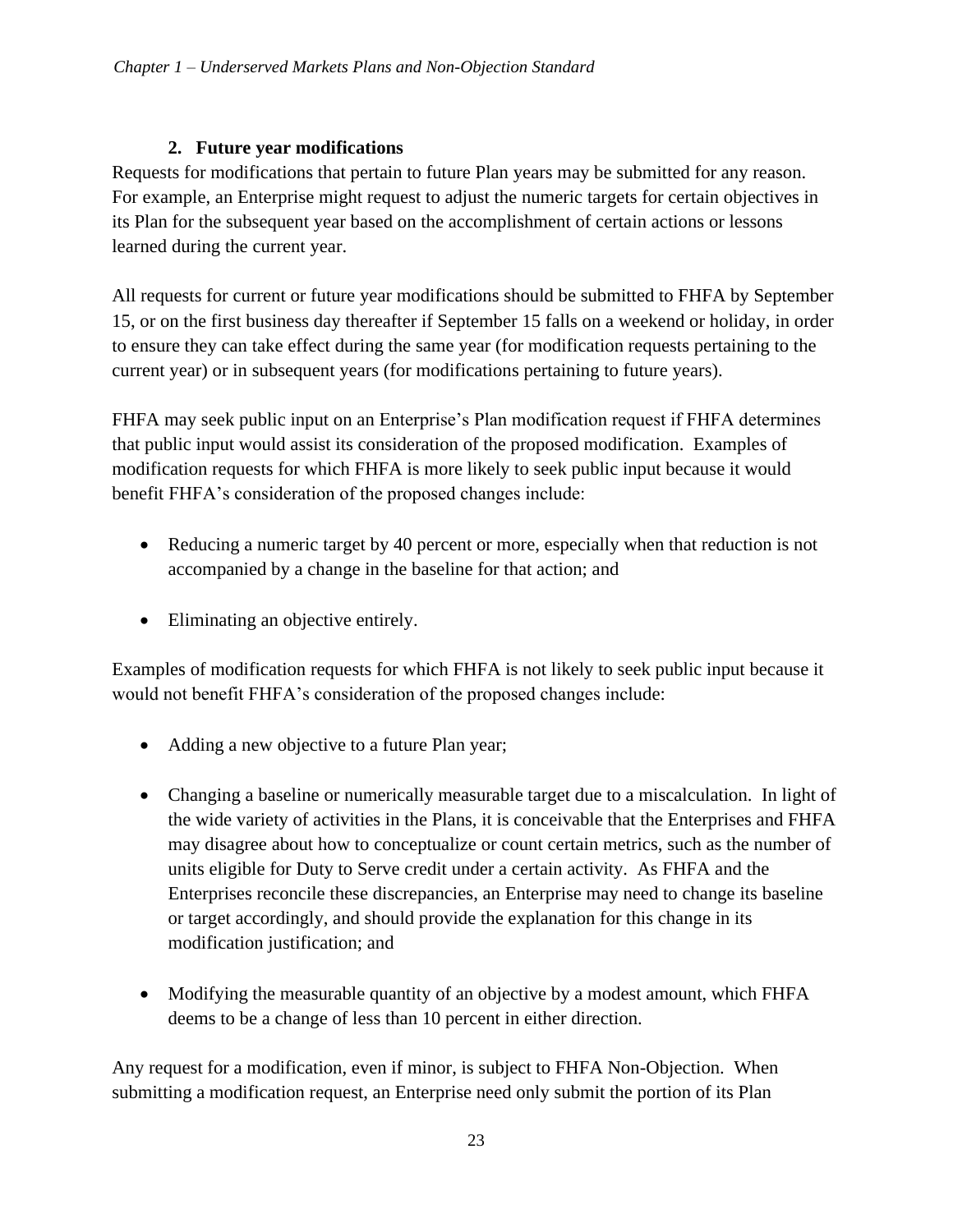pertaining to the activities that it requests to modify and not the entire market section or the entire Plan.

For a modification request to receive a Non-Objection from FHFA, the proposed modification must satisfy the criteria described above, the request must include a reasonable justification, and the relevant market in the Enterprise's Plan, as modified, must satisfy all of the requirements to receive a Non-Objection described above. This specifically includes the requirement that the market being modified will include only objectives with concept scores of 30 or higher, and at least the required minimum number of activities that include at least one loan purchase objective.

#### C. **Innovation Modifications**

In the course of implementing its Plan, an Enterprise may identify new opportunities that are not included in its Plan for an underserved market for the current year. An Enterprise may modify its Plan to include one such opportunity as an objective in each underserved market for the current Plan year without being required to submit a modification request to FHFA. Such "innovation modifications" will be deemed to have received a Non-Objection from FHFA under 12 CFR 1282.32(h) for the current Plan year only, upon the Enterprise providing written notification to FHFA of the innovation modifications and Enterprise receipt from FHFA of a concept score for each objective.

Innovation modifications will not be subject to a public input process or to the concept score requirements for modifications discussed in the preceding paragraphs. As such, an Enterprise may proceed with an objective that is added through an innovation modification and receives a concept score less than 30 in the first year of the objective. If the new objective is a multi-year objective, the proposed addition in future Plan years will be treated as a standard modification, which requires submission to FHFA of a modification request.

The flexibility allowed for innovation modifications, including having a concept score less than 30 in the first year, is intended to facilitate the identification of new opportunities during the current Plan year and the ability to promptly begin working on those opportunities. The limitation on innovation modifications to one new objective per year in each underserved market is intended to encourage the Enterprises to include their strongest ideas in their proposed Plans, which are subject to public input and prior FHFA Non-Objection.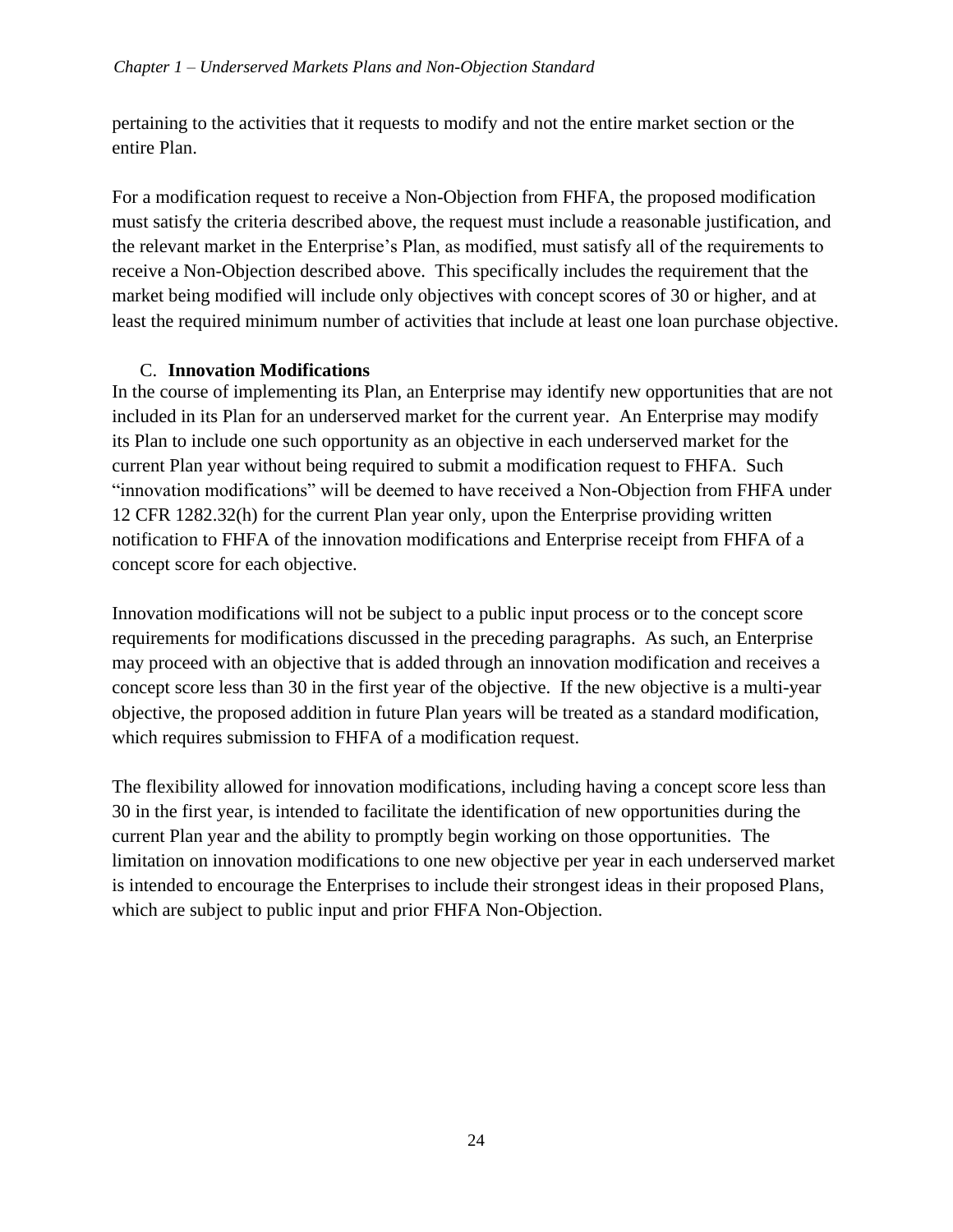| <b>Type</b>                              | <b>Description</b>                                                          | <b>Conditions</b>                                                                                                                                                                                                                                                                                                                                                                                                                                                       | <b>Justification</b><br><b>Required</b> | <b>Public</b><br>Input     | <b>Subject to</b><br><b>FHFA Non-</b><br><b>Objection</b><br><b>Requirements</b> |
|------------------------------------------|-----------------------------------------------------------------------------|-------------------------------------------------------------------------------------------------------------------------------------------------------------------------------------------------------------------------------------------------------------------------------------------------------------------------------------------------------------------------------------------------------------------------------------------------------------------------|-----------------------------------------|----------------------------|----------------------------------------------------------------------------------|
| <b>Technical</b><br>Edit                 | Change that does not<br>substantially alter the<br>Plan                     | None                                                                                                                                                                                                                                                                                                                                                                                                                                                                    | N <sub>o</sub>                          | N <sub>o</sub>             | N <sub>o</sub>                                                                   |
| <b>Modification</b>                      |                                                                             |                                                                                                                                                                                                                                                                                                                                                                                                                                                                         |                                         |                            |                                                                                  |
| <b>Current Plan</b><br>year              | Change that<br>substantially alters the<br>Plan in the current<br>Plan year | (1) Revisions respond to special circumstances<br>beyond an Enterprise's control that<br>materially alter its ability to implement an<br>objective through the actions in its Plan,<br>such as significant changes in market or<br>regulatory conditions; or<br>(2) Revisions strengthen a Plan commitment to<br>an underserved market, including making a<br>target more ambitious or broadening the<br>scope of an activity<br>Submit request to FHFA by September 15 | Yes                                     | At<br>FHFA's<br>discretion | Yes                                                                              |
| <b>Future Plan</b><br>year               | Change that<br>substantially alters the<br>Plan in future Plan<br>years     | Submit request to FHFA by September 15 of<br>current year                                                                                                                                                                                                                                                                                                                                                                                                               | Yes                                     | At<br>FHFA's<br>discretion | Yes                                                                              |
| <b>Innovation</b><br><b>Modification</b> | New objective to be<br>implemented in the<br>current Plan year              | Limited to one per market per year<br>Provide prior written notice to FHFA                                                                                                                                                                                                                                                                                                                                                                                              | N <sub>o</sub>                          | N <sub>o</sub>             | N <sub>o</sub>                                                                   |

## Table 3. Categories of Plan Revisions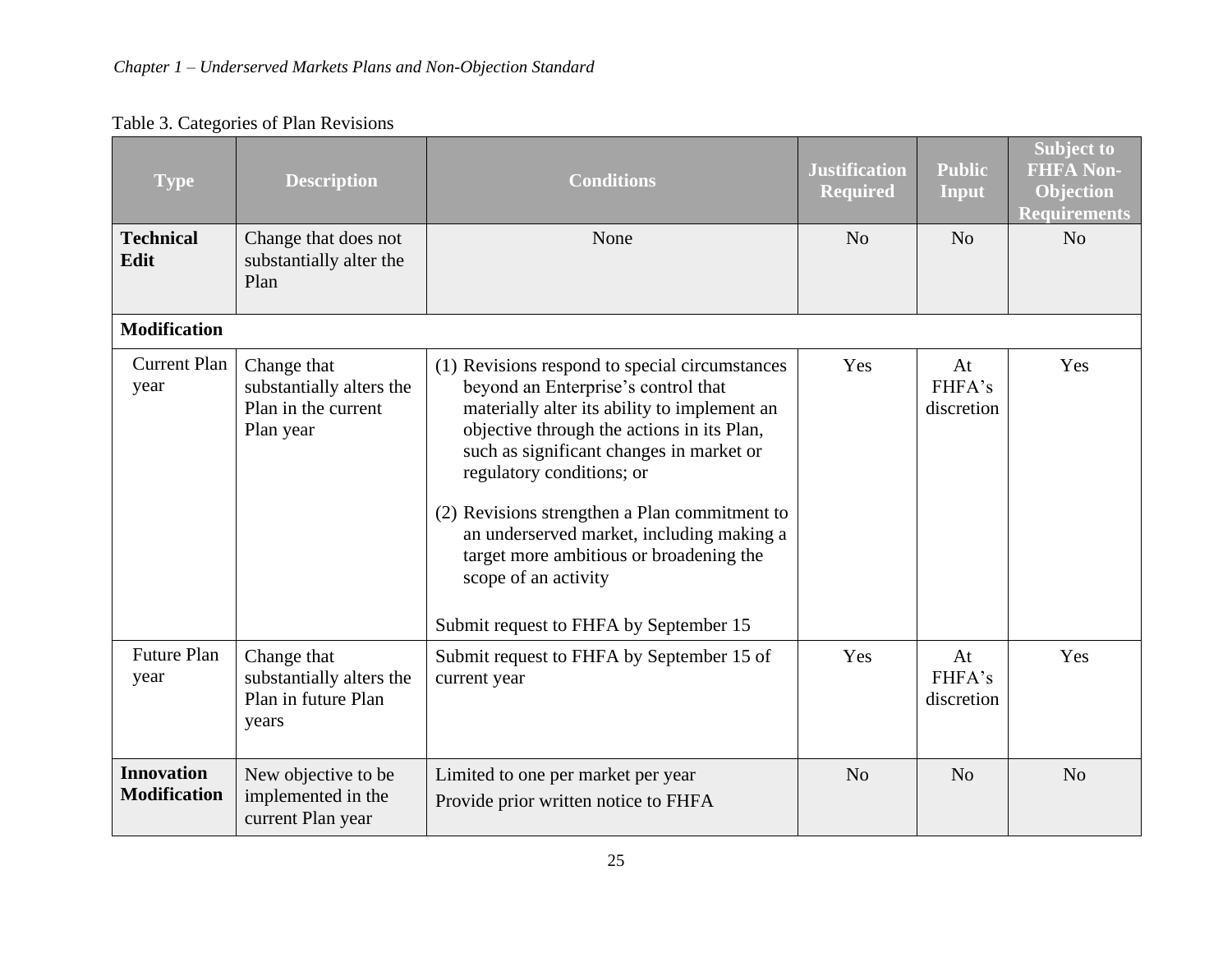## 2. **Publication of Revised Plans**

The Enterprises must publish all revised Plans, subsequent to FHFA Non-Objection as applicable, including those resulting from technical edits, modifications, and innovation modifications, in a timely manner on their respective websites. FHFA intends to publish the following documents on FHFA's public website, with confidential and proprietary information and data omitted:

- A clean copy of the complete revised Plan;
- A redlined version of the portions of the revised Plan containing all technical edits, modifications, and innovation modifications; and
- A copy of the Enterprise's request for modification that received a Non-Objection from FHFA.

## 3. **Treatment of Confidential or Proprietary Information and Data**

FHFA recognizes that some information and data in the descriptions of activities, objectives, and narratives for an underserved market in a Plan may be confidential or proprietary. At the same time, FHFA has determined that informed public input on a proposed Plan is important to the Plan development, review, and evaluation processes. FHFA may allow certain information and data in a Plan's descriptions of activities, objectives, and narratives in each underserved market to be treated as confidential or proprietary and omitted from the Plan when made public. Any Plan content that an Enterprise believes requires confidential or proprietary treatment should be clearly identified by the Enterprise, and the Enterprise should explain why the information and data should be afforded confidential or proprietary treatment.

## <span id="page-28-0"></span>**V. Additional Guidance for Plans**

The previous sections of this Chapter describe the required elements for each of the underserved markets in a Plan to receive a Non-Objection from FHFA. This section summarizes best practices and suggestions for the Enterprises to consider in developing effective Plans, and recommends that the Enterprises consider conducting research that supports increased liquidity in the underserved markets.

## 1. **Best Practices for Developing Underserved Markets Plans**

Below are some best practices and suggestions the Enterprises should consider in developing effective Plans:

• Given the Duty to Serve goal to improve the distribution of investment capital available for mortgage financing in the underserved markets, many of the objectives undertaken by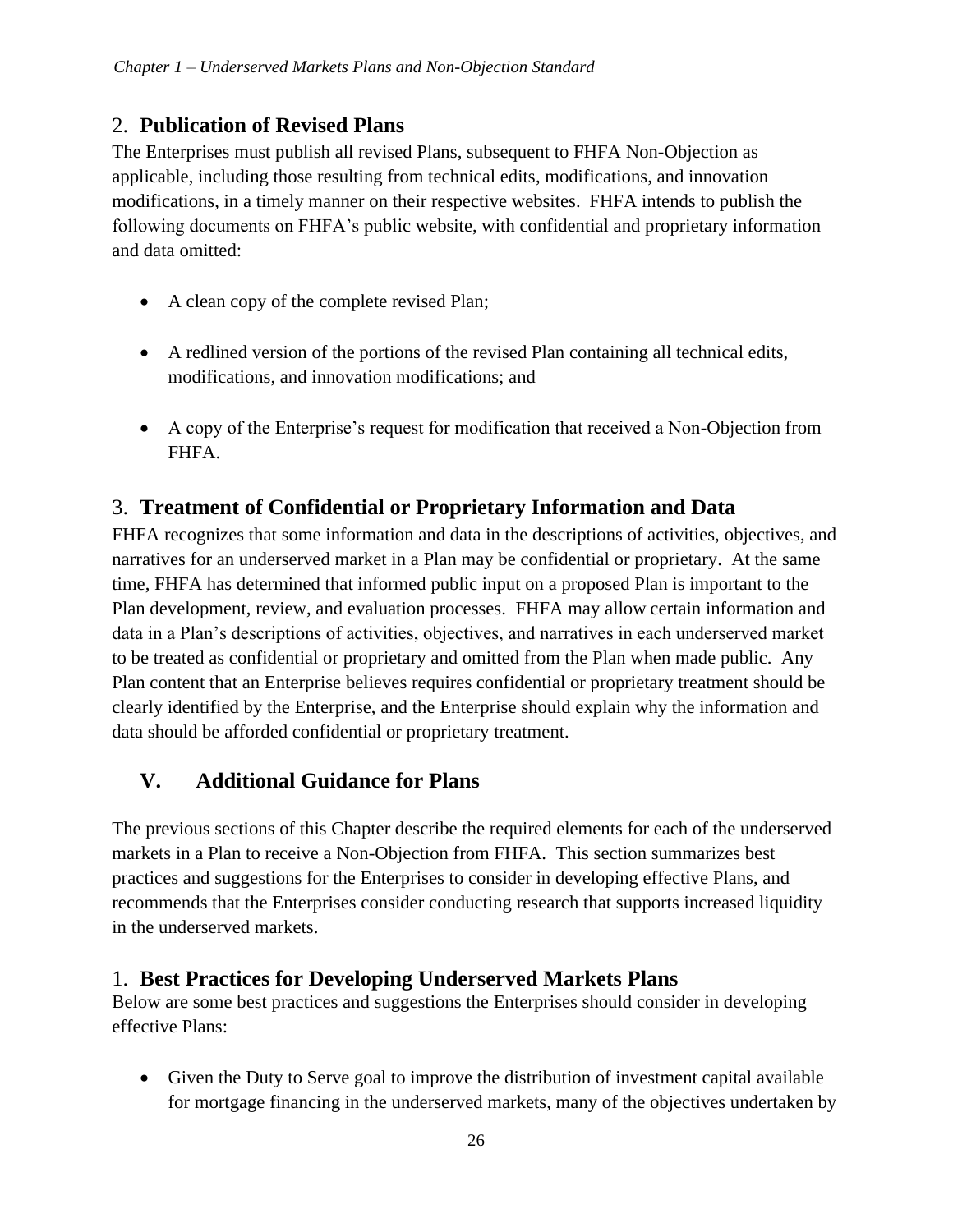the Enterprises should span the Plan's three-year term, with corresponding targets to be achieved in each of the three years.

- There should be a sufficient number of activities included in an underserved market in a Plan such that if a particular activity proves unachievable, the Enterprise still has other activities underway to enable it to meet its Duty to Serve obligations for that market.
- An Enterprise should carefully research and construct its Plan to minimize the need for later modifications of the Plan.
- An Enterprise should consider how to serve a diversity of geographic areas, such as a variety of localities, states, or regions, for each activity in its Plan. FHFA will favorably consider activities that serve a geographically diverse set of underserved market needs when assessing the activities' impact on the underserved market.
- An Enterprise should consider how to serve both single-family and multifamily activities for each underserved market in its Plan.
- FHFA invites the Enterprises to consider undertaking Additional Activities in their Plans. Any Additional Activity should meet a need in an underserved market, and be reasonable and achievable based on the Enterprises' capacity, and market conditions, and take into account safety and soundness considerations.<sup>10</sup>
- Outreach objectives should include sufficient detail to demonstrate that the Enterprise has developed a coherent set of implementation steps that will add significant value to stakeholders. The description should show that the Enterprise understands the problem it is trying to solve and has a strategic plan for how to address it. The description should demonstrate that the outreach efforts represent meaningful progress over prior Enterprise outreach efforts in the area, and should include an explanation of how the Enterprise plans to translate the lessons learned from the planned outreach into future action.
- Loan product objectives should include a description of the problem that the new or enhanced product is designed to solve and an explanation of how the development of the new or enhanced product will help meet an underserved market need. The Enterprise should describe how the objective represents progress over the Enterprise's prior loan product offerings, and how it will lay the foundation for future loan purchases that meet an underserved market need.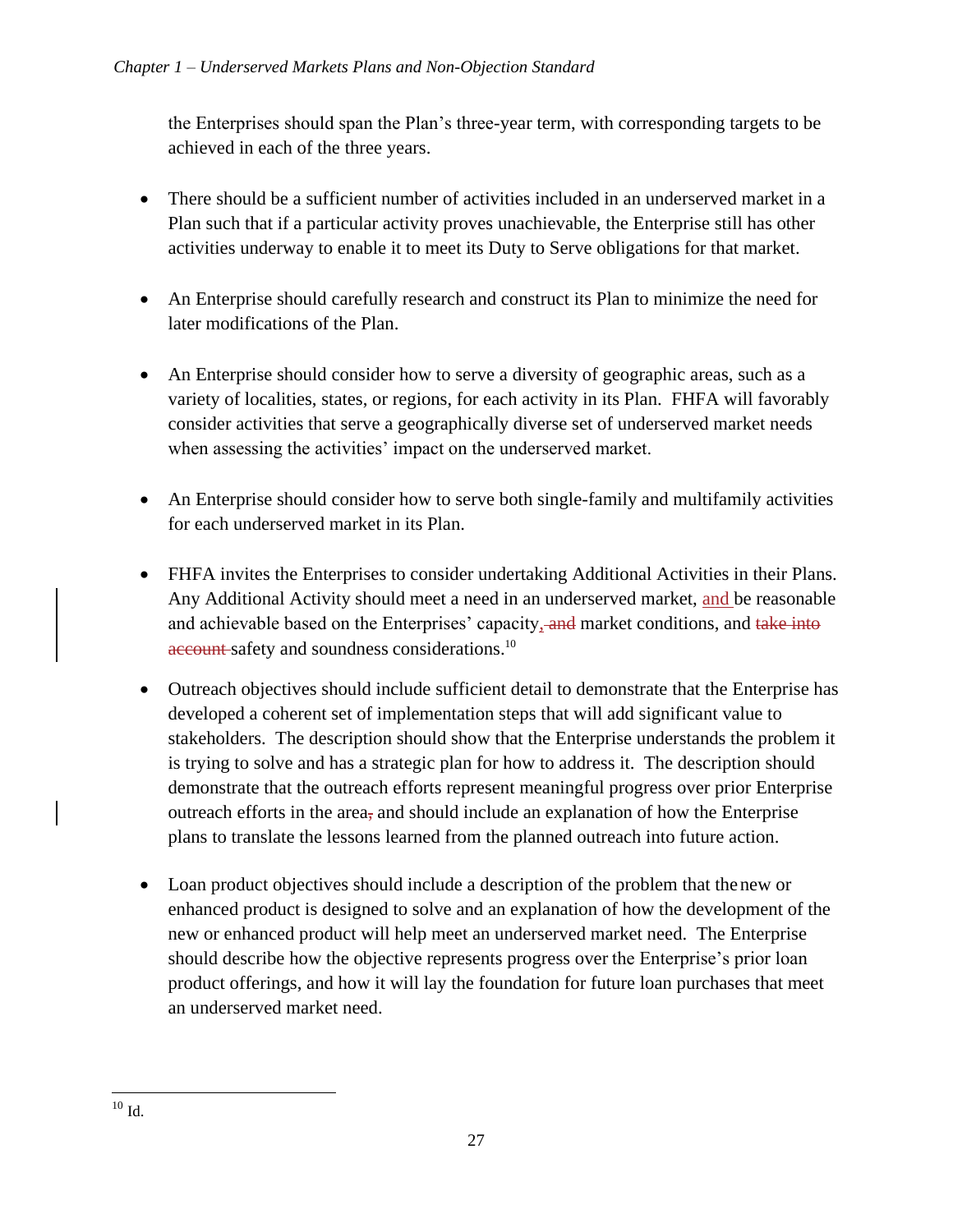## 2. **Research that Supports Increased Liquidity in the Underserved Markets**

The Enterprises should consider conducting research — including outreach to stakeholders, market research, pilot testing, and product development — to close any knowledge gaps that currently limit progress towards meeting the needs of each of the underserved markets. FHFA encourages the Enterprises to share data, lessons learned, and other research findings with the public to provide better information about how to meet the challenges in each underserved market. By publishing research findings, the Enterprises could contribute to market knowledge needed to diagnose challenges and develop solutions.

FHFA also notes, however, that research activities are not a substitute for loan purchases and other actions that directly increase liquidity in the underserved markets, and encourages the Enterprises to prioritize research projects that lay the foundation for future loan purchase objectives. The Enterprises should make clear efforts to demonstrate in their Plans how their research will supplement or enhance existing knowledge for stakeholders rather than duplicate existing work.

• • •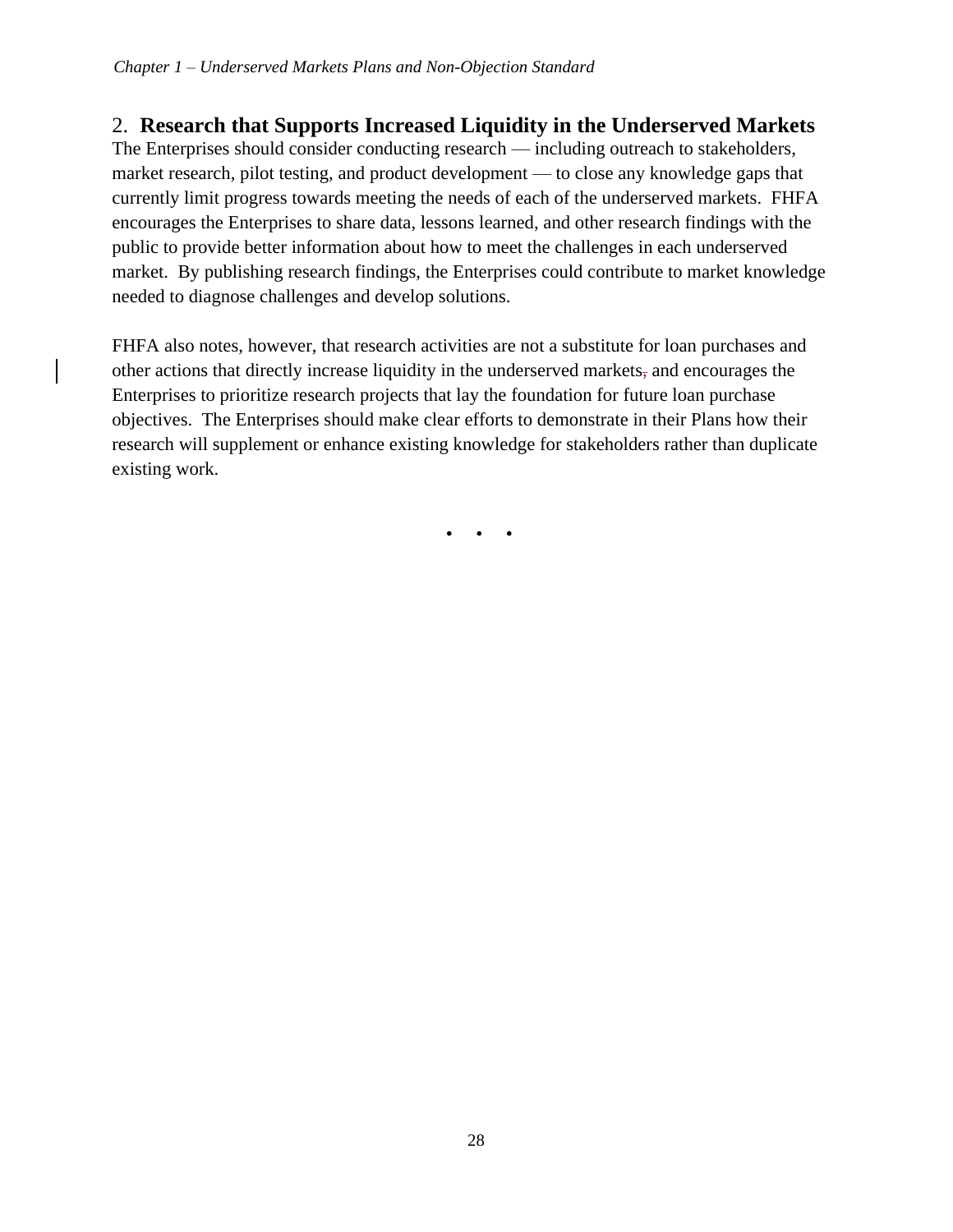## <span id="page-31-0"></span>**Chapter 2. Evaluation Process for Rating Enterprise Performance**

## **Overview**

This Chapter describes how FHFA will evaluate and rate the Enterprises' performance under their Plans. FHFA will annually evaluate each Enterprise's performance in each of the three underserved markets, comparing the achievements of the Enterprise against the targets it established in its Plan for the applicable year.

To evaluate an Enterprise's performance under its Plan, FHFA will use a three-step process:

- **In Step One**, FHFA will calculate an Enterprise's achievement of the objectives in its Plan to determine whether the Enterprise complied with its statutory Duty to Serve obligations for each underserved market. This step is a quantitative evaluation that will not consider the extent of the impact of the actions taken under an objective in meeting the needs of an underserved market.
- **In Step Two**, FHFA will evaluate the Enterprise's performance under each underserved market in its Plan from a qualitative perspective, assessing the impact the Enterprise achieved in meeting a need of the applicable underserved market through actions taken under each objective.
- **In Step Three**, FHFA will determine whether and how much extra credit to award for the Enterprise's achievement of extra credit-eligible activities. Activities eligible for extra credit must be particularly challenging or serve a segment of an underserved market that is relatively less well-served. See Section III of this Chapter for the specific activities that are eligible for extra credit.

The three possible ratings for an Enterprise that is in compliance are: Complies / Needs Improvement; Complies / Acceptable Results; and Complies / Excellent Results.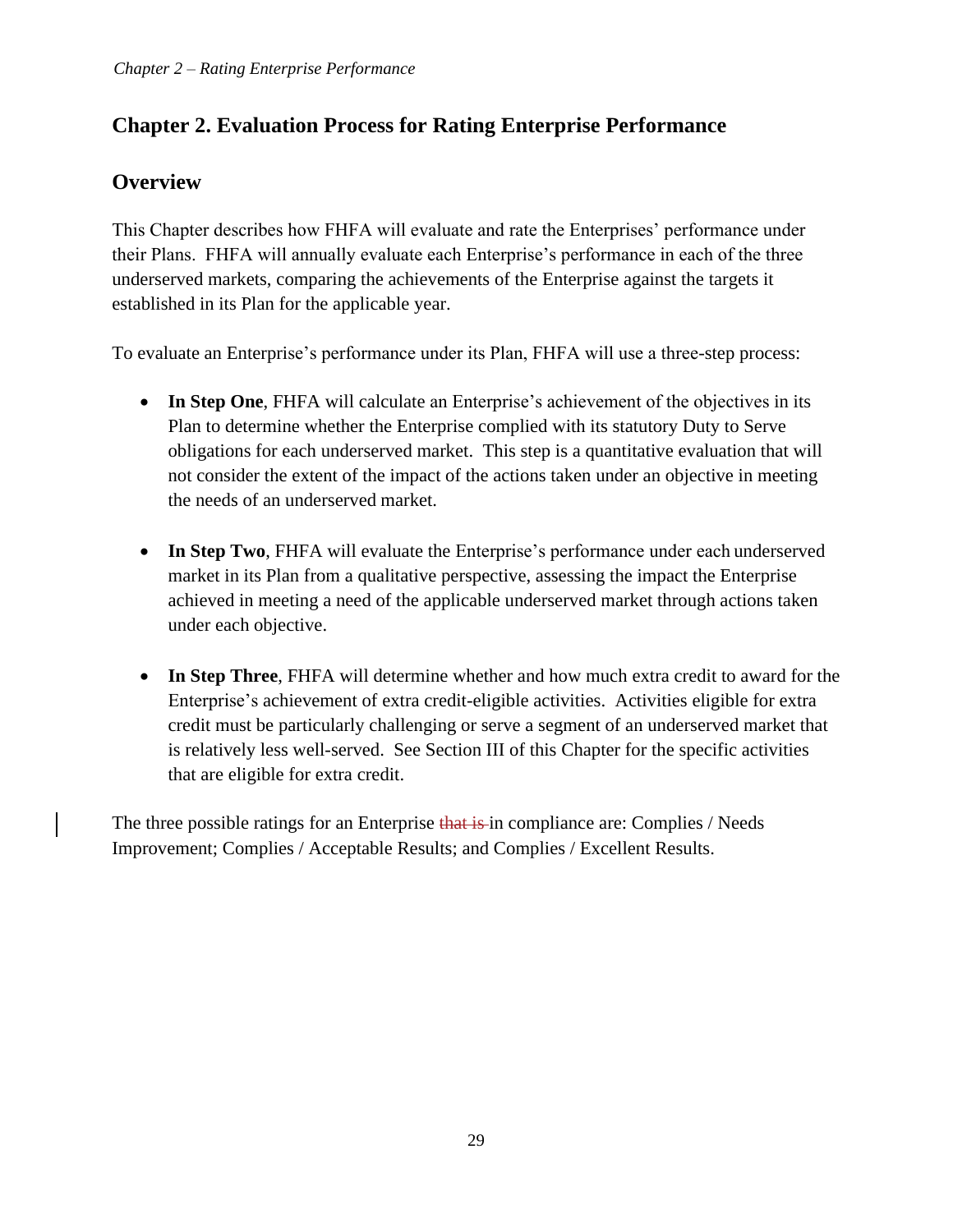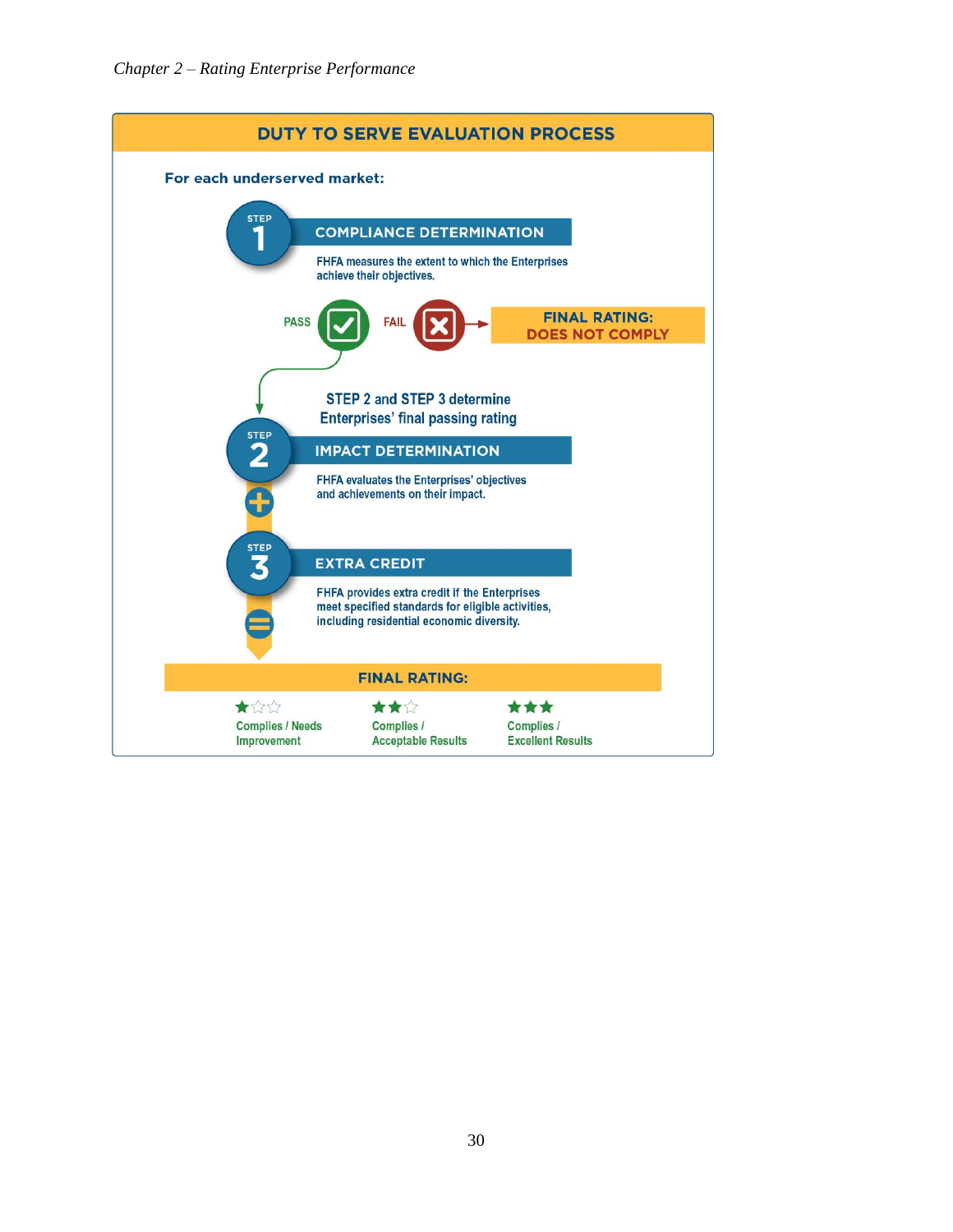## <span id="page-33-0"></span>**I. Step One: Compliance Determination**

Step One is a quantitative evaluation designed to determine whether the Enterprise complied with its statutory Duty to Serve obligations for the three underserved markets. Under Step One, FHFA will calculate the degree to which an Enterprise has accomplished the target under each of the objectives identified in each underserved market in its Plan.

## 1. **Loan Purchase and Investment Objectives**

FHFA will conduct the quantitative evaluation of the Enterprise's performance of each loan purchase and investment objective by assigning a score of 10,



5, or 0 to the objective based on the degree to which the Enterprise accomplished the objective, as follows:

- 10 Enterprise met or exceeded the target for the objective.
- 5 Enterprise met or exceeded the baseline but did not meet the target for the objective.
- 0 Enterprise did not meet the baseline or target for the objective.

#### **Partial Credit Scores**

If an Enterprise met or exceeded the target under an objective in its Plan, FHFA will assign a full credit score for the objective of 10. For loan purchase and investment objectives where an Enterprise did not meet or exceed the applicable target, eligibility for partial credit will depend on whether the Enterprise met the applicable baseline identified in its Plan. If the Enterprise did not meet the baseline, the objective will not be eligible for partial credit and will receive a score of 0. If the Enterprise met or exceeded the baseline but did not meet the target, the objective will be assigned a partial credit score of 5.

FHFA recognizes that in an Enterprise's first year entering a new sub-market, it may lack the data to determine a baseline for loan purchase and investment objectives. Such objectives, if not fully accomplished, will receive a partial credit score of 5 if the Enterprise achieved at least 50 percent of its target, and will receive a score of 0 if it met less than 50 percent of its target. However, the Enterprise must make technical edits to its Plan to add baselines for subsequent years. If an Enterprise fails to provide a baseline for a loan purchase or investment objective for which it has at least one year of performance data or fails to adopt an acceptable methodology for setting a baseline, FHFA will not assign partial credit for performance of that objective.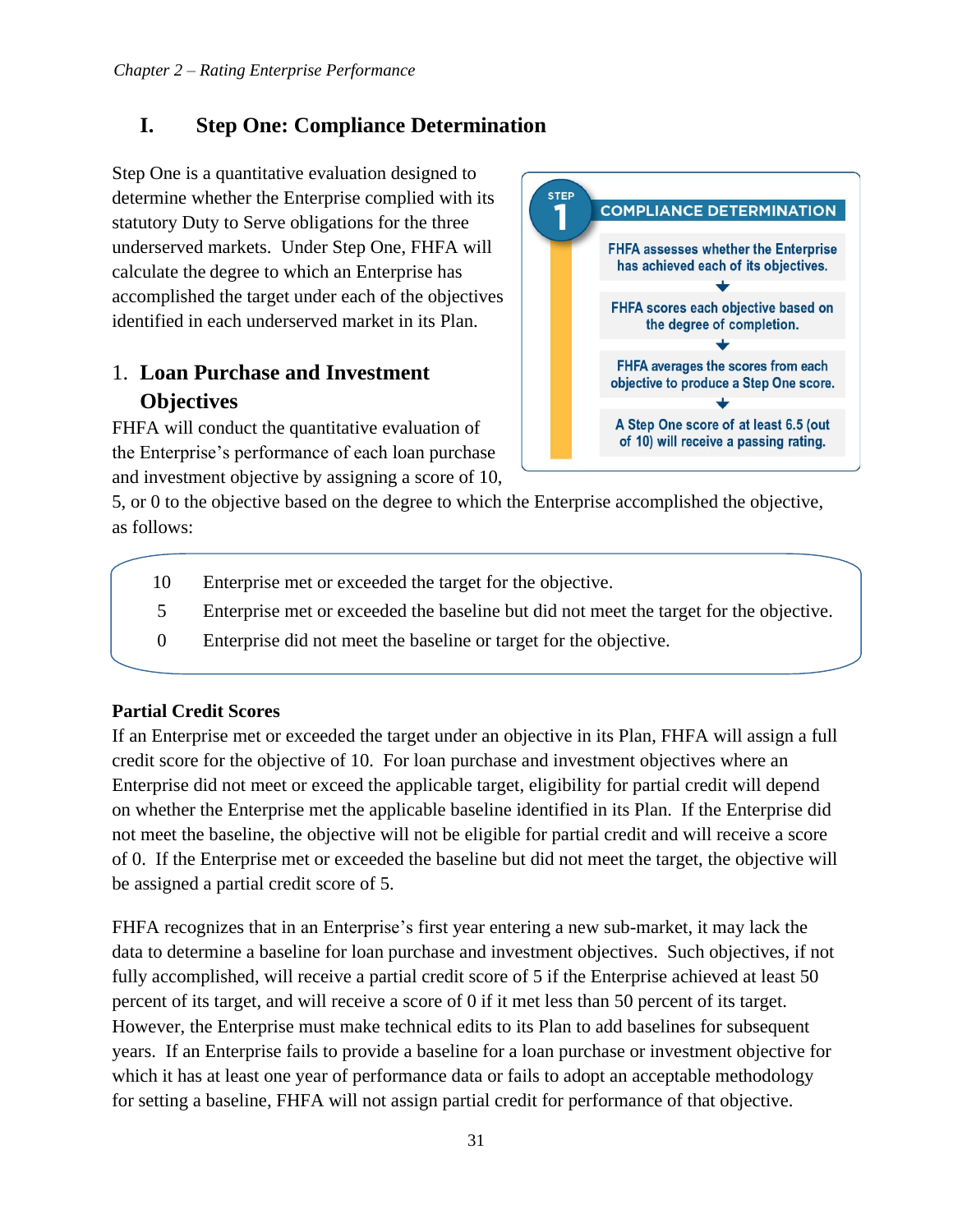## 2. **Loan Product and Outreach Objectives**

FHFA will conduct the quantitative evaluation of an Enterprise's performance of each loan product and outreach objective by assigning a score of 10, 5, or 0 to the objective based on the degree to which the Enterprise accomplished the objective, as follows:

- 10 Enterprise met or exceeded the target for the objective.
- 5 Enterprise did not meet the target; the level of effort already expended exceeds the level of effort that remains to be expended to meet the target, indicating substantial progress.
- 0 Enterprise did not meet the target; the level of effort required to meet the target exceeds the level of effort already expended, indicating minimal progress.

If an Enterprise met or exceeded the target under an objective in its Plan, FHFA will assign a full credit score of 10 for the objective under Step One. FHFA may assign full credit in Step One if an Enterprise achieves its target in a different manner than described in the Plan. This approach balances the goal of having the Enterprises commit to specific targets, while recognizing that changes in actions might take place as Plans are implemented. The Enterprise does not need to submit a modification request that reflects these changes in order to receive full credit in Step One; however, the Enterprise must describe the actual implementation steps taken to accomplish the target in its annual report to FHFA.

#### **Partial Credit Scores**

If an Enterprise fails to meet or exceed the target for a loan product or outreach objective, partial credit will be assigned based on FHFA's determination of how much progress the Enterprise made toward the target. The partial credit determination will consider level of effort and the degree to which the target was met. Substantial progress will receive a partial credit score of 5, and minimal progress will receive no partial credit. Descriptions in an Enterprise's quarterly and annual reports of implementation steps taken by the Enterprise to accomplish the target will inform this analysis. However, FHFA will not tally completion of the different implementation steps of an objective to determine a Step One score. Instead, FHFA will use an Enterprise's description of steps taken toward the target to compare the time and resources already expended to the level of effort required to fully accomplish the target.

## 3. **Infeasibility Requests**

If market conditions or other extenuating circumstances outside of an Enterprise's control substantially interfere with an Enterprise's accomplishment of an objective, the Enterprise may should submit an infeasibility request as part of up to 60 days before submitting its annual report to FHFA. An infeasibility request may be subject to a 30-day public input period at FHFA's discretion. FHFA generally will not is more likely to seek public input on Enterprise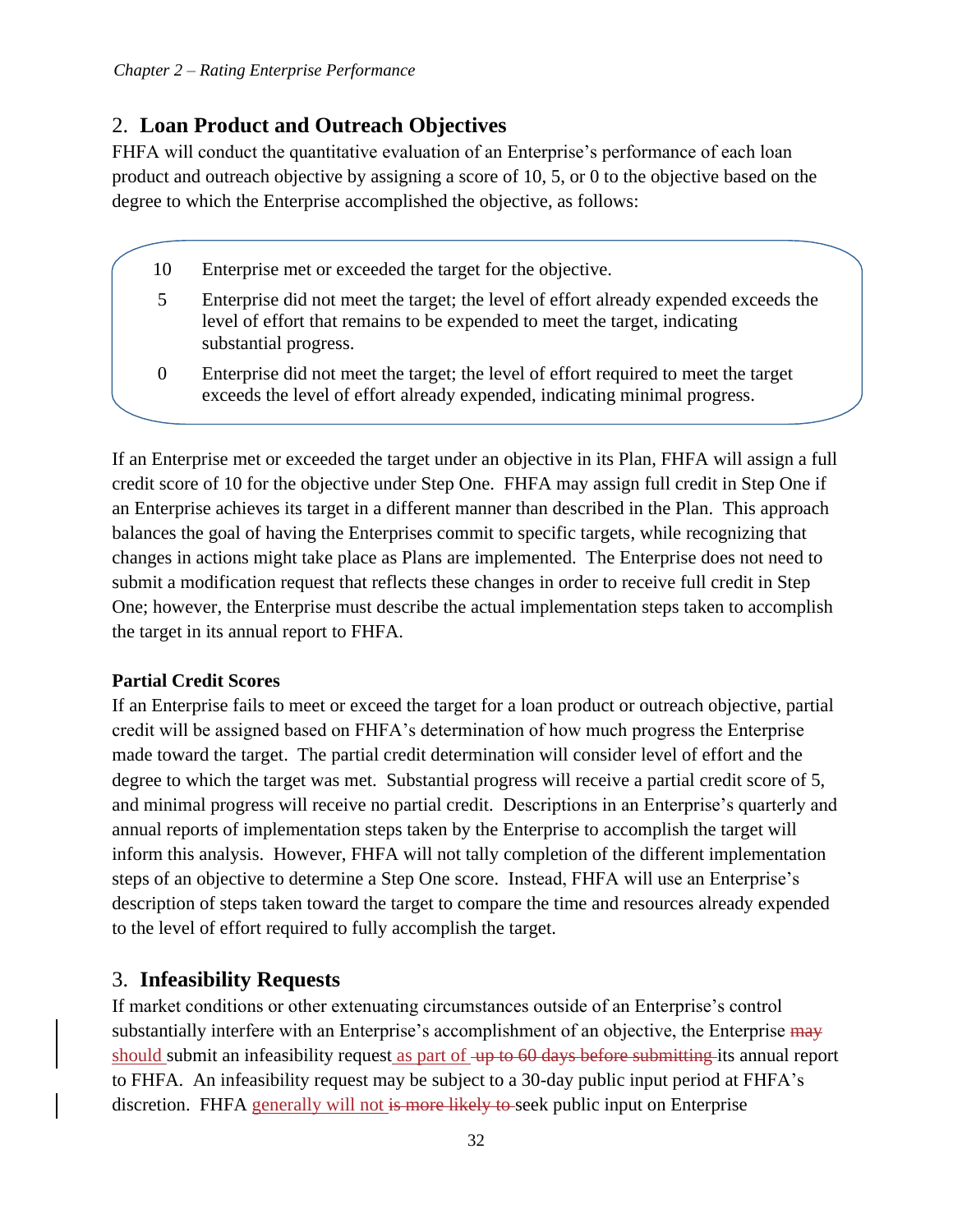infeasibility requests of infeasibilitybut is more likely to do so for infeasibility requests that are based on a claim of weak underserved market conditions, as opposed to infeasibility requests that are based on circumstances such as internal Enterprise operational capacity issues.

If FHFA agrees that an infeasibility request is reasonable, FHFA will approve the request and exclude the objective from its evaluation of the Enterprise's performance under Steps One, Two, and Three.<sup>11</sup> In such cases, failure to complete the objective will not harm or benefit the Enterprise's performance score under Step One. However, FHFA may consider all of the objective's underlying actions will also be excluded from contributing to taken by an Enterprise for Plan objectives that FHFA agrees are infeasible in determining the Enterprise's performance score under Steps Two and Three, as described in Sections II. and III. of this Chapter below.

If FHFA disagrees that an infeasibility request is reasonable, it will notify the Enterprise and will include the objective in its evaluation of the Enterprise's performance under Steps One, Two, and Three.

#### 4. **Averaging of Scores**

After FHFA has assigned a Step One score to each objective in an underserved market, FHFA will average the scores for all of the objectives in that market to produce an overall score for the market. If an Enterprise receives an overall score of at least 86.5, it will be considered in compliance with its statutory Duty to Serve obligations for the underserved market. If an Enterprise receives an overall score of less than 86.5, it will be considered in noncompliance with its statutory Duty to Serve obligations for the market and will receive a rating of "Does Not Comply" for the market.<sup>2</sup> Appendix C contains an example illustrating how an Enterprise might achieve a minimum score of 86.5.

In selecting 86.5 out of 10 points as the compliance threshold, FHFA's intent is to balance two goals:

• Holding the Enterprises accountable for accomplishing a substantial amount of objectives in their Plans, and

Encouraging encourage the Enterprises to set ambitious targets in difficult-to-serve areas,  $\theta$ and to engage in areas where it is difficult to establish a target, while recognizing that some of those efforts may not succeed.

 $11$  In the unlikely situation that every objective in an underserved market is deemed to be infeasible, FHFA will render a "no rating" decision and provide an explanation for its decision in its Annual Housing Report to Congress.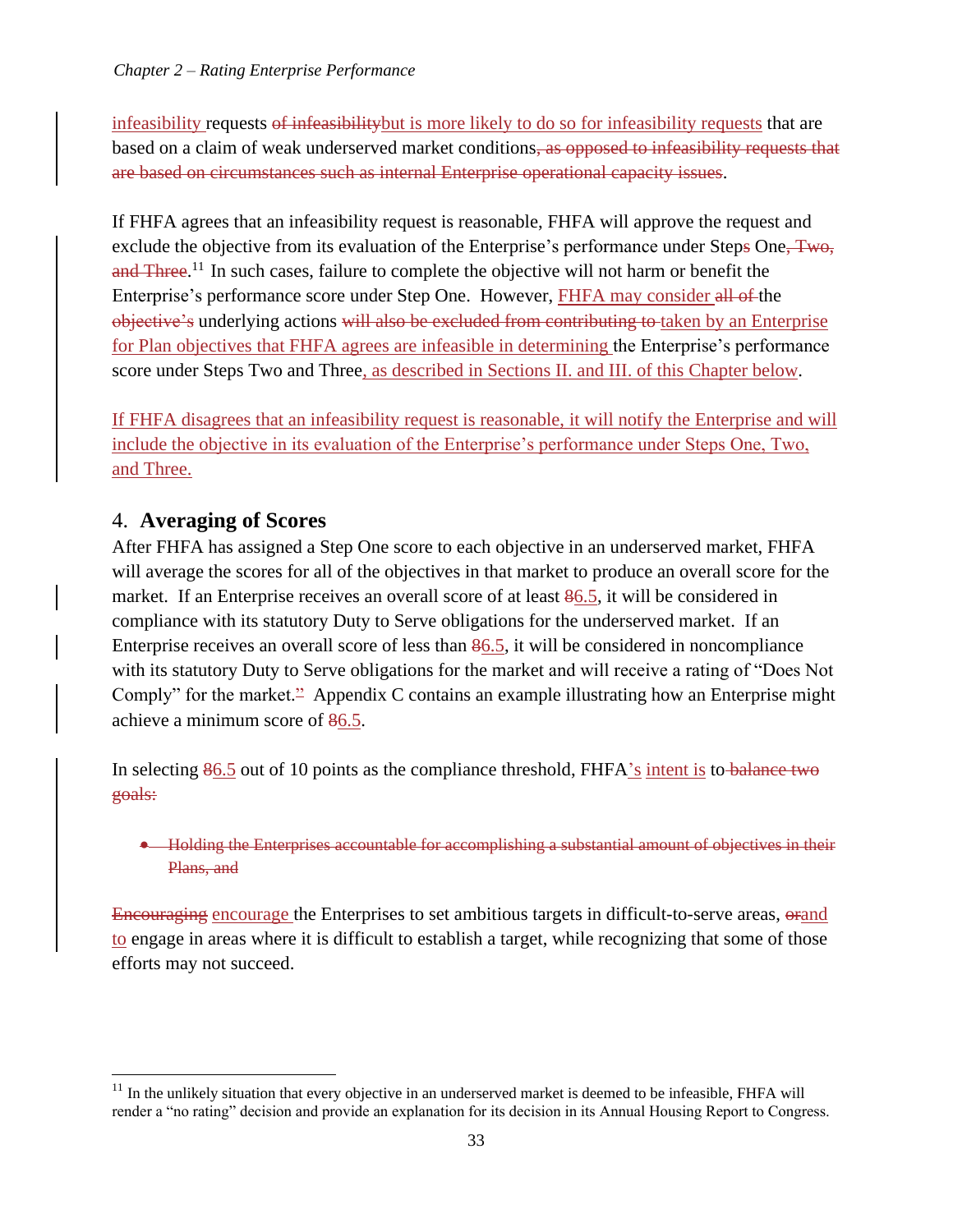## <span id="page-36-0"></span>**II. Step Two: Impact Determination**

## 1. **Evaluating Each Objective**

Under Step Two, FHFA will evaluate the impact of each objective on the needs of the underserved market. FHFA will consider information provided by the Enterprises in their Duty to Serve Plans and reports, research by FHFA or external parties, and input from stakeholders in evaluating impact. Based on this evaluation, FHFA will assign an impact score from 0 to 50 for each objective, using the criteria described in Appendix B. Under this scale, an impact score of 30 indicates meaningful impact on a need of the underserved market. As part of this determination, FHFA will also consider whether the actions taken under the objective fulfill



one or more of the priorities in the Enterprise's Strategic Priorities Statement for that market.

FHFA's impact evaluation will focus on one of two different kinds of impact, depending on the nature of the objective: direct impact or future impact. Each is described below:

- *Direct Impact*. In evaluating direct impact, FHFA will consider the extent to which an Enterprise achieved an impact under each objective that addresses a present need in an underserved market. This evaluation will apply the criteria for the impact levels in Appendix B, which include a focus on the size or difficulty of the objective. The difficulty of an objective may involve, for example, the extent to which the Enterprise served a sub-market that has a high need for housing assistance (for example, purchasing loans in Appalachia versus purchasing loans in rural areas that are comparatively better served).
- *Future Impact*. In evaluating future impact, FHFA will consider the extent to which an Enterprise's achievements under an objective lay the groundwork for future work and improvements that would achieve a meaningful impact in addressing an underserved market need. These early steps could include, for example, undertaking a pilot, developing a new loan purchase platform, meeting with stakeholders to develop new loan purchase relationships, or collecting needed data. This evaluation will apply the criteria for the impact levels in Appendix B, which include a focus on the size or difficulty of the objective.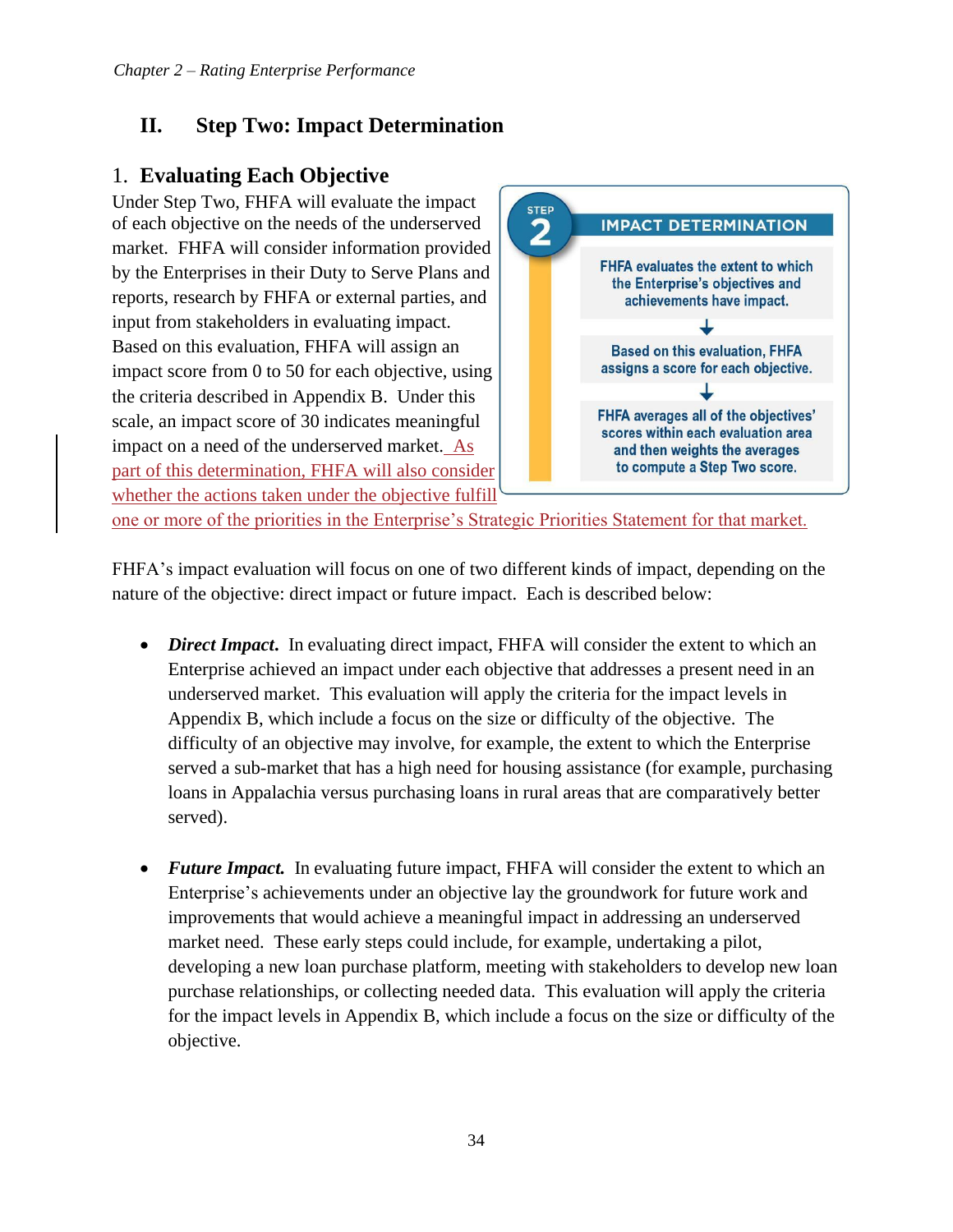## 2. **Impact Scoring of Each Objective**

Based on FHFA's impact evaluation, FHFA will assign an impact score of 0, 10, 20, 30, 40, or 50 to each objective. FHFA will use the concept score previously assigned to the objective as a reference point for determining the impact score for the objective. The examples below demonstrate this scoring process.

#### A. **Achieving an Objective's Target**

If an Enterprise met, but did not significantly outperform, an objective's target in the manner described in its Plan, the impact score for that objective will generally be the same as the objective's concept score. Scenarios where the impact score may be higher or lower than the concept score include:

- **The Enterprise achieved the target in a different manner than described in its Plan.**  Criteria considered by FHFA when assigning concept scores and impact scores include the level of effort required to perform the objective and the approach and design of the objective. An Enterprise may achieve its target through actions that are more or less challenging than those described in its Plan, or change its approach to one that is more or less innovative than the approach described in its Plan. These changes may result in FHFA determining that achievement of the target was more or less impactful than anticipated by actions described in the Plan.
- **Conditions have changed significantly since FHFA assigned concept scores.** Market and regulatory conditions provide an important context for implementation of objectives in the Enterprises' Plans. Changes in these underlying conditions can mean that achieving a target requires significantly more or less effort or commitment of resources than anticipated when FHFA assigned the concept scores, and may result in FHFA determining that achievement of the target was more or less impactful than anticipated at the Non-Objection stage.

#### B. **Underperforming an Objective's Target**

If an Enterprise did not meet the target for an objective, the impact score for that objective will generally be lower than the objective's concept score. For example, FHFA will assign a concept score of 50 to a proposed objective that represents a very large impact, according to the criteria in Appendix B. If the Enterprise did not fully achieve the objective's target, FHFA may still determine that the Enterprise met the criteria for meaningful impact and assign an impact score of 30 to the objective.

#### C. **Outperforming an Objective's Target**

If an Enterprise significantly outperformed an objective's target, the impact score for that objective will generally be higher than the objective's concept score and will be averaged with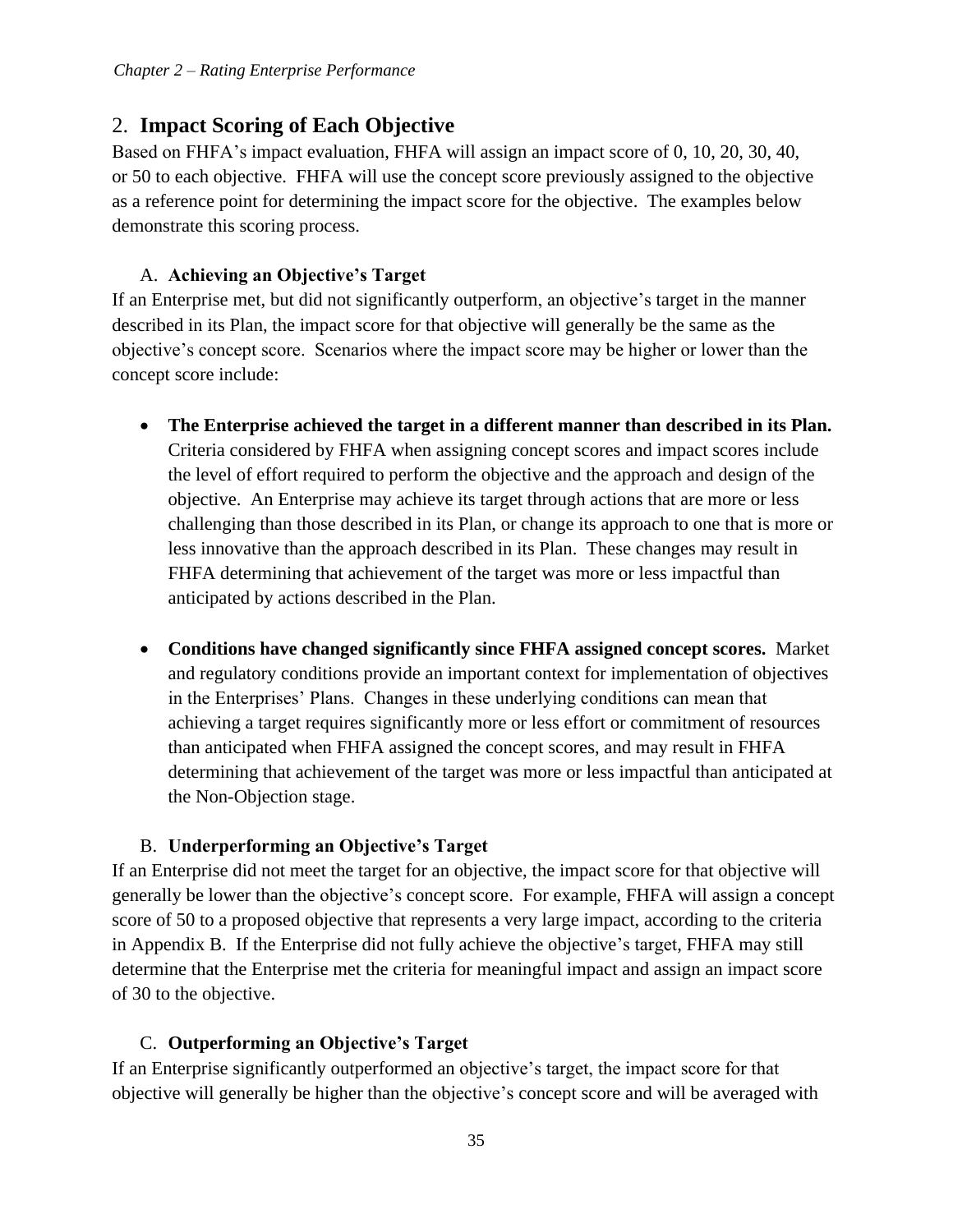the concept score. This adjustment is intended to encourage the Enterprises to include welldesigned and rigorous objectives in their Plans.

For example, FHFA will assign a concept score of 30 to a proposed objective that represents meaningful impact if fully achieved. If FHFA determines that the Enterprise significantly outperformed the objective's target and achieved a level of impact that represents a score of 50 according to the criteria in Appendix B, FHFA will average the concept score of 30 with the impact score of 50 and assign a final impact score of 40 (the average of 30 and 50).

## 3. **Developing a Weighted Average Score**

After assigning an impact score for each objective under Step Two, FHFA will calculate a simple average of the impact scores of all of the objectives grouped under each evaluation area (outreach, loan products, loan purchases, investments and grants), excluding any objectives it agrees are infeasible. The result of this calculation will be to produce a single numerical score for each evaluation area. The numerical score for each evaluation area will then be multiplied by the applicable weight in the graphic below and summed to produce a Step Two overall performance scoreweighted average for the Enterprise for each underserved market.

| Loan Purchase<br>35% | Loan Product<br>30% | Outreach<br>20% | Investments<br>& Grants<br>15% |
|----------------------|---------------------|-----------------|--------------------------------|
|----------------------|---------------------|-----------------|--------------------------------|

If an Enterprise has not included any activities within a particular evaluation area in its Plan, the weights will be adjusted to preserve the same ratios among the remaining weights.<sup>12</sup>

If FHFA has approved an infeasibility request for an objective in the market, FHFA will also calculate the weighted average for the market including the impact score for the infeasible objective and compare it to the weighted average for the market excluding the impact score for the infeasible objective.

The final weighted average, will be the which is the Step Two overall performance score for the underserved market, will be the greater of: (a) the weighted average for the market excluding the impact score for the infeasible objective; *or* (b) the weighted average for the market including the impact score for the infeasible objective. This approach recognizes and provides credit for potentially substantial efforts made by an Enterprise under objectives that were ultimately infeasible.

At the conclusion of Step Two, FHFA will have completed its detailed analysis of the overall

 $12$  For example, if an Enterprise does not include any activities under investments and grants, the weights for the remaining objectives will be increased proportionately to total 100%, as follows: outreach (23.5%), loan products (35.3%), and loan purchases (41.2%).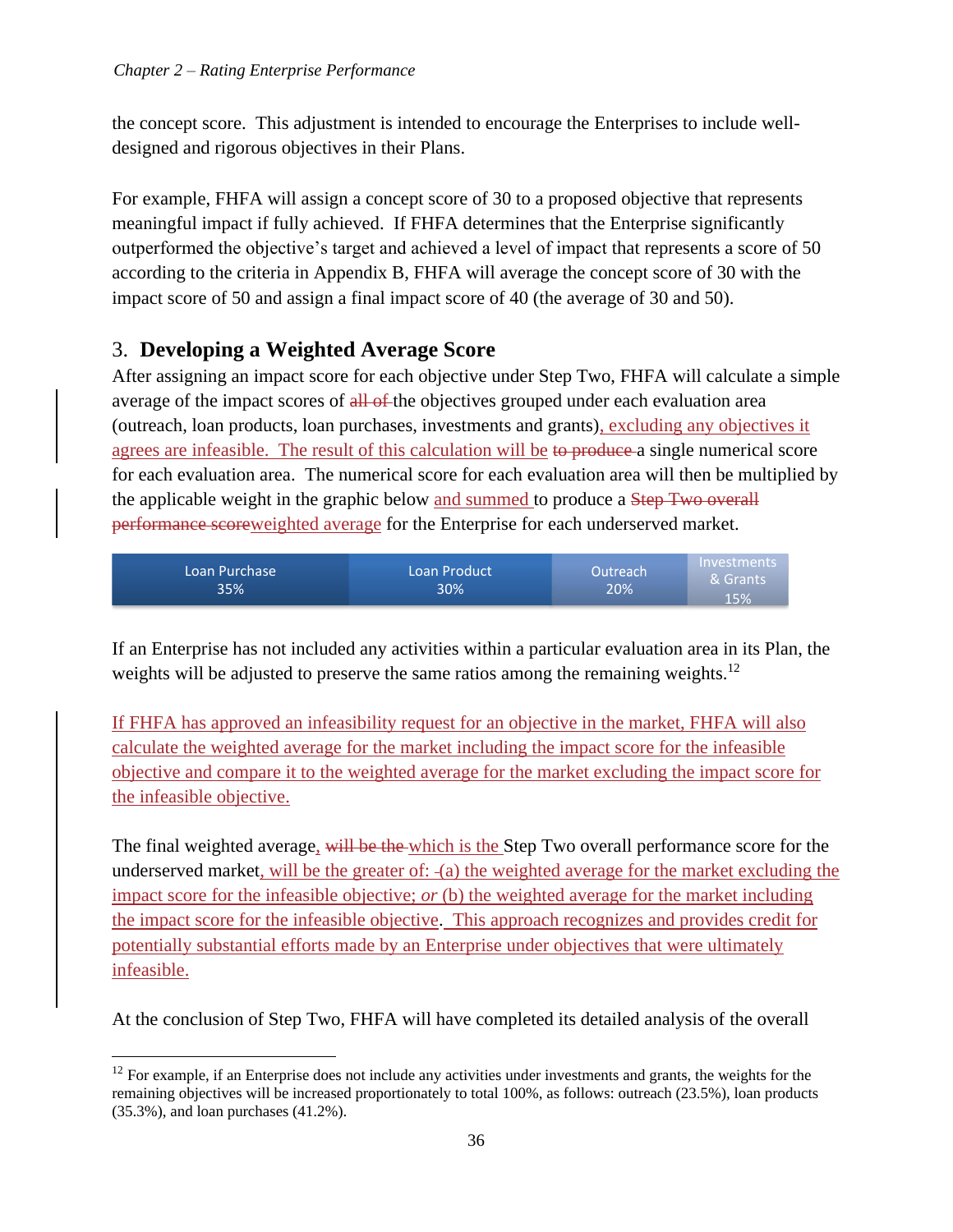impact each Enterprise's activities had on each underserved market and assigned a Step Two overall performance score of between 0 and 50 to each underserved market.

## <span id="page-39-0"></span>**III. Step Three: Extra Credit Evaluation**

An Enterprise may receive an upward adjustment of 5 percent to its Step Two overall performance score for undertaking certain extra-credit eligible activities that FHFA considers particularly challenging or for undertaking certain extra crediteligible activities in a segment of an underserved market that is relatively less well-served. The adjusted score is the final performance score for the market and is used to determine the Enterprise's rating for the market.



FHFA has determined that the activities set forth

below are extra credit-eligible activities. An Enterprise will be eligible for a 5 percent upward adjustment if the Enterprise undertakes at least one of these eligible activities and achieves a cumulative impact score of at least 80 points<sup>13</sup> according to the criteria in Appendix B (meaning that the sum of the impact scores assigned to objectives for a single extra credit-eligible activity equals at least 80 points). If applicable, impact scores for objectives that FHFA agrees are infeasible will be counted towards the cumulative impact score.

In markets where FHFA has designated two extra credit-eligible activities, an Enterprise may receive a 5 percent upward adjustment for successfully accomplishing one or both of the eligible activities.

#### **MANUFACTURED HOUSING**

- Regulatory Activity 1: Manufactured homes chattel pilot initiative
- Regulatory Activity 3: Support manufactured housing communities owned by government instrumentalities, nonprofits, or residents

#### **AFFORDABLE HOUSING PRESERVATION**

• Residential Economic Diversity Activity

<sup>&</sup>lt;sup>13</sup> FHFA will not count any objective receiving an impact score of 10 or 20 towards this total in order to ensure that when only minimal progress is made, it will not result in extra credit being awarded.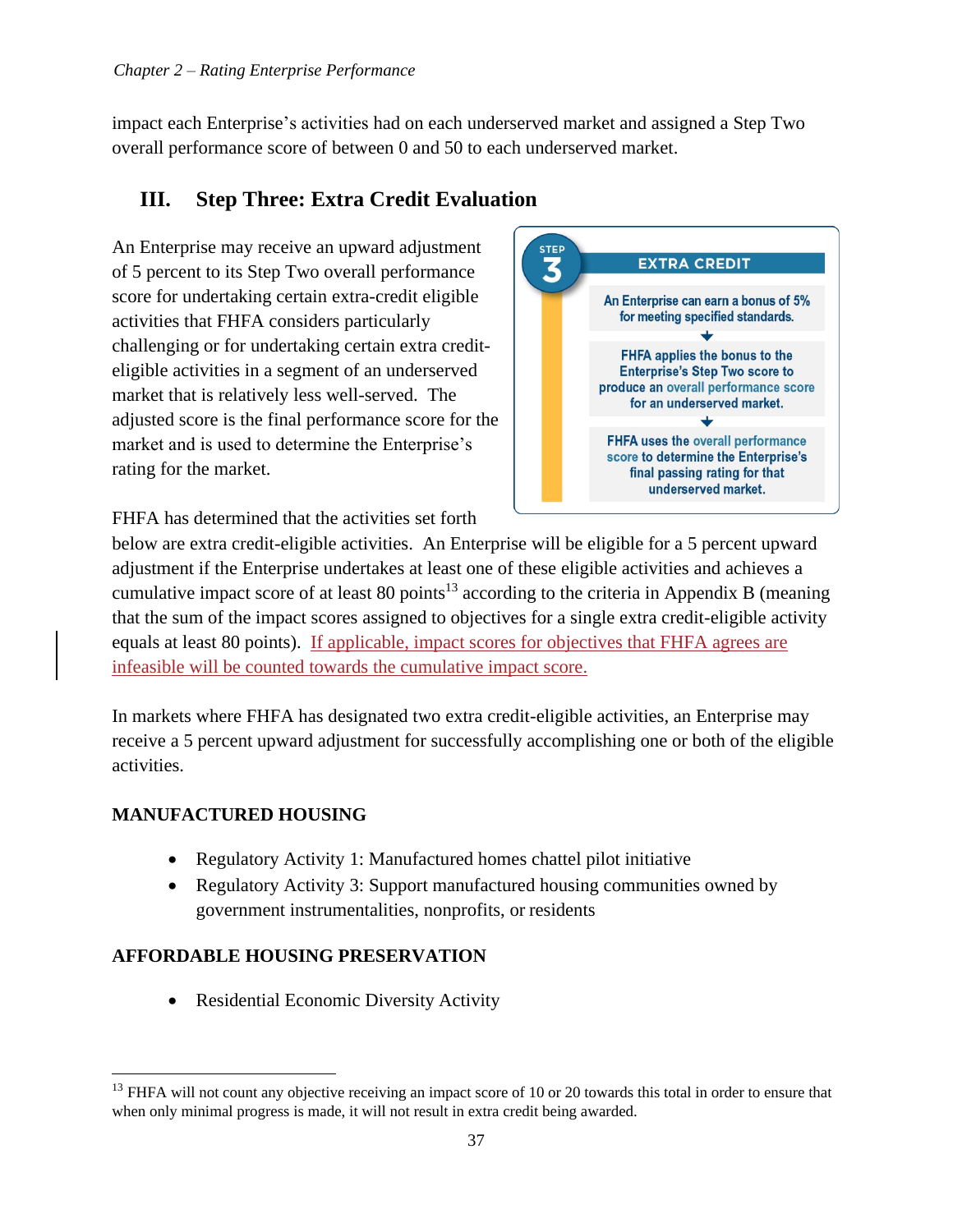#### **RURAL**

- Regulatory Activity 1: High-needs rural regions
- Regulatory Activity 2: High-needs rural populations

## <span id="page-40-0"></span>**IV. Applying the Results of the Evaluation to Determine a Rating**

FHFA will compute an Enterprise's rating for each underserved market as follows:

1. **Compliance determination.** If an Enterprise receives a Step One score of at least 6.58 for an underserved market, it will be considered in compliance with its statutory Duty to Serve obligations for the market. In this circumstance, FHFA will then use Steps Two and Three to determine a final performance score for the Enterprise in each underserved market. If an Enterprise receives a Step One score of less than 6.58 for an underserved market, it will be considered in noncompliance with its statutory Duty to Serve obligations for the market and will receive a rating of "Does Not Comply" for the market. In this circumstance, FHFA nonetheless will evaluate the Enterprise's performance under Steps Two and Three in order to adequately describe these components to the Enterprise and Congress in FHFA's Annual Housing Report to Congress.

An Enterprise's Step One score, whether demonstrating compliance or noncompliance, will not be used for any other part of the evaluation and rating process.

2. **Conversion of final performance scores to ratings.** For an Enterprise that achieved compliance under Step One, FHFA will convert its final performance score after completion of Steps Two and Three into one of three ratings, as provided in the following conversion chart:

| <b>Ratings Chart for Final Performance Scores</b>                               |        |                                                                 |                                                                |  |  |
|---------------------------------------------------------------------------------|--------|-----------------------------------------------------------------|----------------------------------------------------------------|--|--|
| ★☆☆<br><b>Complies /</b><br><b>RATING</b><br><b>Needs</b><br><b>Improvement</b> |        | ★★☆<br><b>Complies /</b><br><b>Acceptable</b><br><b>Results</b> | ***<br><b>Complies /</b><br><b>Excellent</b><br><b>Results</b> |  |  |
| <b>FINAL</b><br><b>PERFORMANCE</b><br><b>SCORE</b>                              | $<$ 35 | $35$ to $< 40$                                                  | 40 to 50                                                       |  |  |

Appendix C illustrates the complete evaluation process for a hypothetical underserved market in a Plan.

• • •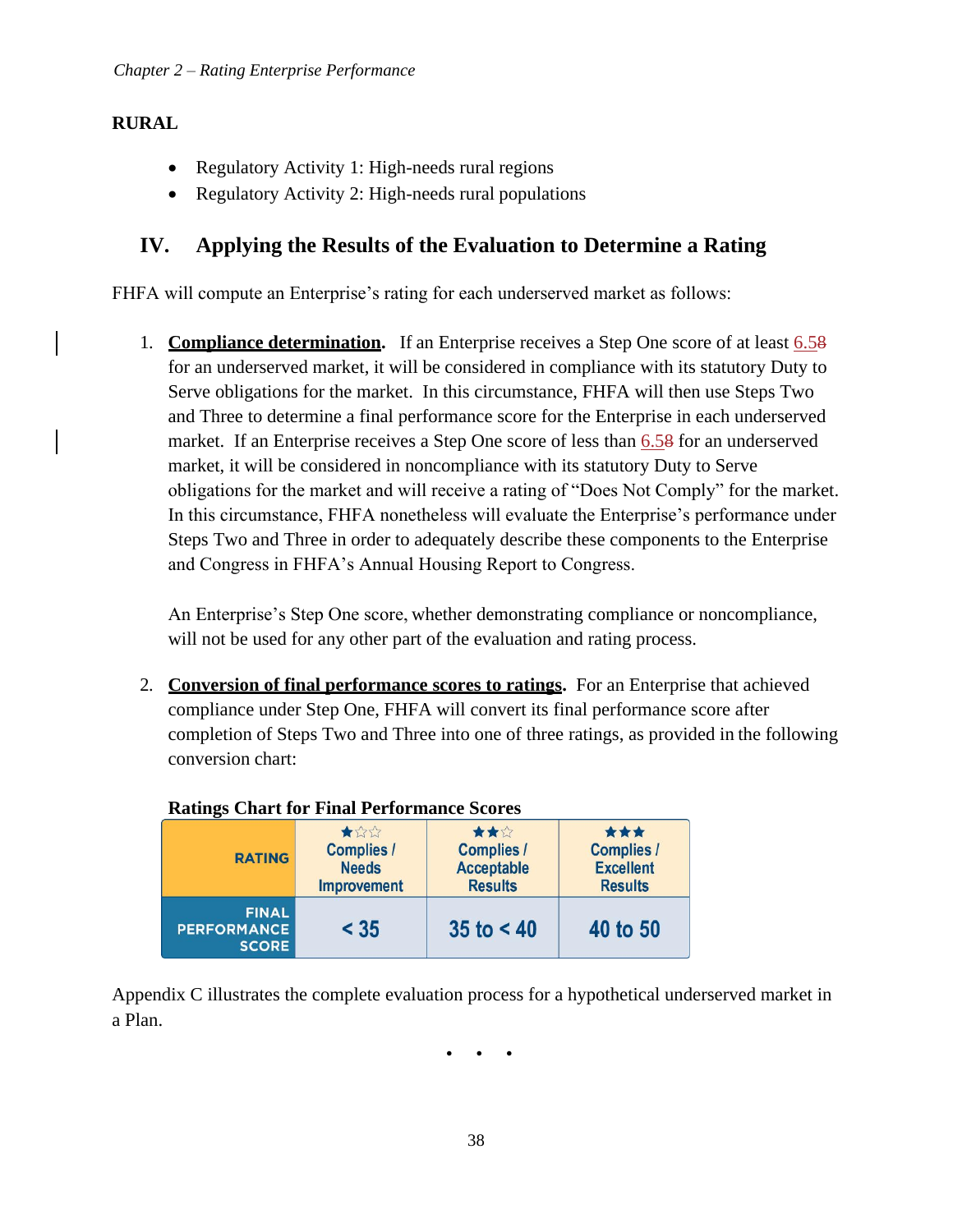|                                                                                                         | <b>UNDERSERVED MARKETS</b>                                                                                                                                                                                                                                                                                                                                            |                                                                                                                                                                                                                                                                                                                                                                                                                                                                                                                                                                                                                                                                                                                                                                                                                                                                                                                                                                                  |                                                                                                                                                                                                                                                                                                                                                                                                                                                                    |  |  |
|---------------------------------------------------------------------------------------------------------|-----------------------------------------------------------------------------------------------------------------------------------------------------------------------------------------------------------------------------------------------------------------------------------------------------------------------------------------------------------------------|----------------------------------------------------------------------------------------------------------------------------------------------------------------------------------------------------------------------------------------------------------------------------------------------------------------------------------------------------------------------------------------------------------------------------------------------------------------------------------------------------------------------------------------------------------------------------------------------------------------------------------------------------------------------------------------------------------------------------------------------------------------------------------------------------------------------------------------------------------------------------------------------------------------------------------------------------------------------------------|--------------------------------------------------------------------------------------------------------------------------------------------------------------------------------------------------------------------------------------------------------------------------------------------------------------------------------------------------------------------------------------------------------------------------------------------------------------------|--|--|
| <b>Activities</b>                                                                                       | <b>Manufactured</b><br><b>Housing</b>                                                                                                                                                                                                                                                                                                                                 | <b>Affordable</b><br><b>Housing</b><br><b>Preservation</b>                                                                                                                                                                                                                                                                                                                                                                                                                                                                                                                                                                                                                                                                                                                                                                                                                                                                                                                       | <b>Rural Area</b>                                                                                                                                                                                                                                                                                                                                                                                                                                                  |  |  |
| <b>Statutorily-</b><br><b>Enumerated</b><br><b>Activities</b><br><b>Regulatory</b><br><b>Activities</b> | None<br>1. Support manufactured<br>homes titled as real<br>property<br>2. Support manufactured<br>homes titled as personal<br>property<br>3. Support manufactured<br>housing communities<br>owned by government<br>instrumentalities,<br>nonprofits, or residents<br>4. Support manufactured<br>housing communities<br>with specified tenant<br>pad lease protections | 1. Section 8<br>2. Section 236 (rental and<br>cooperative housing)<br>3. Section $221(d)(4)$<br>(moderate-income<br>and displaced<br>families)<br>4. Section 202 (elderly)<br>5. Section 811 (persons<br>with disabilities)<br>6. Permanent supportive<br>housing projects<br>(homeless assistance)<br>7. Section 515 (rural<br>rental)<br>8. Low-Income Housing<br><b>Tax Credits</b><br>(LIHTCs-debt)<br>9. Comparable state or<br>local affordable<br>housing programs<br>1. Support small<br>multifamily rental<br>properties financing<br>2. Support multifamily<br>energy efficiency<br>improvements<br>financing<br>3. Support single-family,<br>first lien energy<br>efficiency<br>improvements<br>financing<br>4. Support affordable<br>homeownership<br>preservation (shared<br>equity) financing<br>5. Support HUD's Choice<br>Neighborhoods<br>Initiative (CNI)<br>6. Support HUD's Rental<br>Assistance<br>Demonstration<br>(RAD) Program<br>7. Support purchase or | None<br>1. Support housing in high<br>needs rural regions:<br>· Middle Appalachia<br>• The Lower Mississippi<br>Delta<br>• Colonias<br>• Rural tracts in persistent<br>poverty counties<br>2. Support housing for high-<br>needs rural populations:<br>• Native Americans in<br><b>Indian Areas</b><br>• Agricultural workers<br>3. Support rural small<br>financial institution<br>financing<br>4. Support rural small<br>multifamily rental<br>property activity |  |  |
|                                                                                                         |                                                                                                                                                                                                                                                                                                                                                                       | rehabilitation<br>financing of<br>distressed properties                                                                                                                                                                                                                                                                                                                                                                                                                                                                                                                                                                                                                                                                                                                                                                                                                                                                                                                          |                                                                                                                                                                                                                                                                                                                                                                                                                                                                    |  |  |

## <span id="page-41-0"></span>**Appendix A: Duty to Serve Statutory and Regulatory Activities**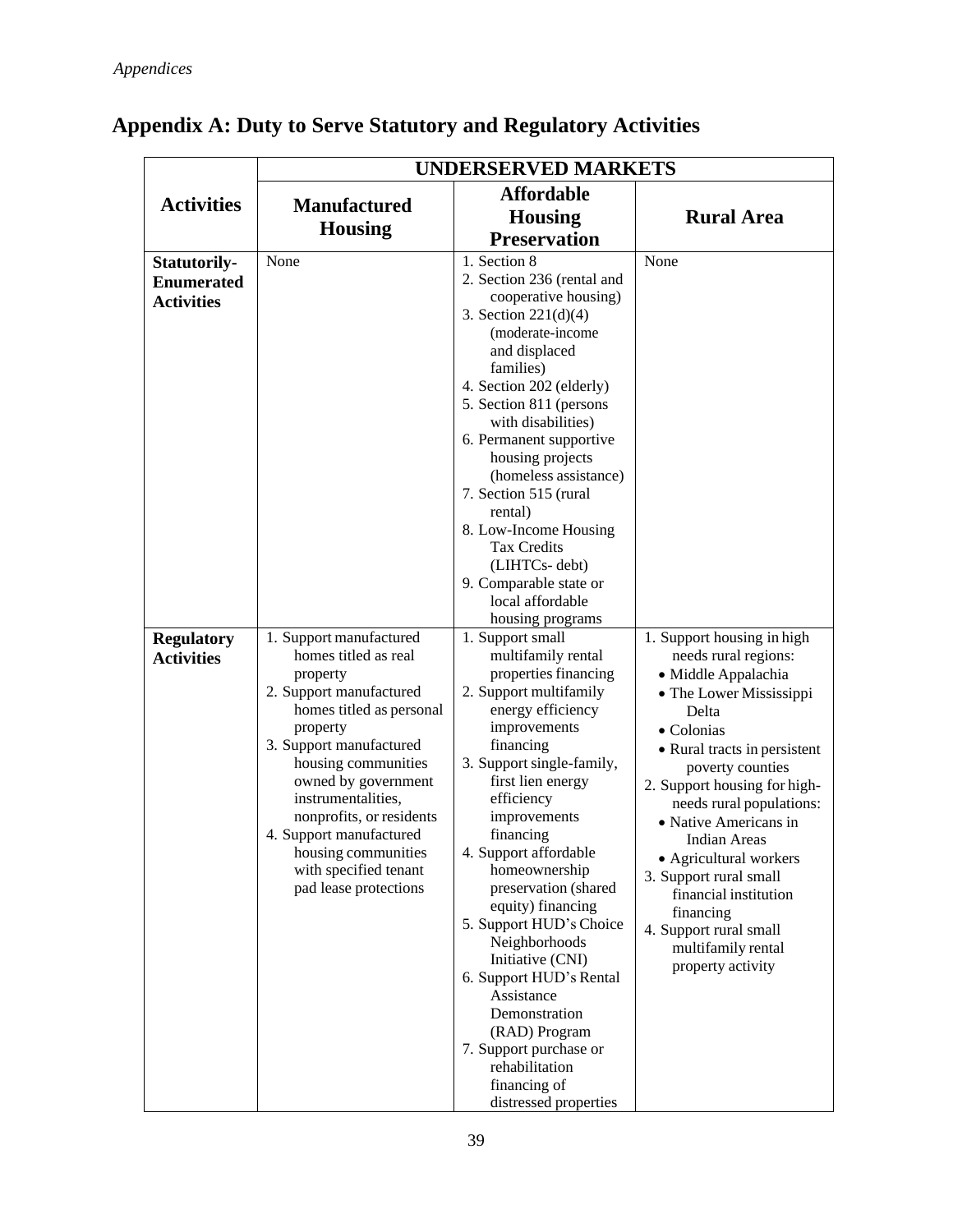## <span id="page-42-0"></span>**Appendix B: Assigning Concept Scores and Step Two Impact Scores to Each Objective**

Before issuing a Non-Objection to an Enterprise's proposed Plan, FHFA will assign a concept score for each objective from 0 to 50 that reflects the expected level of direct or future impact on underserved market needs that the objective would represent if fully achieved, based on the information available to FHFA at that time. At the conclusion of each Plan year, FHFA will conduct a qualitative evaluation of the impact of an Enterprise's performance under each of the objectives in its Plan (Step Two of the evaluation). For each objective, FHFA will assign an impact score from 0 to 50 that reflects the actual level of direct or future impact of the objective on underserved market needs.

FHFA will use criteria in the table below to assign concept scores and impact scores. For any given objective, some of the impact criteria included in the table may not be applicable. An Enterprise's anticipated or actual performance on an objective need not meet all of the criteria for a particular score level in order to receive that score. At FHFA's discretion, exceptional anticipated or actual performance on some of the criteria for a particular score level may compensate for anticipated or actual underperformance on others. However, an Enterprise's anticipated or actual performance of an objective should generally be consistent with the criteria for a particular score level in order to receive that score.

#### Notes:

- A score of 20 represents anticipated or actual impact that exceeds the criteria associated with a score of 10 but falls short of the criteria associated with a score of 30.
- A score of 40 represents anticipated or actual impact that exceeds the criteria associated with a score of 30 but falls short of the criteria associated with a score of 50.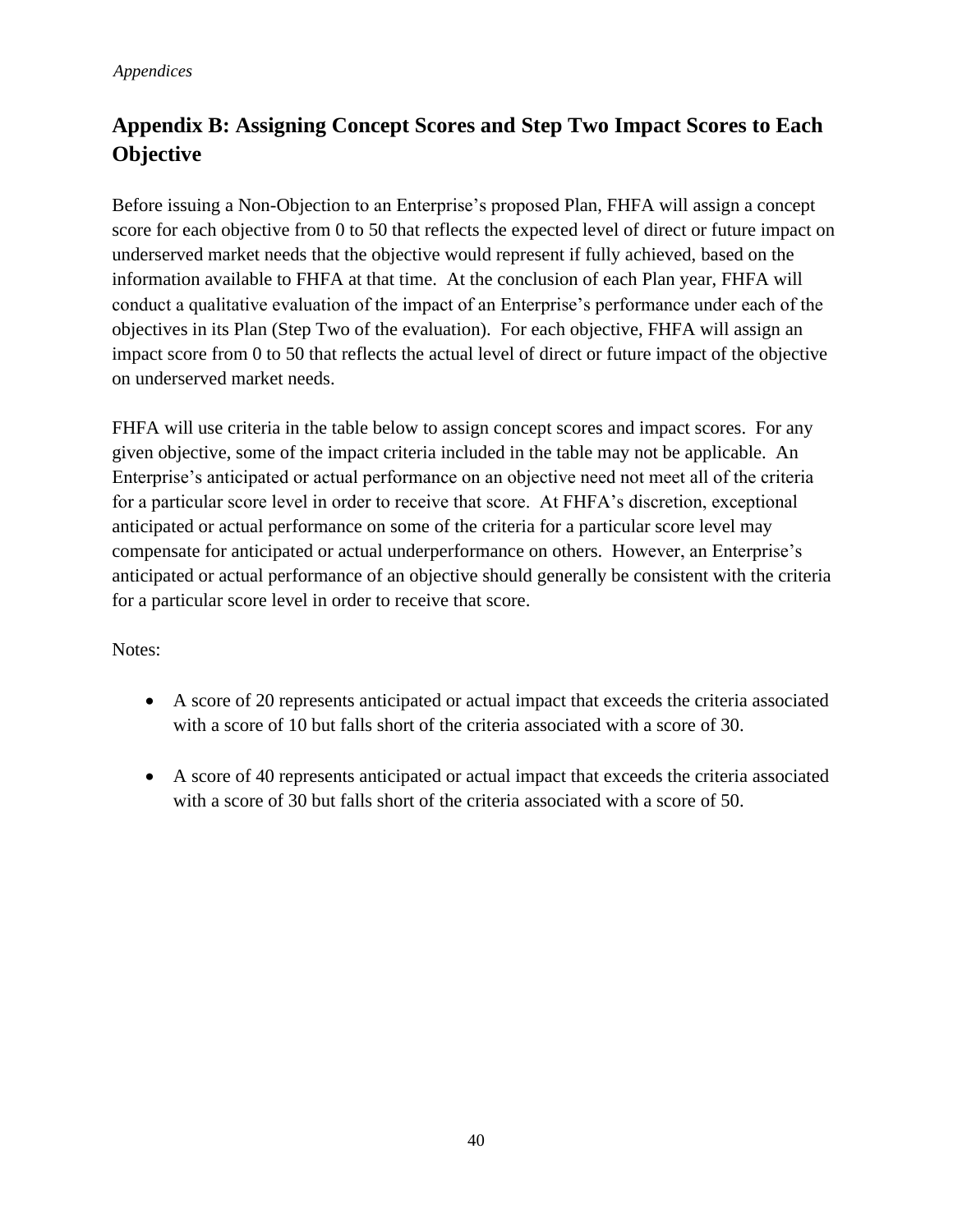#### *Appendices* **Criteria for Assigning Concept Scores and Step Two Impact Scores**

FHFA will use criteria in the table below to assign concept scores and impact scores. The *italicized criteria* indicate the expected level of direct or future impact an objective would represent if fully achieved, and the non-italicized criteria indicate the actual level of direct or future impact.

| <b>Impact</b>                                                         | Score Criteria: Expected (Concept Scores) and Actual (Impact Scores)                                                                                                                                                                                                                                                                                                                        |    |                                                                                                                                                                                                                                                                                                                                                                                                |    |                                                                                                                                                                                                                                                     |  |
|-----------------------------------------------------------------------|---------------------------------------------------------------------------------------------------------------------------------------------------------------------------------------------------------------------------------------------------------------------------------------------------------------------------------------------------------------------------------------------|----|------------------------------------------------------------------------------------------------------------------------------------------------------------------------------------------------------------------------------------------------------------------------------------------------------------------------------------------------------------------------------------------------|----|-----------------------------------------------------------------------------------------------------------------------------------------------------------------------------------------------------------------------------------------------------|--|
| <b>Characteristic</b>                                                 | 10                                                                                                                                                                                                                                                                                                                                                                                          | 20 | 30                                                                                                                                                                                                                                                                                                                                                                                             | 40 | 50                                                                                                                                                                                                                                                  |  |
| <b>Contribution to</b><br>liquidity                                   | If target is met, direct or future<br>impact on liquidity would be minimal,<br>in absolute terms or relative to<br>market needs<br>Had minimal direct or future impact,<br>in absolute terms or relative to market<br>needs                                                                                                                                                                 |    | If target is met, direct or future impact<br>on liquidity would be of sufficient size<br>and scope to have a meaningful, if not<br>necessarily large, impact in absolute<br>terms or relative to market needs<br>Direct or future increases were of<br>sufficient size and scope to have a<br>meaningful, if not necessarily large,<br>impact in absolute terms or relative to<br>market needs |    | If target is met, direct or future<br>impact on liquidity would be very<br>large, in absolute terms or relative<br>to critical market needs<br>Had very large direct or future<br>impact, in absolute terms or relative<br>to critical market needs |  |
| <b>Extent of</b><br>achievements<br>relative to<br>baseline           | Target represents a decline from<br>recent practice or performance<br>Achievements represented a decline<br>from recent practice or performance                                                                                                                                                                                                                                             |    | Target represents a meaningful<br>expansion of recent practice or<br>performance<br>Achievements represented a<br>meaningful expansion of recent<br>practice or performance                                                                                                                                                                                                                    |    | Target far surpasses recent practice<br>or performance<br>Achievements far surpassed recent<br>practice or performance                                                                                                                              |  |
| Level of effort,<br>in light of<br>applicable<br>market<br>conditions | Planned actions are not challenging<br>and require minimal expenditure of<br>effort or commitment of resources; no<br>indication the Enterprise would<br>encounter difficulty in doing more<br>Actions were not challenging and<br>required minimal expenditure of<br>effort or commitment of resources; no<br>indication the Enterprise would have<br>encountered difficulty in doing more |    | Planned actions are routine and would<br>require a moderate expenditure of<br>effort or commitment of resources<br>Actions were routine and required a<br>moderate expenditure of effort or<br>commitment of resources                                                                                                                                                                         |    | Planned actions are complex and<br>would require a very large<br>expenditure of effort or commitment<br>of resources<br>Actions were complex and required<br>a very large expenditure of effort or<br>commitment of resources                       |  |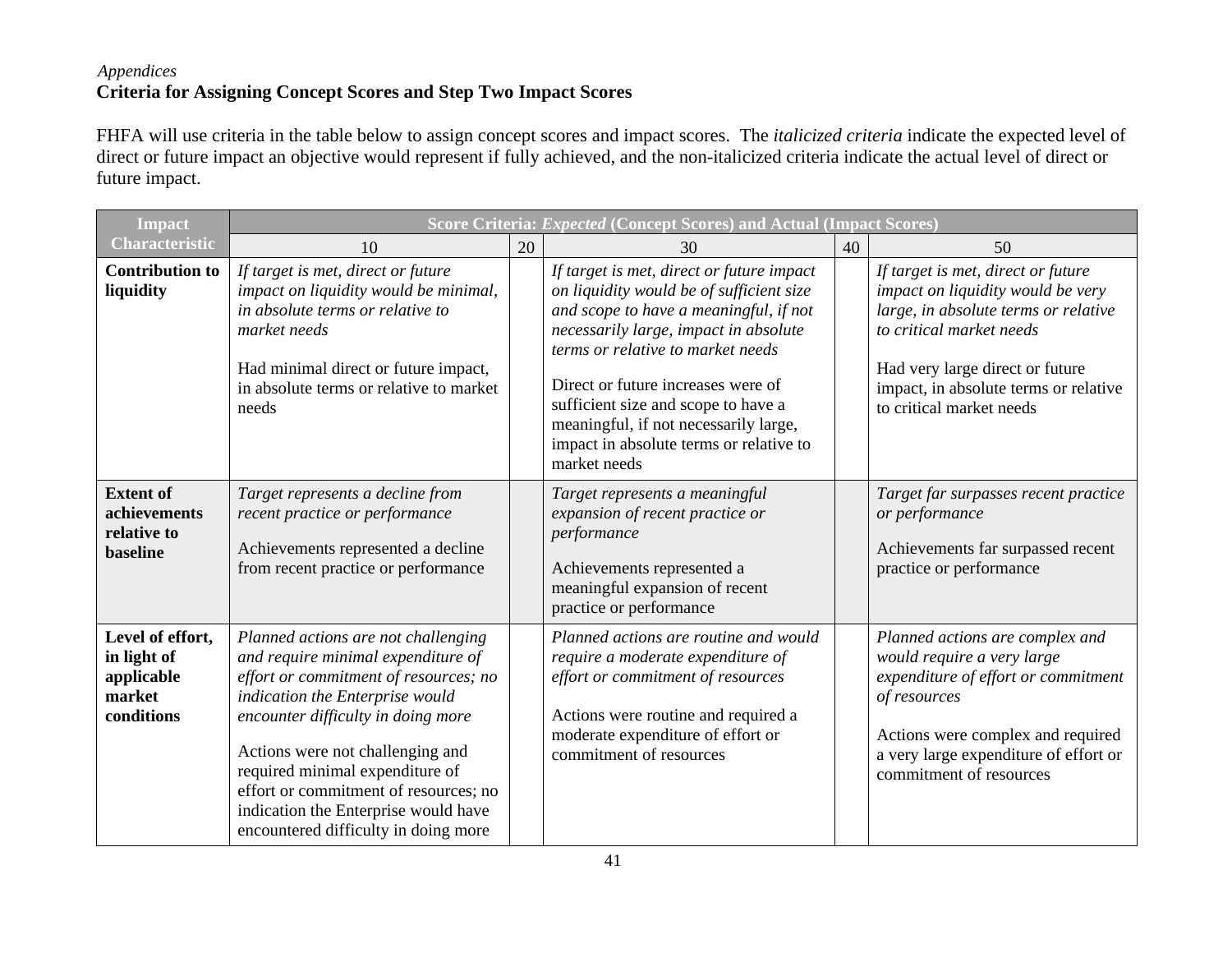| Appendices                                                 |                                                                                                                                                                                                                                                                                                              |                                                                                                                                                                                                                                                                                                                                                                       |                                                                                                                                                                                                                                                                                                               |
|------------------------------------------------------------|--------------------------------------------------------------------------------------------------------------------------------------------------------------------------------------------------------------------------------------------------------------------------------------------------------------|-----------------------------------------------------------------------------------------------------------------------------------------------------------------------------------------------------------------------------------------------------------------------------------------------------------------------------------------------------------------------|---------------------------------------------------------------------------------------------------------------------------------------------------------------------------------------------------------------------------------------------------------------------------------------------------------------|
| <b>Approach and</b><br>design                              | Planned actions are poorly designed<br>or poorly targeted to address an<br>underserved market need, or the<br>Enterprise has provided insufficient<br>detail to enable FHFA to assess its<br>planned approach<br>Actions were poorly designed or<br>poorly targeted to address an<br>underserved market need | Planned actions are well-designed and<br>well-targeted to address an<br>underserved market need, but not<br>necessarily innovative; the Enterprise<br>has provided sufficient detail to enable<br>FHFA to assess its planned approach<br>Actions were well-designed and well-<br>targeted to address an underserved<br>market need, but not necessarily<br>innovative | Planned actions represent<br>extraordinary innovation to<br>effectively address a critical<br>underserved market need<br>Actions represented extraordinary<br>innovation to effectively address a<br>critical underserved market need                                                                         |
| <b>Contribution to</b><br>future practice                  | Enterprise provides no indication that<br>planned actions or findings will<br>inform future practice<br>Enterprise provided no indication that<br>actions or findings will inform future<br>practice                                                                                                         | Enterprise indicates an openness to<br>incorporating what it learns into future<br>practice<br>Enterprise indicated an openness to<br>incorporating what it learned into future<br>practice                                                                                                                                                                           | Enterprise commits to specific next<br>steps that build on planned actions or<br>findings<br>Enterprise committed to specific next<br>steps that build on actions or findings                                                                                                                                 |
| <b>Contribution to</b><br>knowledge                        | No evidence that planned actions will<br>advance knowledge of underserved<br>market needs or how to address them<br>Did not advance the field's<br>knowledge of underserved market<br>needs or how to address them                                                                                           | Planned actions will make a<br>meaningful contribution to knowledge<br>of underserved market needs or how to<br>address them<br>Made meaningful contribution to<br>knowledge of underserved market<br>needs or how to address them                                                                                                                                    | Planned actions will break new<br>ground on the field's understanding<br>of underserved market needs or<br>provide actionable insights on how to<br>address them<br>Broke new ground on the field's<br>understanding of underserved market<br>needs or provided actionable insights<br>on how to address them |
| <b>Responsiveness</b><br>to public input,<br>if applicable | No evidence that planned actions<br>reflect consideration of public input                                                                                                                                                                                                                                    | Enterprise describes how it considered<br>public input during Plan development;<br>provides some indication that it made<br>adjustments to planned actions in<br>response to public input                                                                                                                                                                             | Enterprise describes how public input<br>led to specific changes in its planned<br>actions that strengthened its<br>commitment to an underserved<br>market                                                                                                                                                    |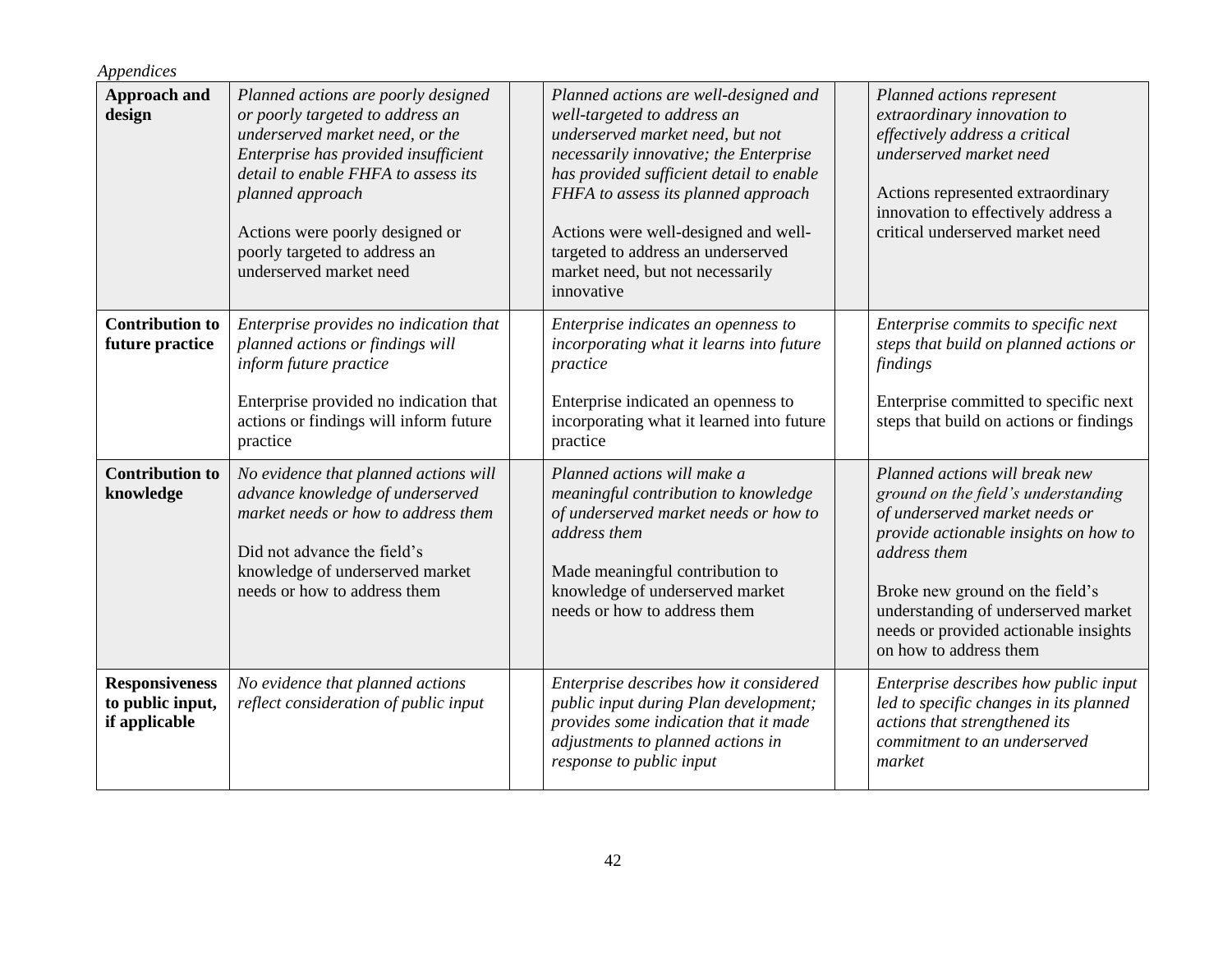## <span id="page-45-0"></span>**Appendix C: Illustrating the Evaluation Process**

This Appendix provides a hypothetical scenario illustrating the annual evaluation process that results in a publicly released rating.

#### **Step One: Compliance Determination**

In Step One, FHFA measures an Enterprise's achievement of each of the objectives in an underserved market in its Plan, in order to determine whether the Enterprise is in compliance with its statutory Duty to Serve obligations for the underserved market.

For example, assume that in a given year, an Enterprise included ten objectives under three activities – A, B, and C – in an underserved market section of its Plan. If the Enterprise achieved the target for seven five objectives, met or exceeded the baseline but fell short of the target for two three objectives, and did not meet the baseline or target for one two objectives, it would receive an average score of  $86.5$ under Step One, as shown below.

| Obj.           | <b>Activity</b> | <b>Evaluation</b><br><b>Area</b> | <b>Level of Accomplishment</b>                      | <b>Score</b>    |
|----------------|-----------------|----------------------------------|-----------------------------------------------------|-----------------|
| 1              | $\mathbf{A}$    | Loan                             | Achieved target                                     | 10              |
|                |                 | purchase                         |                                                     |                 |
| $\overline{2}$ | A               | Outreach                         | Achieved target                                     | 10              |
| 3              | $\mathbf{A}$    | Loan                             | Substantial progress - level of effort already      | 5               |
|                |                 | product                          | expended exceeds the level of effort that remains   |                 |
|                |                 |                                  | to be expended to meet the target                   |                 |
| $\overline{4}$ | B               | Loan                             | Achieved targetSubstantial progress - exceeded      | 540             |
|                |                 | purchase                         | baseline but fell short of target                   |                 |
| 5              | B               | Loan                             | Minimal progress - level of effort required to meet | $\theta$        |
|                |                 | product                          | the target exceeds the level of effort already      |                 |
|                |                 |                                  | expended                                            |                 |
| 6              | B               | Loan                             | Substantial progress - level of effort already      | 5               |
|                |                 | product                          | expended exceeds the level of effort that remains   |                 |
|                |                 |                                  | to be expended to meet the target                   |                 |
| 7              | B               | Outreach                         | Achieved target                                     | 10              |
| 8              | $\mathcal{C}$   | Loan                             | Achieved target                                     | 10              |
|                |                 | product                          |                                                     |                 |
| 9              | $\mathcal{C}$   | Outreach                         | Achieved target                                     | 10              |
| 10             | $\mathcal{C}$   | Investment                       | Achieved targetMinimal progress - did not meet      | 0 <sub>40</sub> |
|                |                 |                                  | baseline                                            |                 |
|                |                 |                                  | <b>Average Score =</b>                              | 6.58.0          |

The average score of 6.58 means that the Enterprise has complied with its statutory Duty to Serve obligations for the market. As shown in the examples below, the Enterprise's performance is then evaluated under Steps Two and Three to determine a final performance score for the Enterprise for the